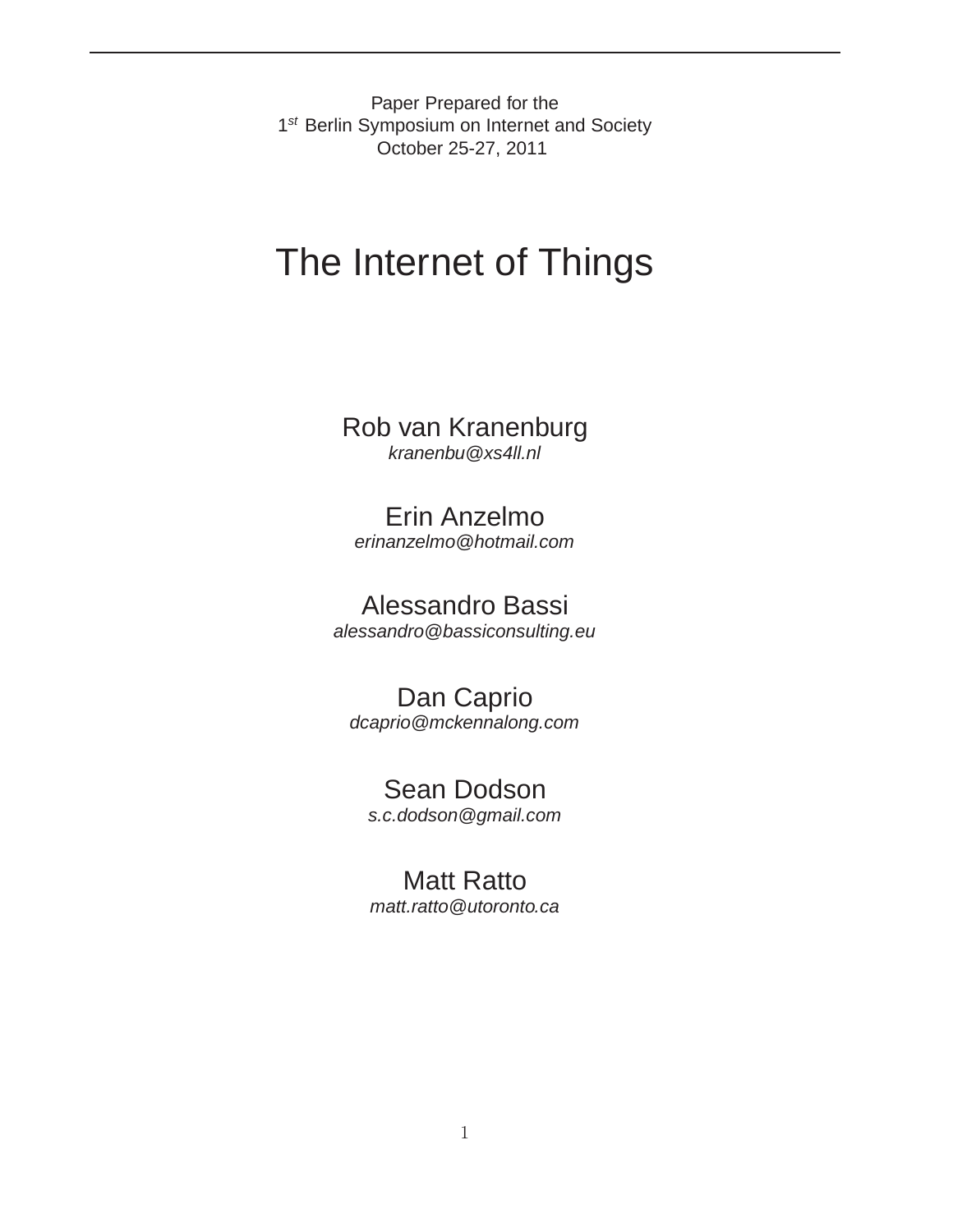#### **Abstract**

This paper traces the challenges and nature of the impact posed by the developments termed the 'Internet of Things (IoT)'. The Internet of Things is comprised of a number of technological protocols that aim to connect things to other things, to databases and to individuals. The speed with which the paradigm of connecting communicating objects has taken over the full range of connectivity protocol (IPv6), hardware (from cheap sensors to smart phones, iPads, tablets that are full blown computers), software (either proprietary in the cloud or collaborative open source), applications (ranging from location based services that link up to social networks to your car linked up to a particular brand network) and services (from car sharing with RFID (Radio Frequency Identification) cards (Buzzcar), to blinds texting you or your service layer that they are out of battery power (Designer) is determined by the collaborative power of the internet.

In this paper, we outline the Internet of Things' recent history, technological challenges and policy ecology. We end by sketching a possible framework for grasping its impact in four domains: (1) the value chain where all objects can be tracked, logged and traced, (2) the service layer that can be built upon this, (3) the smart city layer and (4) its ultimate limit and scope of the Sensing Planet notion that aims to capture natural processes by globally distributed sensor grids to have counterparts in the cloud. We sketch the two basic policy and industry approaches: a reactive approach that argues IoT is manageable and non disruptive, and a proactive approach that assumes the inevitability of a full IoT situation of 'total' connectivity and works back from this to identify the key moments of agency in policy tools and commercial products. Some assistance, we believe, can be gained by consulting a new and growing field of social research. Infrastructure Studies, a cross-disciplinary research area includes researchers from Information, Sociology, Political Science, and Computer Science. Its goal is to develop case studies on infrastructure as well as novel methods for delving into its importance in social life.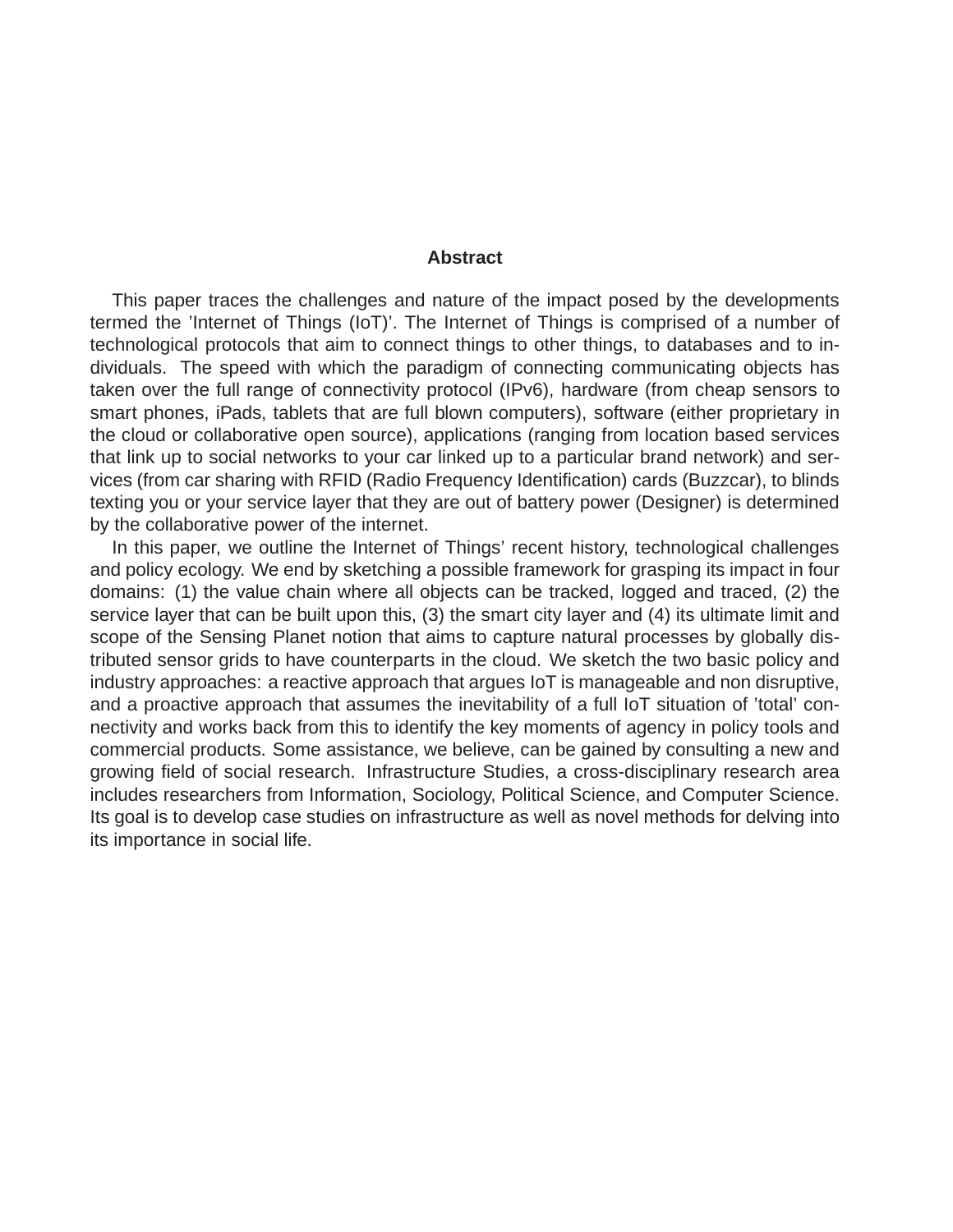# **Contents**

| 1                       | <b>Introduction</b><br>$\overline{2}$                                                                                                                                                                               |                                                                                                              |  |  |  |
|-------------------------|---------------------------------------------------------------------------------------------------------------------------------------------------------------------------------------------------------------------|--------------------------------------------------------------------------------------------------------------|--|--|--|
| $\overline{2}$          | Approaching the Internet of Things<br>2.1<br>2.2<br>2.2.1<br>2.2.2<br>2.2.3<br>2.2.4                                                                                                                                | $\overline{\mathbf{4}}$<br>$\overline{4}$<br>$6\phantom{1}6$<br>$6\phantom{1}6$<br>$\overline{7}$<br>8<br>12 |  |  |  |
| $\mathbf{3}$            | <b>Technological Changes and Foundations</b><br>3.1<br>3.2<br>Breaking the Unbreakable: The End-to-End Principle<br>3.3<br>3.4                                                                                      | 16<br>16<br>18<br>19<br>22                                                                                   |  |  |  |
| $\overline{\mathbf{4}}$ | <b>Policy</b><br>4.1<br>4.2<br>Apply Existing Data Collection Privacy Requirements and Frameworks to the<br>4.3<br>ToT<br>4.4<br>4.5<br>4.6                                                                         | 24<br>24<br>25<br>27<br>27<br>28<br>28                                                                       |  |  |  |
| 5                       | <b>Scope and Impact</b><br>5.1<br>Moving Beyond a Reactive Approach to Governance<br>5.2<br>5.3<br>How to Analyze IoT - Some Conceptual Guidance<br>5.4                                                             | 29<br>30<br>32<br>34<br>35                                                                                   |  |  |  |
| 6                       | <b>Use case: Privacy</b><br>A Reactive Approach: Issues to be Addressed<br>6.1<br>Policy and Self Regulation: The RFID Privacy Impact Assessment Case<br>6.2<br>A Proactive Approach: Issues to be Addressed<br>6.3 | 38<br>39<br>41<br>42                                                                                         |  |  |  |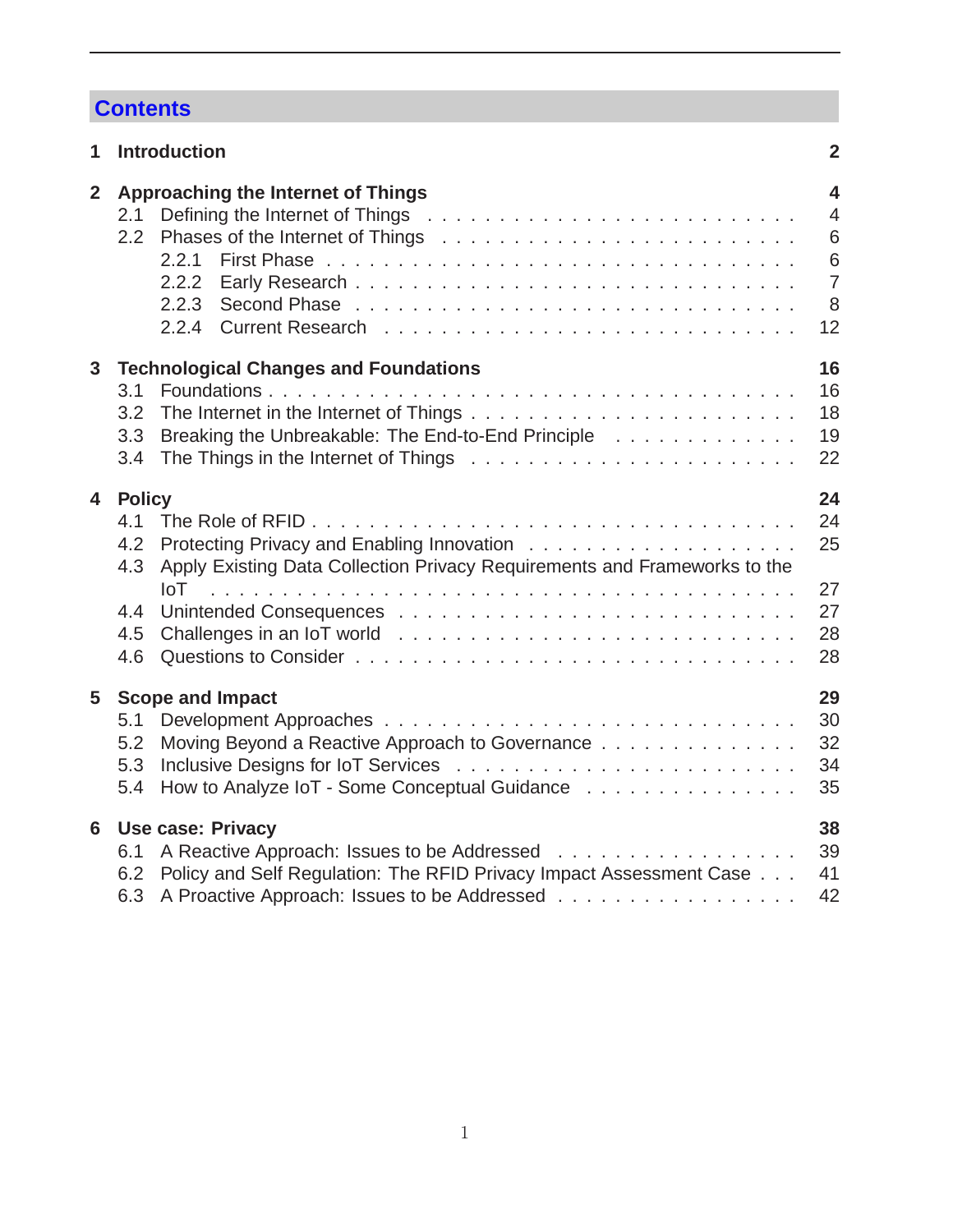#### **1 Introduction**

It is rare that one is in the presence of an ontological shift. It is even more rare that one is in a position to shape it. Yet this is exactly the position many engineers, policy makers, and citizens are in today. In 'The Computer for the 21th Century' (Weiser, 1991) was the first to voice the idea that miniaturization and ubiquity of sensors would eventually lead to the disappearing of computational elements 'into the fabric of everyday life' and the potential for computing as procedure, as visible hardware and as protocol, to move into an invisible background. Interestingly, Mark Weiser himself, who passed away in 1999, did not consider what he called 'ubiquitous computing' as something that would radically alter or change the relationship between humans and the new digitally hybrid environment. However, he did propose a series of ubiquitous computing scenarios that continue to involve both the rhetoric and the reality of computing today (Bell and Dourish, 2007).

From the 80's onwards, this domain has been identified with different names: ambient intelligence, calm computing, ubicomp, pervasive computing, most of them pushed by industrial players such as Philips and IBM. A dominant characteristic unites these different perspectives: a sense that internet connectivity is becoming increasingly ubiquitous and pervasive. In other words, the idea that eventually everything, including mundane physical artefacts, will be connected.

In a 2007 conference appearance, the founding executive editor of 'Wired Magazine', Kevin Kelly gave a lecture about the first 5,000 days of the world wide web. "In 5,000 days," he argued, "less time than it takes for a child to progress through the school system, the world had been transformed". Kelly noted how online social networking through applications like MySpace and Facebook was changing the nature of social interactions. He referenced the different engagements with travel and with space made possible by searchable maps and direction services. He emphasized the changing nature of expertise highlighted by free encyclopedias such as Wikipedia. Kelly then moved on to discuss the next 5,000 days of the web, arguing that the speed in which the web has caught on and the haste in which it has transformed the industrialised world, showed no signs of slowing. "Everything," Kelly stated, "will be part of the web. Every item, every artefact [...] will have some sliver of connectivity that will be part of the web." In other words, according to Kelly in 2007, before 2024, everything will be connected to the point where "the environment will become the web".

What Kelly was describing was no less than an "internet of things", namely, a world where a pair of shoes becomes seen as "as a chip with heels; a car as a chip with wheels". Like the promise of air travel or space flight, this vision has been an idea long before it has been made a reality. As other computing paradigms before it, this vision guides the direction of technical developments as much as it predicts them (Bell and Dourish, 2007).

At the heart of the Internet of Things is a metaphor. Put most simply: it is a network of connected objects. Vehicles, machine components, domestic consumable durables, the clothes on your back, all are being hooked up to a network with a speed most of us have yet to comprehend.

True, this Internet of Things (IoT) is difficult to conceive. But then again, 5,000 days ago, what journalist considered that the computer in the corner could shake the power of the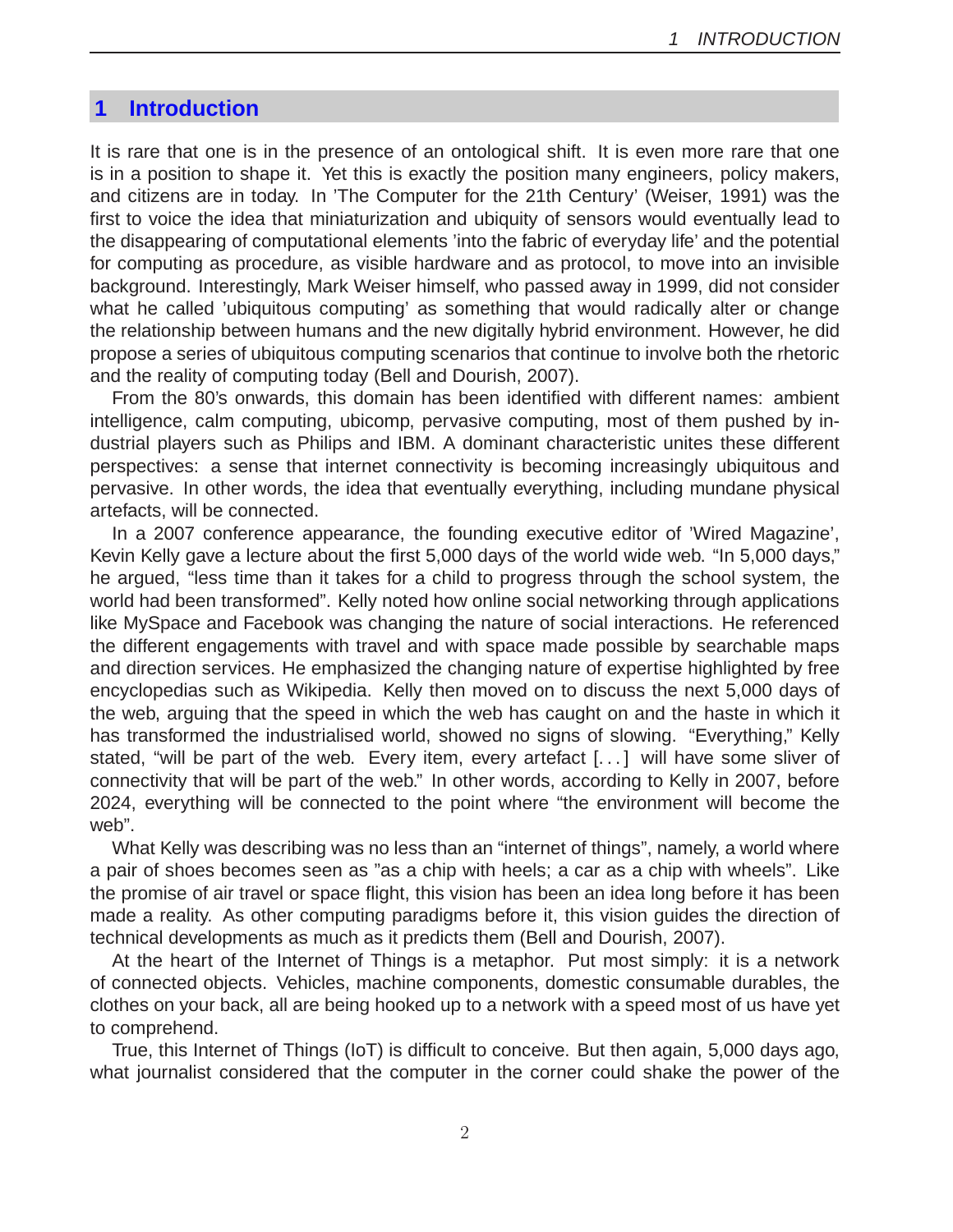printing press? What record company executive pondered the company's demise the first time they went online? What bibliophile imagined you could carry an entire library around in their briefcase?

It is now more than 10 years that individual RFID tags have dropped below a one cent cost, making their adoption within diverse business areas not just technically possible but economically feasible as well. Since that time, RFID and other technologies that are essential to IoT have been adopted in a variety of contexts. RFID tags are increasingly used in logistics, the pharmaceutical industry, agriculture's value chain, in addition to uses in a wide variety of contexts and business areas. Bit by bit, byte by byte, this Internet of Things is being assembled, much without a wider public's knowledge of the idea, much less their input or consent.

The discourses around these developments are in a variety of places and in different languages and styles. The people that shape the discussion come from very diverse backgrounds: Kevin Kelly started to work as a writer and photojournalist. Bruce Sterling writes science fiction novels. Usman Haque is an architect and designer, founder of Pachube. Rob van Kranenburg studied Language and Literature and is a writer. Rafi Haladjian is the founder of the first Internet Company in France in 1994, and Violet, including the Nabaztag Rabit, one of the first 'smart objects'. Adam Greenfield is a designer and writer who recently founded urbanscale.org Mike Kuniavsky is a user experience design, process and strategy consultant and the author of two books on user experience design and research. Actually, there is not one engineer or technologist among the first 10 of the Postcapes list 100 people "influencing the topic on a daily basis whether through evangelizing, standardizing or through their own companies."<sup>1</sup> The other three influencers listed are Design Consultancy Berg by Matt Webb, Jack Schulze Matt Jones, and Timo Arnall as Creative Director, the Web of Things, a "community of developers, researchers, and designers that explore the future of the physical Web" operated by Vlad Trifa and Dominique Guinard, and Council, a think tank for the Internet of Things.

Therefore, while many technical challenges remain to be overcome, the main themes and discourse around the Internet of Things are primarily social in scope and intent. This may be one reason why so many of the discourses and stories on this topic are deemed fuzzy: there is a clear gap between the writers and the engineers. This paper tries to bring these discussions and developments one step closer through analyses and commentary that link technical knowledge and expertise, as well as work on IoT policy and political importance. The research question of this paper offers directions to investigate IoT from two outer ends of the current governance and investment spectrum. On one side, a reactive position that sees IoT as a layer of connectivity on top of current institutions, business models, and governance structures. On the other, a proactive position that sees IoT as a new ontology that will alter the relationship between human beings, autonomous M2M (Machine to Machine) processes and decision making structures.

<sup>&</sup>lt;sup>1</sup>[Internet] [Internet] Available from: Postcapes, tracking the internet of Things, platforms; http://postscapes.com/internet-of-things-platforms [Accessed 02 December 2011].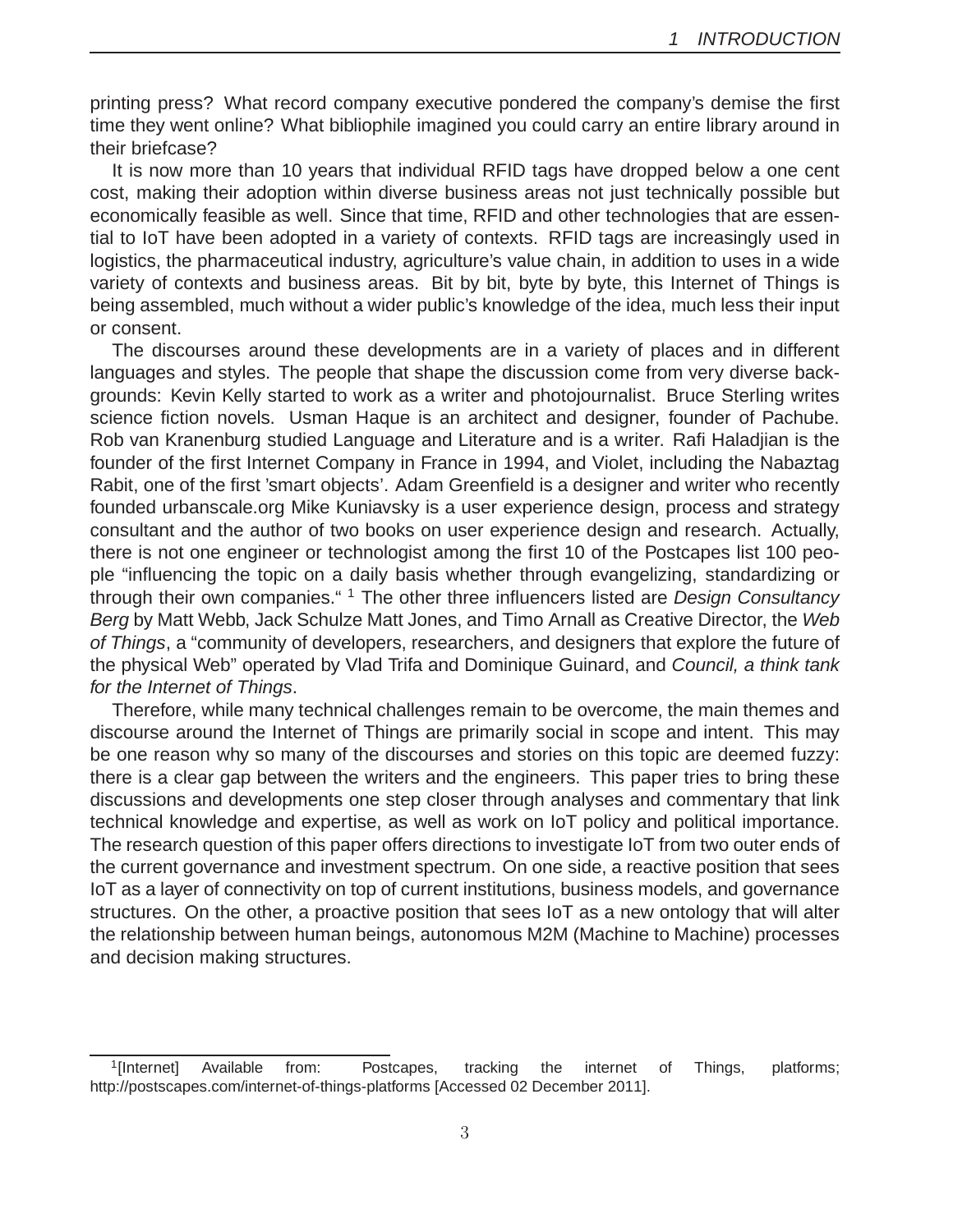#### **2 Approaching the Internet of Things**

#### **2.1 Defining the Internet of Things**

"When objects can both sense the environment and communicate, they become tools for understanding complexity and responding to it swiftly. What's revolutionary in all this is that these physical information systems are now beginning to be deployed, and some of them even work largely without human intervention."

(McKinsey & Company, 2010)

As noted by most commentators and articles on the subject the definition of the Internet of Things (IoT) is still rather fuzzy and subject to philosophical debate (Uckelmann, Harrison, Michahelles, 2011). Practically any book or report written on IoT starts with a discussion on previous definitions and each author seems to insist on adding their own special ingredient to the final recipe (Casagras, 2009). This process is somewhat strange, from a technologist perspective: it is doubtful that Vint Cerf and Bob Kahn spent long hours in forging a definition for the internet - first came the technology, then the definition. There are many linguistic versions of the concepts comprising the Internet of Things technologies. Often the variations are a result of the blurring of products and technologies involved. Such terms vary from ambient technology, ubiquitous technology, sensor web, sensor network, wireless sensor networks, smart dust, smart cities, smart data, smart grid, cloud data, Web 3.0, and Object Naming System (ONS), to name but a few (Uckelmann, Harrison, Michahelles, 2011).

Variations also result from geographic or the national boundaries; for example, in China and Europe the term internet of things is widely accepted. While in the US, it is more commonly referred to as smart object, smart grid, data grid, cloud computing. Brian Cute, CEO of the Public Interest Registry suggested that a common agreement on terminology and concepts is necessary and "a sound understanding of the internet itself by all stakeholders cannot be assumed" (Cute, 2011). In Opportunities, Challenges for Internet of Things Technologies, José Roberto de and Almeida Amazonas have searched the IEEE Xplore search engine (on December 2, 2010) for the term "Internet of Things" restricting the year of publication to 2010. The search resulted in "150 papers, including conference proceedings and periodicals". China leads with an overwhelming 51.3%, followed by Europe with 37.3%. The authors state that this does not mean "a leadership in any of the following criteria: quality, originality, technical and/or scientific contribution, worldly knowledge dissemination." The number of American papers is distorted "because IoT-related research and development has been conducted under different names such as pervasive and ubiquitous computing, wireless sensor networks and so forth." The authors also see a difference of approach: "Most American papers put the technology itself as the main objective while European papers focus on the use of the technology, i.e., they are more user-centric and care about the benefits IoT can provide to the society" (De and Almeida Amazonas 2010).

Whether we will get close to agree upon terminology largely depends on the applications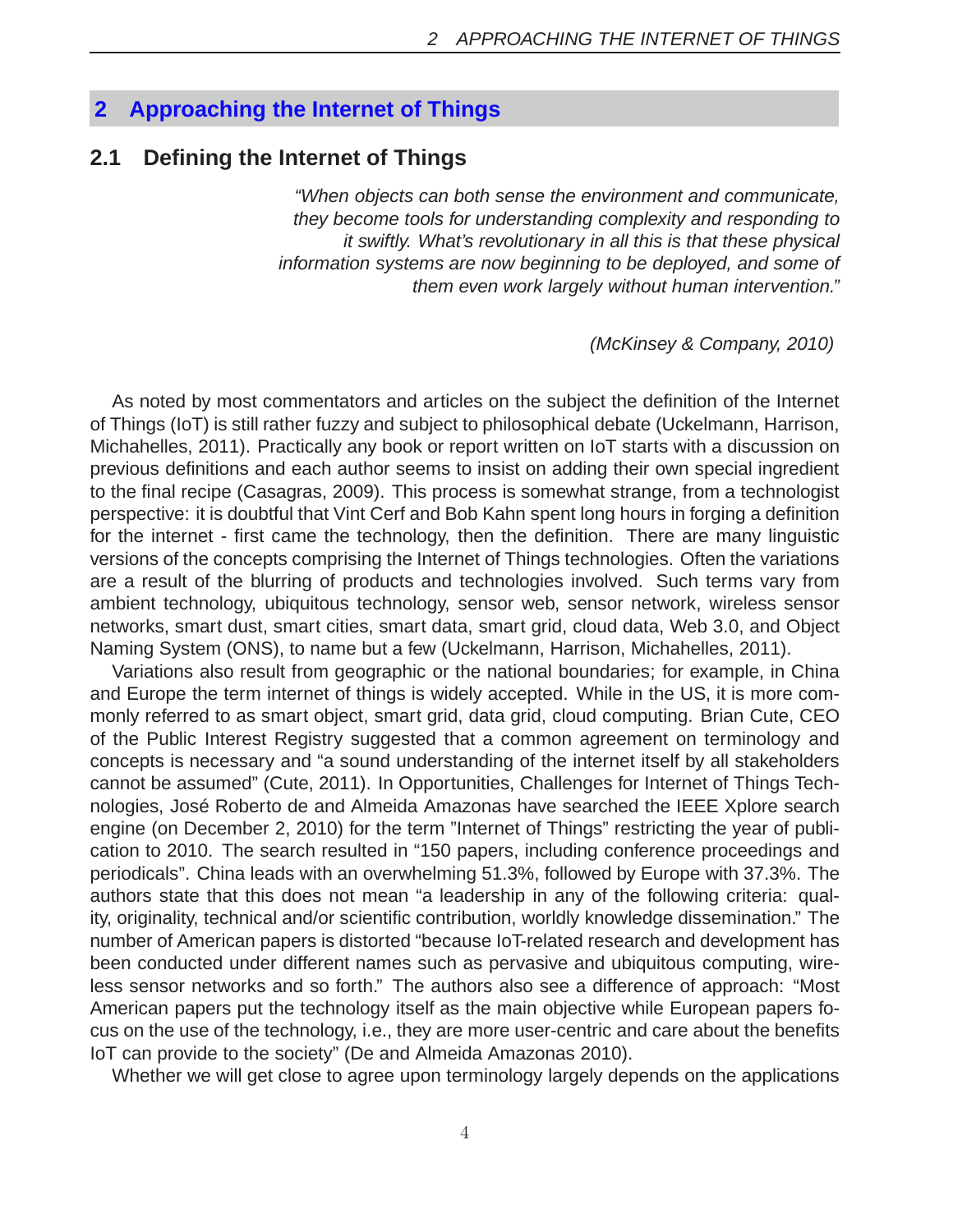that the technologies can enable. For the moment, we must agree to multiplicity.

The term "Internet of Things" was initially used by Kevin Ashton in 1999, and became of wide-spread use thanks to the work of the Auto-ID Centre, a research group working in the field of networked radio-frequency identification (RFID) and other emerging sensing technologies. However, the definition was not given at that time, and although there is a general agreement that IoT involves objects and connectivity, the precise wording is still to be found.

A commonly accepted understanding is the one articulated by the ITU (2005) tying together item identification; sensor technologies and their ability to interact with the environment (cf. also ENISA, 2010). Within the EU research domain, the Cluster of European Research Projects on internet of things (CERP-IoT, now IERC) defines IoT as a "dynamic global network infrastructure with self configuring capabilities based on standard and interoperable communication protocols where physical and virtual 'things' have identities, physical attributes, and virtual personalities and use intelligent interfaces, and are seamlessly integrated into the information network"<sup>2</sup> (Vermesan, 2009).

Trying to simplifying the matter, and including all possible devices that belong to the IoT domain, it is possible to consider the Internet of Things as the superset of all objects that are uniquely identifiable by electro-magnetic means and for which it is possible to specify a semantic and/or behaviour.

Not only is there disagreement on the nomenclature of the IoT, there is also disagreement on the scope of the IoT. Besides smart objects, there is an emerging question if human users included in the definition, as hypothesized by the European Research Cluster on the IoT (IERC). A pan-European consumer group wishes that the IoT be called "the Internet of People", so as to emphasize the human element (BEUC/ANEC, 2008) or the "Internet of Everyone" in a recent report published in 2011 funded by Accenture. IETF however states that the IoT as a concept "refers to the usage of standard Internet protocols to allow for human-to-thing or thing-to-thing communication" (Garcia-Morchon, 2011), hence, including the human element in the very definition.

Finally, it is necessary to spend a few words on the meaning of the word "smart", used extensively in this field. A smart object is commonly called a device able to sense or interact with the environment, and uniquely identifiable. Smart is synonym of "intelligent", which comes from the Latin "*inter*" and "legere": literally, to read between [the lines]. As this practically means to be able to interpret, we can easily see that it has a very strong nondeterministic component. To show this fact in practical terms, let us imagine two people, both of whom are very intelligent. We might expect that they would share the same opinion quite seldom and both sides normally have their valid reasons. Many, if not all of us, experienced (or, better, suffered) from non-deterministic behaviour of computers; however, glorifying the capacity of objects to self-determine their actions is probably not the target of the work in this area. While we do not propose in this document an alternative expression, we strongly feel that the use of "smart" should be carefully thought through.

<sup>&</sup>lt;sup>2</sup>For more definitions within the EU context see Casagras (2010) and EPoSS (2008).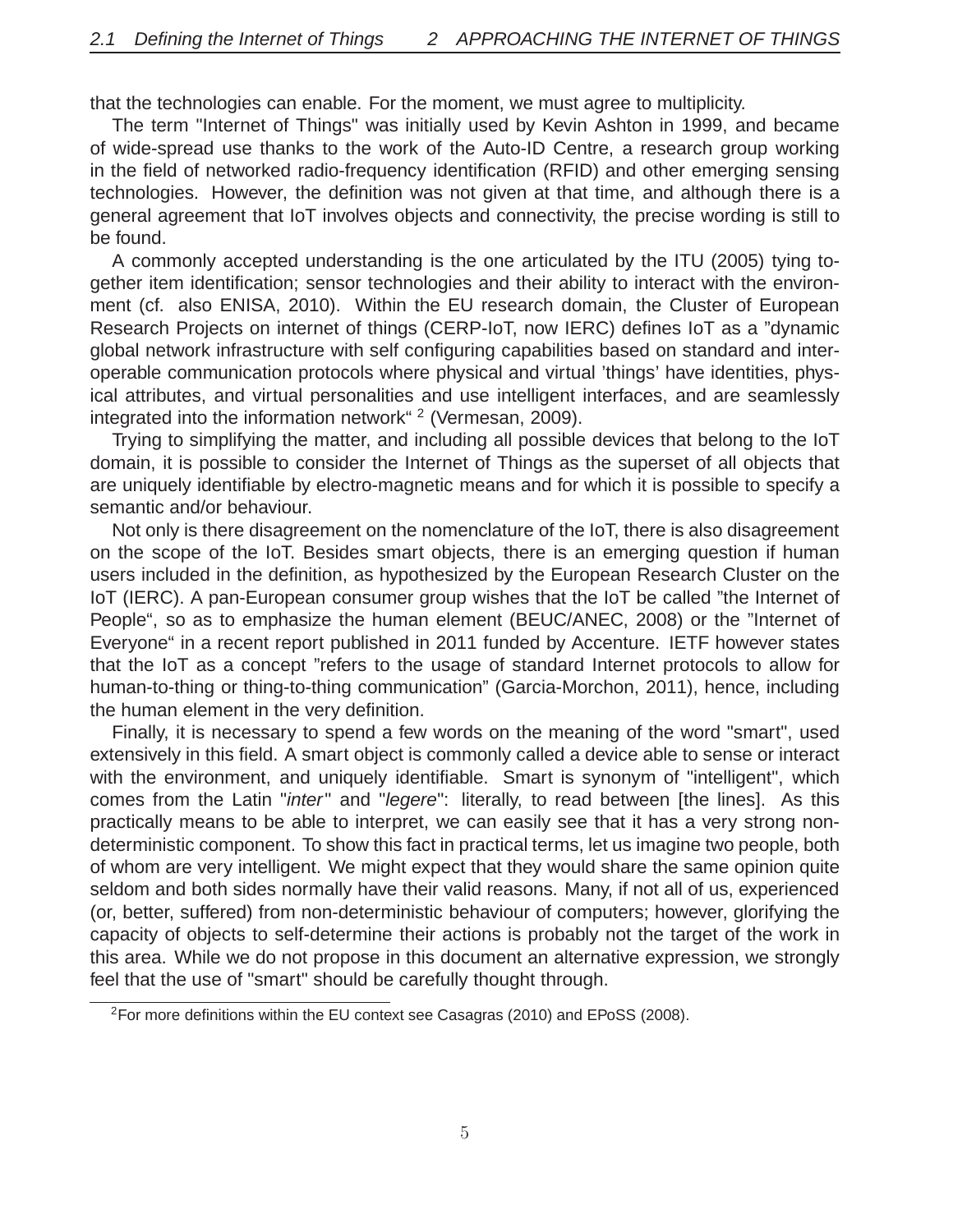#### **2.2 Phases of the Internet of Things**

#### **2.2.1 First Phase**

The first phase encompasses the period of 1990 to 2005 and can be traced to the moment Mark Weiser, chief scientist at Xerox Park, publishes "The Computer for the 21st Century" (Weiser, 1991). From the 1950's onwards the critical energy was spent on getting computers smaller, building a technological grid to host these and creating a psychological and social frame for bringing work to the home and private sphere.

Weiser realized that the dashboards for these models, the visualisations and experiential situations, were never meant for individuals, but instead for systems and large companies, institutions and think tanks. Weiser is the first the raise the problematic issue of the interface in everyday life and interactions. He begins to wonder how best to access this virtual world not only through the keyboard and mouse, but intuitively and using all of the computer's potential.

The goal of 'making the computer disappear' can happen in different ways and disappearance can take different forms (Weiser, 1991). Physical disappearance refers to the miniaturization of devices and their integration in other everyday artefacts, as for example, in clothes, so that you do not see them any more. Mental disappearance refers to the situation that the artefacts can still be large but they are not perceived as computers because people discern them as, e.g., interactive walls or interactive tables (Streitz, 2001). Thus, technology moves mentally into the background. Two core research questions emerge: "how can we design human-information interaction and support human-human communication [. . . ] by exploiting the affordances of existing artefacts in our environment? And, in doing so, how can we exploit the potential of computer-based, support augmenting these activities?<sup>3</sup>"

A decade later, a Microsoft press notice echoed Mark Weiser: "As people find more ways to incorporate these inexpensive, flexible and infinitely customizable devices into their lives, the computers themselves will gradually 'disappear' into the fabric of our lives." Unfortunately they are just not yet running on "inductively powered on heat and motion from their environment without batteries" (Microsoft, 2003).

One of the ways to exploit this potential, according to Liam Bannon, Director of the Interaction Design Centre, University of Limerick, is to look at the pioneering work of designers Anthony Dunne, Fiona Raby and Julian Bleecker. Dunne and Raby's impressive body of work has managed to "raise awareness, expose assumptions, provoke action, spark debate, and even entertain" with their notion of critical design. Julian Bleecker creates "design fictions, artefacts that tell stories new forms of imagining and prototyping" by the blending of science fact, and science fiction.

This is the beginning of rethinking the computing paradigm and the discovery of an individual that claims a different kind of control over the machine; one of individual reciprocity. To paraphrase Mark Weiser, the idea was to take the connectivity out of the computer and put it in the very fabric of our clothes (so we get wearables), in homes (smart homes) and in cities (smart cities). In other words, let us make ourselves into a 'dashboard'; the environment will

<sup>&</sup>lt;sup>3</sup>Streitz, N. A., Kameas, I. Mavrommati (Eds.) (2007), The Disappearing Computer: Interaction Design, System Infrastructures and Applications for Smart Environments. State-of-the-Art Survey, Springer LNCS 4500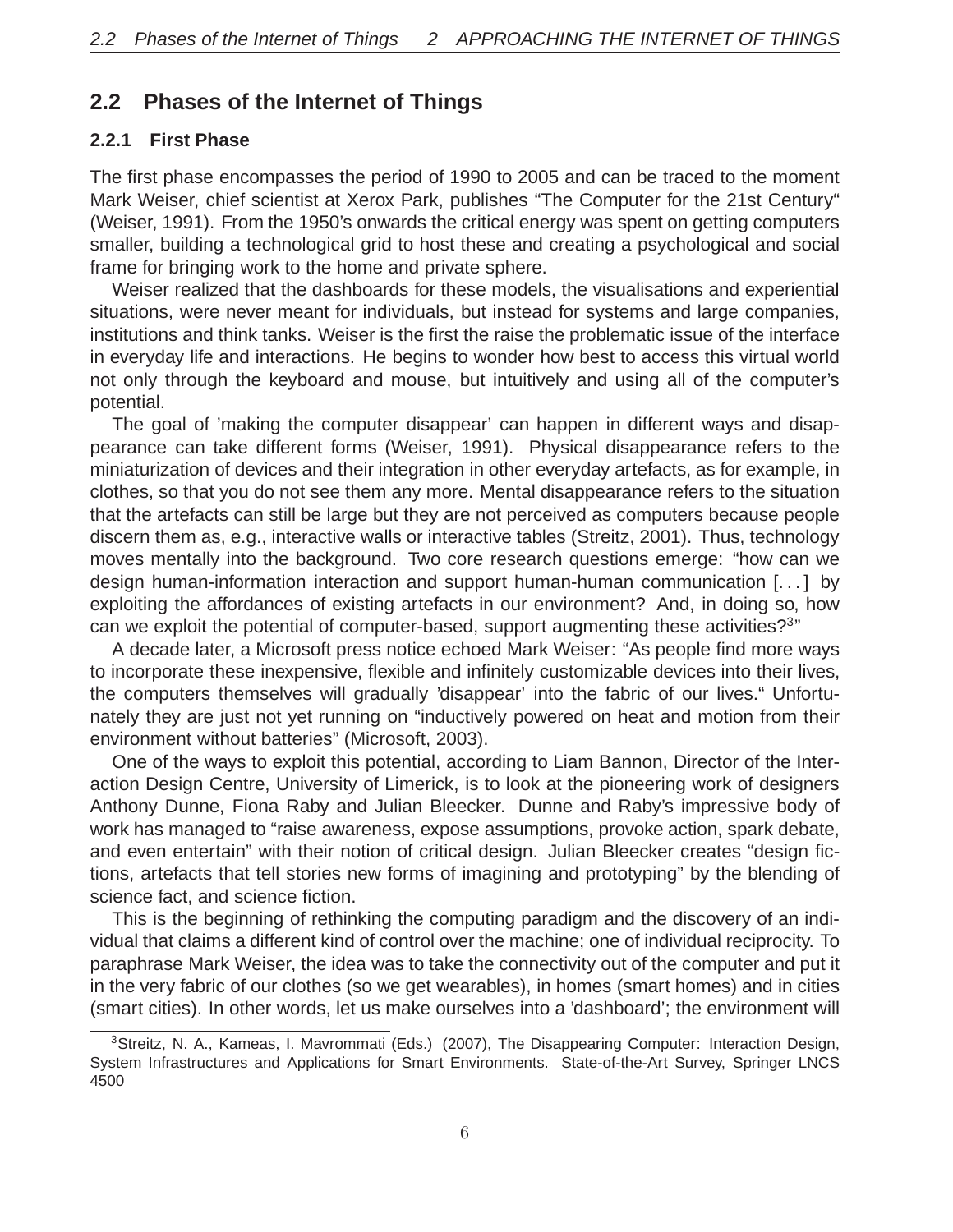become the interface.

The Internet of Things is an emerging field yet to reach the consciousness of the masses. Yet it has a surprisingly long, even illustrious industrial history. Radio Frequency Identification started in World War II. British 'spitfire' fighter planes would have active tags in the cones of their noses. Huge radio towers blasted radio waves that searched for the Spitfire signals: friends flew, foes were downed. Access control appeared to be a logical peacetime uptake of the same principle: friends open doors, foes get locked out.

RFID is also an integral part of your life. Most of us carry RFID in our wallets without even acknowledging that we are engaging with network technology, but we hold the cards we use to get into the office to the RFID reader embedded in the wall near the door. This reader pushes a constant wave of energy. The antenna in the chip pucks up the energy then moves it on to the chip that says 'hello'. The number appears in a database and in the database one can attach any action to that number: 'accept as OK and allow to pass'. To all extents and purposes, the computer is in our pocket and yet it has disappeared from our consciousness, just in the way that Weiser and others predicted. As far back as 1999, MIT brought the cost of the tag down to below 0.01\$ an important moment to start considering using RFID in a logistical ecology with barcodes and shotcodes (2 and 3D barcodes) (Albrecht, 2002).

#### **2.2.2 Early Research**

The Disappearing Computer<sup>4</sup> started in 2001, a cluster of 17 projects addressing a wide range of themes and issues, and therefore, being conducted by interdisciplinary research groups (Streitz, 2001; Streitz, N. and Nixon, P., 2005; Streitz, N. and Kameas, A. 2007).

Its mission was "to see how information technology can be diffused into everyday objects and settings, and to see how this can lead to new ways of supporting and enhancing people's lives that go above and beyond what is possible with their computer today" It hosted a wide variety of projects, such as Workspace, aiming "to augment the work environment through spatial computing components, initially for members of the design professions, but with applicability to a wide range of work domains"<sup>5</sup>. The MiME<sup>6</sup> project that focuses on the relationship between computer technology and people's experience of their intimate media collections around the home, and e-Gadgets (e stands for extrovert) seeking "to adapt to the world of tangible objects the notions of component-based software systems by transforming objects in people's everyday environment into autonomous artefacts (the eGadgets). The eGadgets range from simple objects (like tags, lights, switches, cups) to complex ones (like PDAs, stereos) and from small ones (like sensors, pens, keys, books) to large ones (like desks, TVs)"<sup>7</sup>. The forerunner to the Disappearing Computer was  $i^3$ : Intelligent Information Interfaces<sup>8</sup>. The Call for  $i<sup>3</sup>3$  in 1996 read:

<sup>&</sup>lt;sup>4</sup>[Internet] Available from: http://www.disappearing-computer.net/projects.html [Accessed 02 December 2011]

<sup>&</sup>lt;sup>5</sup>[Internet] Available from: http://daimi.au.dk/workspace/index.htm [Accessed 02 December 2011]

<sup>&</sup>lt;sup>6</sup>[Internet] Available from: http://www.mimeproject.org/ [Accessed 02 December 2011]

<sup>&</sup>lt;sup>7</sup>[Internet] Available from: http://www.extrovert-gadgets.net/ [Accessed 02 December 2011]

<sup>&</sup>lt;sup>8</sup>"Intelligent Information Interfaces, or  $i^3$ , is an Esprit Long-Term Research initiative. The aim of  $i<sup>3</sup>$ (pronounced "eye-cubed") is to develop new human centred interfaces for interacting with information, aimed at the future broad population.  $i^3$ aims at a radical departure from present-day human-machine in-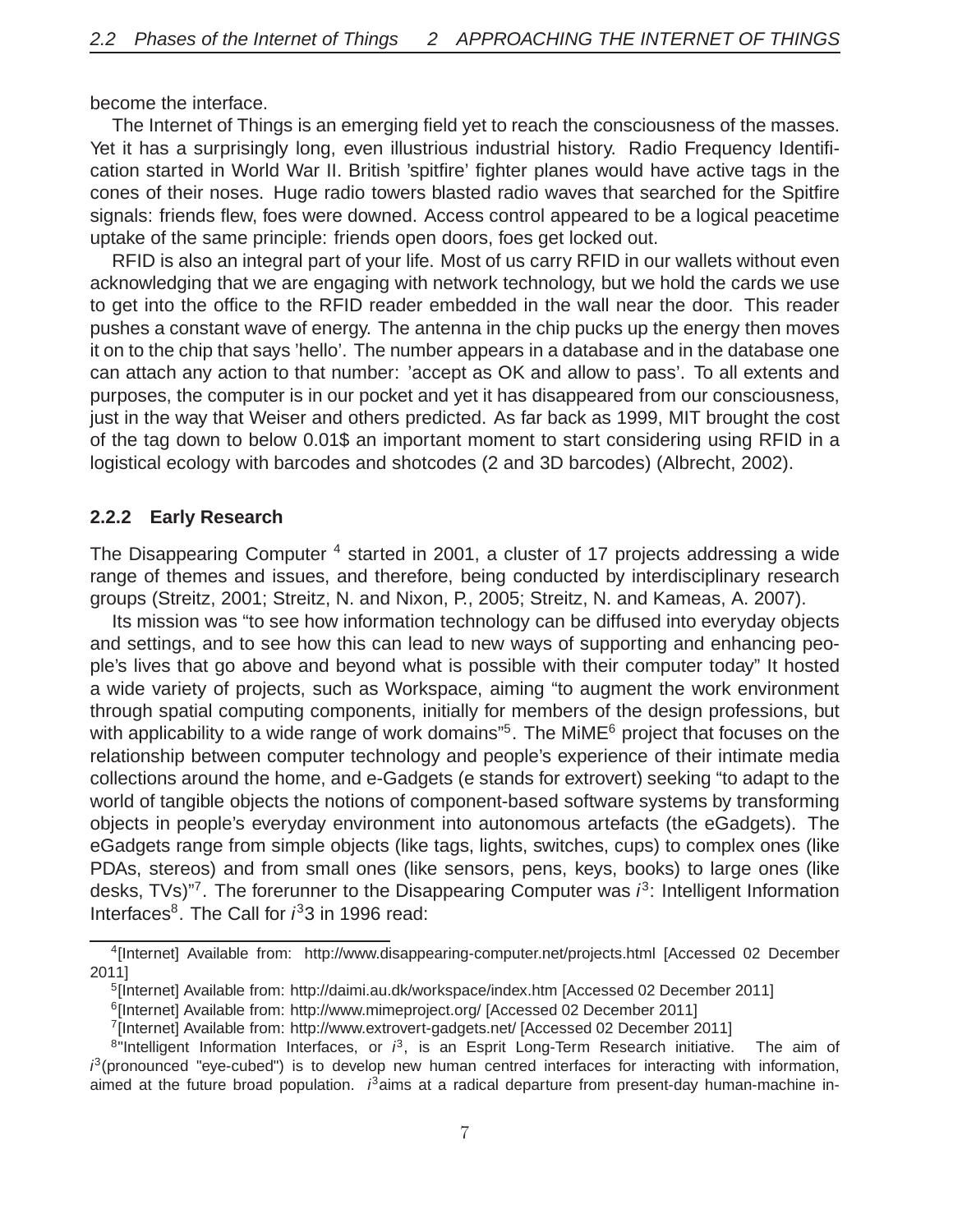"The Connected Community calls for investigative research leading to new interfaces and interaction paradigms aimed at the broad population. As its focus it takes interfaces for the creation and communication of information by people, and for people and groups in a local community.<sup>49</sup>

#### **2.2.3 Second Phase**

Research in this area is very close to innovation, as the developments are 'real time'. Currently over 20 IoT platforms are starting  $up<sup>10</sup>$  and this number will grow exponentially as the connectivity between objects, platforms, services and infrastructure increases.

The second phase encompasses the period after 2005 until the present day. This section charts the construction of the competing technologies that constitute IoT. Competing terms and concepts are 'ubicomp', 'ubiquitous computing', 'ambient intelligence', 'pervasive computing', 'things that think', 'calm technology', 'intelligent information interfaces'. Why did the 'Internet of Things' seem to be the winner? IoT is understandable for people as it works with the metaphor of the internet. Now we have the interconnection of everything as the web of things: a layer over things. The move to the term IoT by the International Telecommunications Union (ITU, 2005) is marking the second phase.

As the terms 'ubicomp' and 'pervasive computing' were pushed by IBM, and ambient intelligence by Philips, these terms seem to promote industrial agency of the environment over the individual, thus raising immediate privacy issues. When engaging with these early versions of the Internet of Things you cannot help but ask yourself who is in control? Fuelled by logistics, supply chain management and access control, their conceptual frameworks stem from the key function of what becomes to be seen as the glue to this world in which everything is connected to everything.

If asked in 2000, why are they building this nascent Internet of Things? The answer would have been because companies and governments amass huge amounts of data in order to run more agile data mining algorithms to bring them more likely scenarios of the immediate future. Because data storage became so cheap it soon became possible to store copies of the entire internet (Burleson Consulting, 2007). The early protests against RFID and its invisible tracking ability were directed not only against the patents of industry dug up by Katherine Albrecht in her book 'SPYCHIPS: How Major Corporations and Government Plan to Track Your Every Purchase and Watch Your Every Move', but by the fact that this operation towards unique identifiers of all objects on earth was run as if it was a mere upgrade of the logistics and efficiency thinking of the barcode (Albrecht and McIntyre, 2003). There were too few stakeholders involved to create a critical debate.

terface concepts and does this under the assumption that this can only be done guided by a long-term vision intertwining human, societal and technological factors. The initiative aims to launch research on new forms of interaction that will place people as active participants rather than passive recipients of information." http://cordis.europa.eu/esprit/src/eyeintro.htm

<sup>&</sup>lt;sup>9</sup>The Connected Community has been developed by Philips International (Irene McWilliam - email c887536@nlccmail.snads.philips.nl ), Domus Academy and Meru Research. http://cordis.europa.eu/esprit/src/eyecall.htm

<sup>10</sup>[Internet] Available from: http://postscapes.com/internet-of-things-platforms [Accessed 02 December 2011]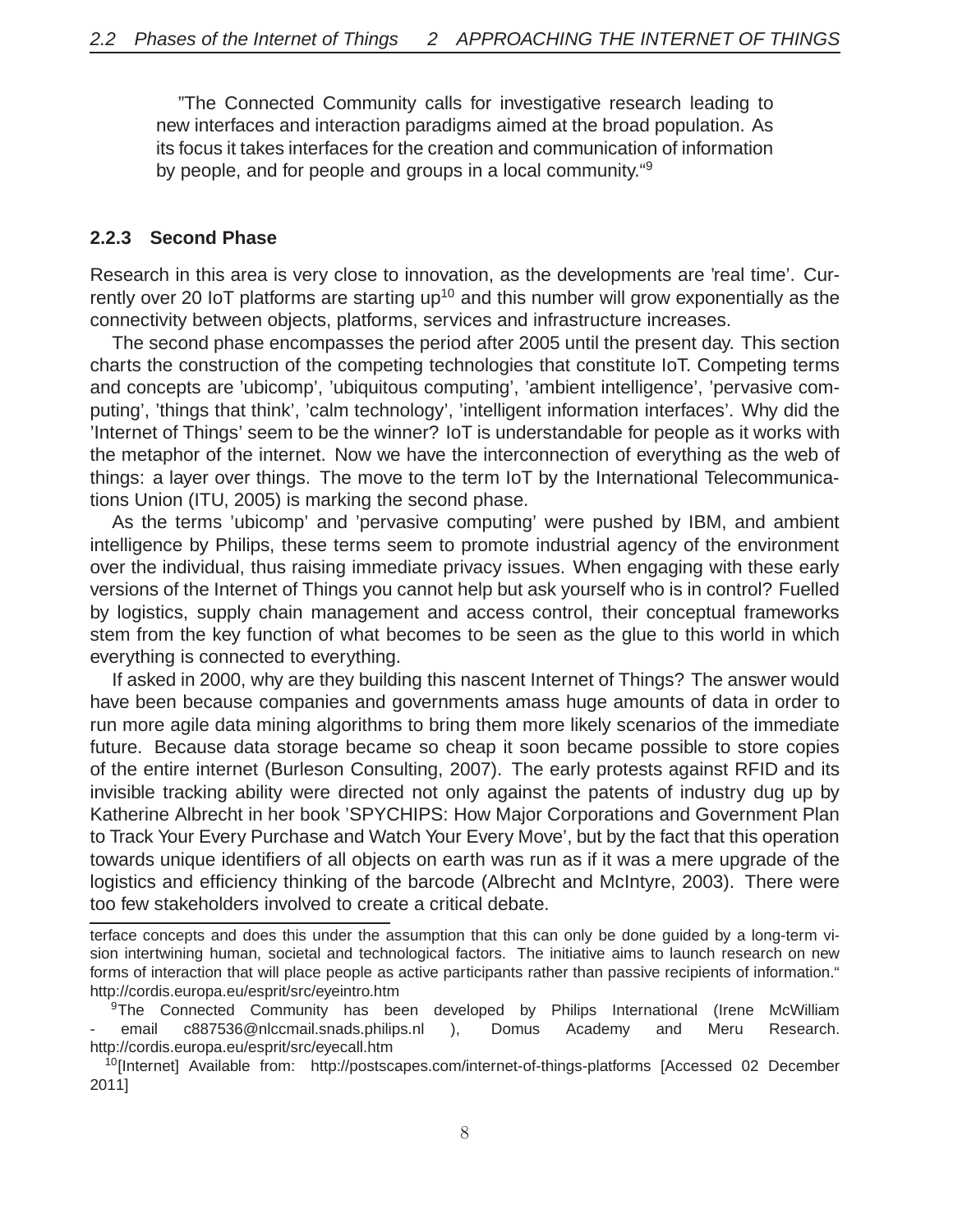If we are asked today, why are "they" building this, we notice immediately that is becomes increasingly unclear who "they" are. As "they" are now startup companies that have roots in artistic and design practice (such as Arduino and Pachube). In web 2.0, online social networks such as Facebook, as well as large technology corporations such as Apple, Google, IBM/Cisco, SAP, Siemens, Lufthansa, IoT Reference Architecture initiatives such as the FP7 IoT-A project (www.iot-a.eu), in the EU Expert Group on IoT bringing a wide variety of stakeholders together<sup>11</sup>. In the rapid prototyping ecology of fablabs, bricolabs and open soft- and hardware initiatives (Open NFC, 2011; Open Picus,  $2011^{12}$ ; Arduino, 2011), and projects such as Sourcemap (Sourcemap, 2011) that makes maps of the parts and source of all kinds of objects from planes to French cheese. "After a decade of hearing about 'the Internet of Things', where everything will have an IP address, I'm starting to finally believe it, says Chris Anderson editor of Wired Magazine, and author of The Long Tail and Free: "What's changed? The Open Hardware movement, which is doing for connected devices what the Web did for information. The old vision of the Internet of Things came to us from the likes of Cisco and Nokia, which were trying to promote end-to-end connected device standards (that used their gear). Think of that as the "Information Superhighway" era of the net, those days in the early 1990's when the wired future was going to be brought to us by AT&T and Cablevision."<sup>13</sup>

In April of 2010, Arrayent launched its internet-connect-your-product-in-a-day DevKit "enabling product companies to connect their products (sold at retail or Cedia channel) to web applications, smartphone and PC browsers at unprecedented low cost". Arrayent did not wait for global standards like EPC Global but decided to look at the real connectivity they wanted to offer and decided to take responsibility for every step: the tag, the reader, the database and the server.

Bob Dahlberg (VP sales of Arrayent) argued that, "There has to be business value in replacing [the] "PC in the middle" paradigm with a seamless wireless network. The obvious example is to examine what impact the Kindle has had on the e-book market, namely a 133% growth (Council, 2010). He foresees a coupling of functions, and selling "consumables", such as "air cleaners that send text messages to remind you that the filter is clogged". Brand loyalty can be build 'by giving a channel something more to sell, such as on going service. In the case of blinds, for example Designer gets notice that Mrs Jones batteries for her motorized blinds need to be changed."<sup>14</sup>

This requires a different kind of trust for how can the aforementioned Mrs Jones know when her batteries are down?<sup>15</sup> If the company needs cash at one particular point might it

<sup>&</sup>lt;sup>11</sup>In order to propose an Internet of Things Impact Assessment procedure and format similar to the process that led to the PIA, The "Privacy Impact Assessment Framework for RFID applications" has been endorsed by the Article 29 Working Party on 11 February 2011.

<sup>12</sup>Available from: http://www.theinternetofthings.eu/content/openpicus-open-source framework-embedded devices [Internet] Accessed 02 December 2011]

<sup>&</sup>lt;sup>13</sup>Anderson, Chris. Why the Internet of Things finally makes sense. [Internet] Available from: http://www.wsnblog.com/2011/11/15/why-the-internet-of-things-finally-makes-sense/ [Accessed 02 December 2011]

<sup>14</sup>Dahlberg, Bob. [Internet] Available from: http://www.theinternetofthings.eu/content/arrayent-internetconnect-your-product day-devkit [Accessed 02 December 2011].

<sup>&</sup>lt;sup>15</sup>"A security 'noob mistake' has left the batteries in Apple's laptops open to hacking, which could result in a bricked battery or, in a worst case scenario, fire or explosion [. . . ] Laptop batteries include microcontrollers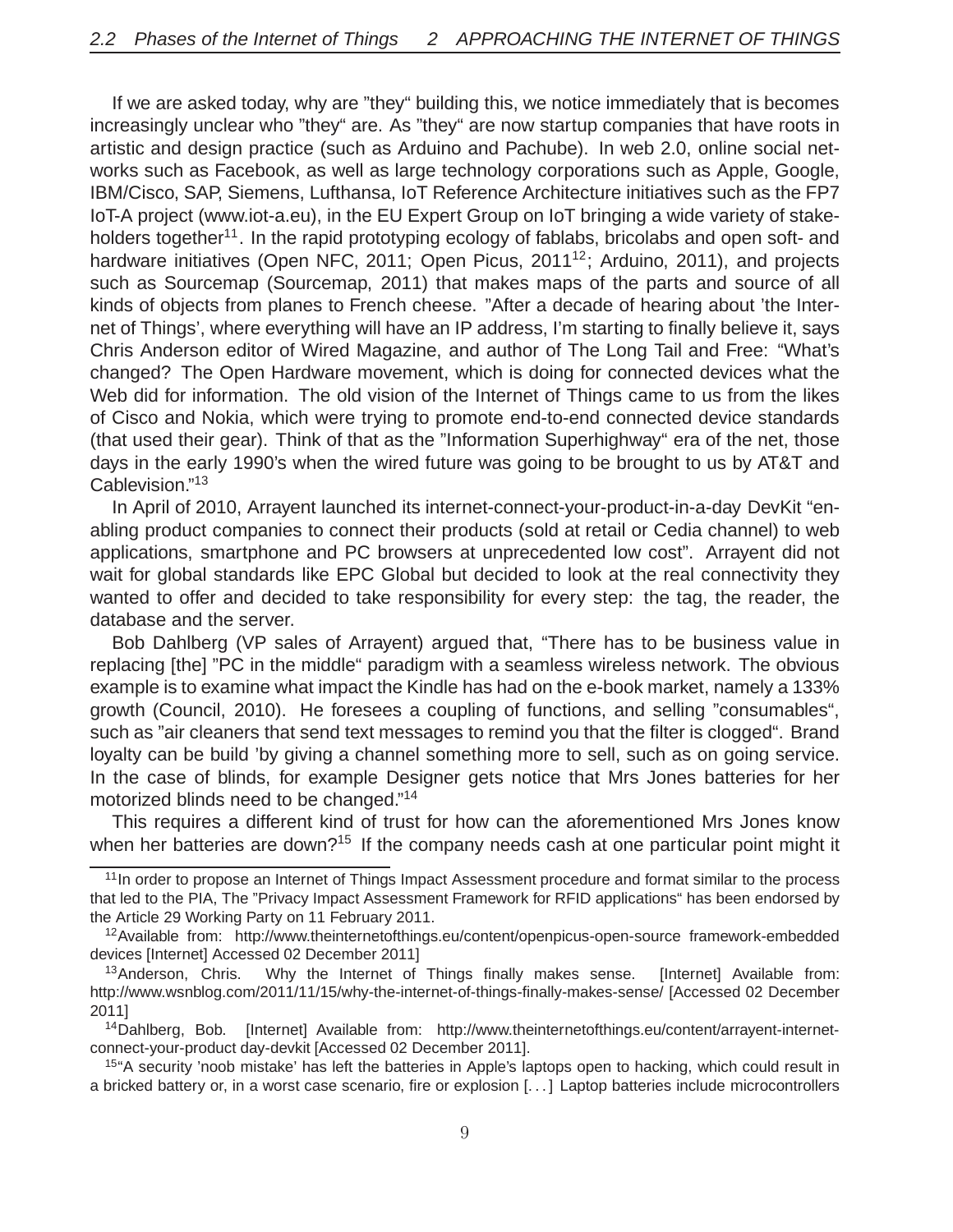not ping the batteries to send them notice? The ink cartridge industry, for example, has a very bad track record in this area, as customers realize that there is still ink in one particular colour reservoir yet the software indicates that you have to replace it. Here the physical world and the virtual world do not meet and this lack of transparency has created a huge grey market.

In this second phase of IoT, we see social media and objects beginning to merge in meaningful ways. This has a playful quality to it. Facebook bought Nextstop, a user-generated travel recommendation site, in July 2010 (Gannes, 2010). Before this deal Facebook had been trying to buy Foursquare, a web and mobile application that allows registered users to connect with friends and update their location. Bearing in mind the kind of merging of functions that Arrayent is encountering as business opportunities the following scenario was very conceivable. If you "check in" from a physical location by entering into the application on your mobile phone that you are here (sort of Tweeting your real life coordinates) this is converted into a direct update in your online Facebook status. You "check in" your local supermarket. A feed is alerting your Facebook status. You play Mafia Wars, a popular multiplayer social network game. The game "sees" your location and Coca-Cola has set up a good deal for you there. You buy one, you get two plus points in the game on-line.

The internet and the IoT, state Ratto and van Kranenburg, enable mass participation of growing groups of individuals in what used to be macroeconomic issues: energy (coupling smart meters, production of goods (reprap, fablabs), communication (open content, software, hardware and networks). Broader question for future research include how far these trends – that are global - could affect planning and large architectural projects: mobility, transport (mapping on different data, construction and community co-design). Ratto and van Kranenburg propose the creation of an infrastructure of generic information through the development of shared and open hardware and software test beds for experimentation and a supportive online space for the sharing of questions, "how-to's", problems, and results. They call this loosely organized set of already existing bottom-up techno-cultural labs, R&D institutes, academic labs and research, and open source hardware initiatives bricolabs (see www.bricolabs.net), in order to celebrate their ad-hoc, experimental nature, and their emphasis on practices of reworking, redoing, and "making do".

When we think of infrastructural projects, we think "big", "scale", "expensive", "complex" and "central". Is it possible to address things such as roads, sewage systems and other infrastructural requirements in a decentralized way while still keeping the balance in costs, productivity and energy efficiency? Can infrastructural projects be crowd sourced? This was the subject of a Council workshop in the Picnic 2011 festival. Festivals like Picnic, Isea, Transmediale, Lift, RIXC, DEAF, Future Everything, Pixelache, Scrapyard Challenges – and local dorkbots – have greatly accelerated the playful adoption of open source software (Processing) and hardware (Arduino – an open-source electronic prototyping platform) and have facilitated debate and discussion on smart objects and environments among hackers, designers, thinkers and tinkerers. The first Conference to address the Design Challenge of

which constantly monitor charging voltage, current, and thermal characteristics, among other properties. These microcontrollers are part of a system called the Smart Battery System, designed to improve the safety of Li-Ion and Li-Poly cells used in these batteries." (Foresman)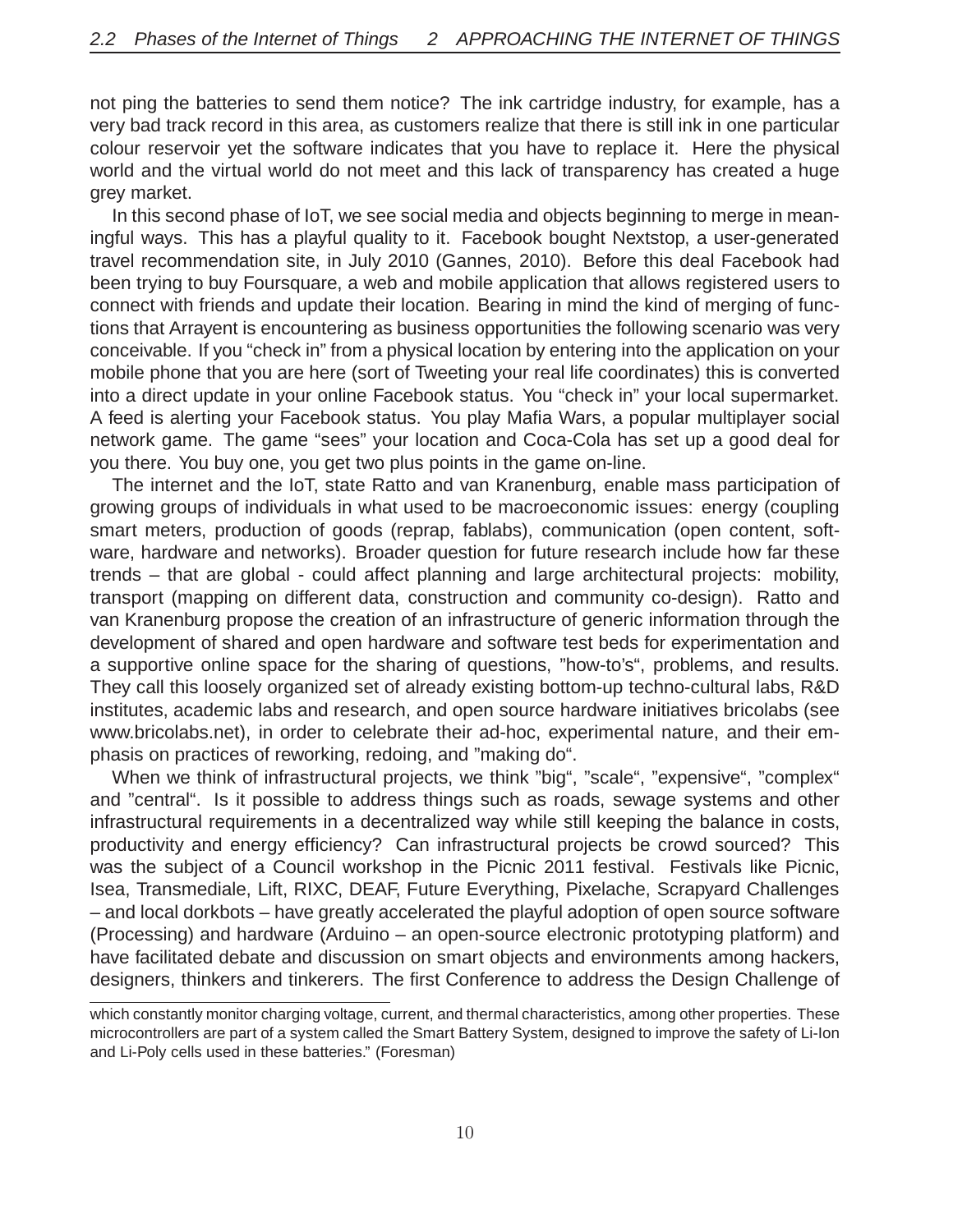Pervasive Computing was Doors of Perception, Flow 2002. Neil Gershenfield,<sup>16</sup> Bruce Sterling, John Thackara,<sup>17</sup> Malcom McCullough,<sup>18</sup> Esther Polak<sup>19</sup> as well as Usman Haque were among the speakers. Pachube stems from sensor based projects that circulated and grew in this environment (Haque, 2011). A diverse array of projects including, FabLabs, maker communities, the pontos de cultura in Brazil, co-working Design studios and others (citizen science, DIYbio) have grown in numbers in recent years and enhance both citizenship and democracy but also the innovation potential through an active and direct involvement of citizens in the R&D process, not least in term of translational and participatory research. Supportive of both science and technology literacy as much as of citizen power, they aim to involve people directly in the design and R&D phase of technology but also in the political, legal, and ethical issues related to the adoption of emergent technologies."<sup>20</sup>

While there is a growing interest from Venture Capitals towards IoT Services and Technologies, some companies and start-ups still face troubles in finding sufficient funding to develop fully-fledged operations. We can take Pachube as an example; labelled the "most promising IoT start up" for years, Pachube was bought in July 2011 by Logmein for \$15m outright (MacManus, 2011). Pachube, a web-based service built to manage the world's realtime data ("patch-bay") was beta until 2010. In a very short space in time it became an instigator, as well as a hub and a driver for the Open Data movement, "as the Fukushima disaster has touched off concern worldwide by showing the need for governments to provide data in open, accessible formats."<sup>21</sup> Usman Haque, founder and CEO, related at Forum Europe Brussels 2011 how he preferred to stay in Europe for its rich cultural climate, high

<sup>19</sup>Esther Polak showed one of the first location based art works: " In our everyday life, we usually follow fixed paths and trajectories throughout the day: from our home to work or school, to family, to familiar stores and to places where we spend our free time. We all have invisible maps in our head: of our immediate surroundings and of the roads we take every day. The way we move around in the city, and the choices we make in this process, are determined by this mental map. For the exhibition 'Maps of Amsterdam 1866-2000', Waag Society and Esther Polak together with Jeroen Kee were invited by the Amsterdam City Archive to produce a work about mental maps in that city: 'Amsterdam RealTime'. During two months, 75 volunteers were tracked by GPS in their everyday movements and routines around the city. These traces were then drawn as white lines over a black background. The resulting, animated map has a distinct look and feel of psycho-geographic experience: it is not precise or rational,but expresses the intuitive and personal aspects of geography. It shows a city that does not consist of buildings, roads and water, but of the movement of its inhabitants. Thicker and brighter lines indicate greater frequency of travel. The map also was influenced by the variety of means of transportation: a cyclist will produce completely different traces than someone who drives a car. Once the participants became aware of their mapping outcomes, some even attempted to create artful GPS drawings. Interestingly, the final, combined map of all individual traces resembles an objective city map again. " http://realtime.waag.org/

 $20$ This is the subject of the research of Denisa Kera who has received a small modest research grant from the Singapore government to investigate where innovation comes from in the current networked reality

<sup>21</sup>Steinbach, Marian. Pachube blog 25 July 2011, [Internet] Available from: http://blog.pachube.com/2011/07/no-more-secrets-open-data-pioneer.html). [Accessed 02 December 2011]

<sup>&</sup>lt;sup>16</sup>Prof. Neil Gershenfeld Director, The Center for Bits and Atoms, MIT. Author of When things start to think, Neil A Gershenfeld, 2000. Holt Paperbacks.

<sup>&</sup>lt;sup>17</sup>author of In the Bubble: Designing in a Complex World. Cambridge, Mass: MIT Press, 2005

<sup>18</sup>Digital Ground Architecture, Pervasive Computing, and Environmental Knowing, October 2005.ISBN-10: 0-262-63327-2 ISBN-13: 978-0-262-63327-7 Digital Ground is an architect's response to the design challenge posed by pervasive computing. One century into the electronic age, people have become accustomed to interacting indirectly, mediated through networks. But now as digital technology becomes invisibly embedded in everyday things, even more activities become mediated, and networks extend rather than replace architecture.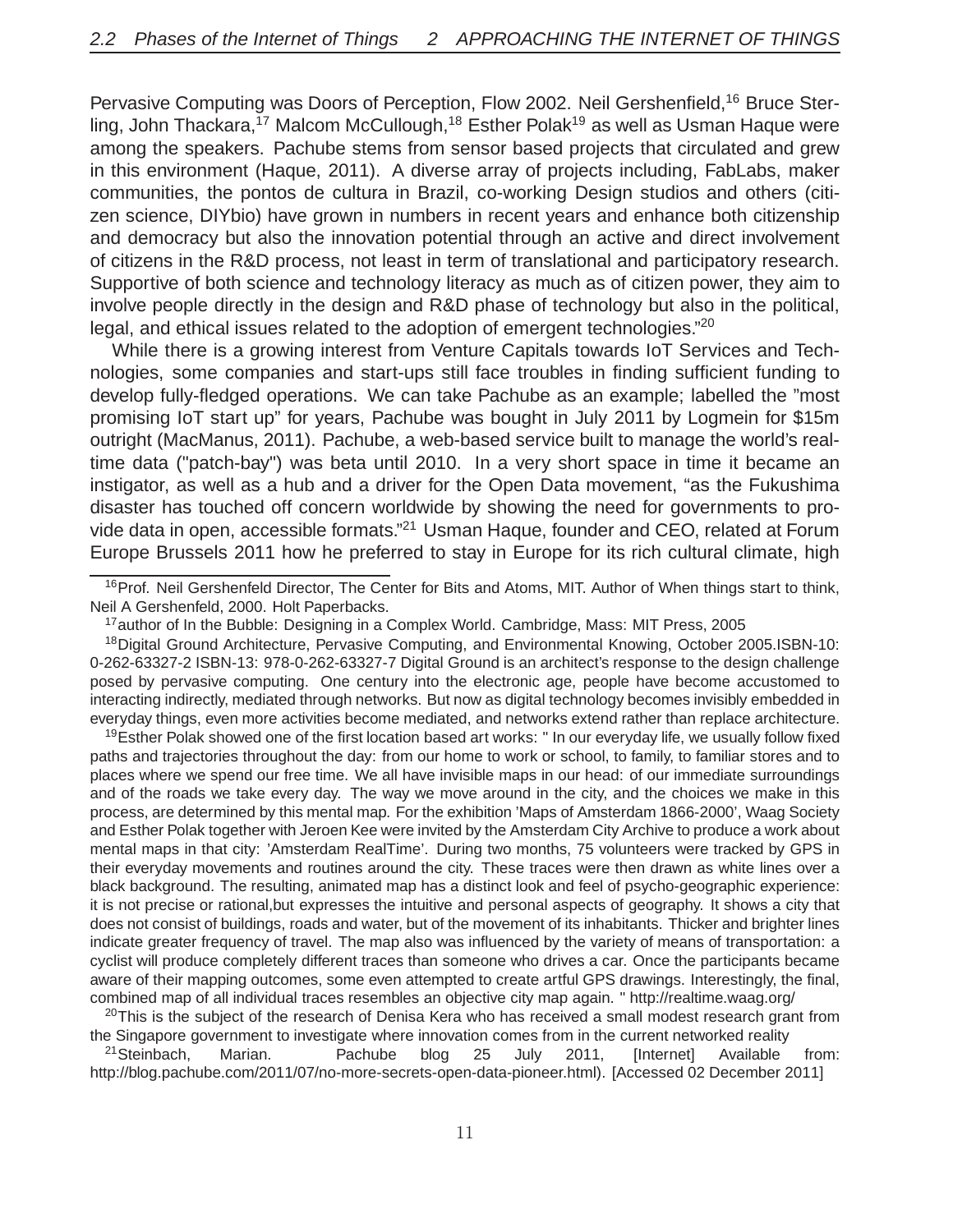education culturally diverse young talent and politically stable climate. Yet, no venture capital money was found in Europe.

#### **2.2.4 Current Research**

The European Research Cluster on the Internet of Things (IERC) is sponsored by the European Commission's Seventh Framework Programme. It focuses on enhancing Europe's competitiveness in the information society, as well as exchanges in best practice sharing at an international level on IoT matters (IERC, 2011). In a separate development, the UK government has allocated a £5m (\$8.3m) grant to develop the IoT in the UK. Hosted by the EU's Seventh Framework Programme (FP7) and the European Lighthouse Integrated Project is the "Internet of Things Architecture" (IoT-A) project. IoT-A addresses the Reference Model and possibly several Reference Architectures related to the IoT domain. IoT-A plans to generate different reference architectures according to abstract requirements for the technology, creating design guidelines for real systems. At the same time, real end-users and real applications will provide precise domain-specific requirements, which will drive theoretical work. Key EU research issues are discussed at the IERC's IoT-week<sup>22</sup>

Patrick Guillemin of Strategy & New Initiatives, ETSI, The European Telecommunications Standards Institute<sup>23</sup> sees IoT as "a system of systems, a network of networks and although the challenges are huge as the terrain is so big: FP7 research, RFID Mandate, IoT/RFID, ISGF AFI M2M through initiatives like Casagras 1 and 2 there are timely standardisation debates going on. We tend to look from the rear view mirror so the challenge with all policy makers in this dynamic and exciting time is to be careful before we legislate and lock in. It is important to realise that in Europe, IoT did not simply 'pop up'. The work of EU research, from i<sup>3</sup>(Intelligent Information Interfaces), Future and Emergent Technologies through more specific programs such as Casagras has been very deliberate".

The past decade has also shown that there will not be one technical standard for IoT but several generic numbering schemes, which makes the role of middleware, interfaces and open standards of paramount importance. The key factor of openness was very present in the discussion that followed. uID in Japan was very much a result of the openness of the infrastructure and platform together with the very strong links between academic research and industry R&D successful cases, favouring, as Ken Sakamura, originator of uID stated, not a de jus, but a de facto, more informal environment (van Kranenburg, 2010).

The Annual Internet of Things Europe 2011 Conference<sup>24</sup> (going into its fourth year),

<sup>&</sup>lt;sup>22</sup>The IoT-Week is an event organised together with four European Projects, IoT-A, IoT-i, CASAGRAS2, SMART SANTANDER and with the support of the European Research Cluster on Internet of Things (IERC). It is held once a year. For the calender see http://www.internet-of-things-research.eu/events.htm For more information, please contact us at info@internet-of-things-research.eu.

 $23$ The European Telecommunications Standards Institute (ETSI) "produces globally-applicable standards for Information and Communications Technologies (ICT), including fixed, mobile, radio, converged, broadcast and internet technologies". [Internet] Available from: http://www.etsi.org/WebSite/AboutETSI/AboutEtsi.aspx [Accessed 02 December 2011]

 $24$ See also The 2nd Annual Conference Internet of Things Europe 2010 Report. Held on 1st and 2nd June 2011. The Crowne Plaza - Le Palace, Brussels. A Roadmap for Europe This report of the conference has been written by Rob van Kranenburg, Conference chair. [Internet] Available from: ec.europa.eu/information\_society/policy/.../iotconferencereport2010.pdf [Accessed 02 December 2011]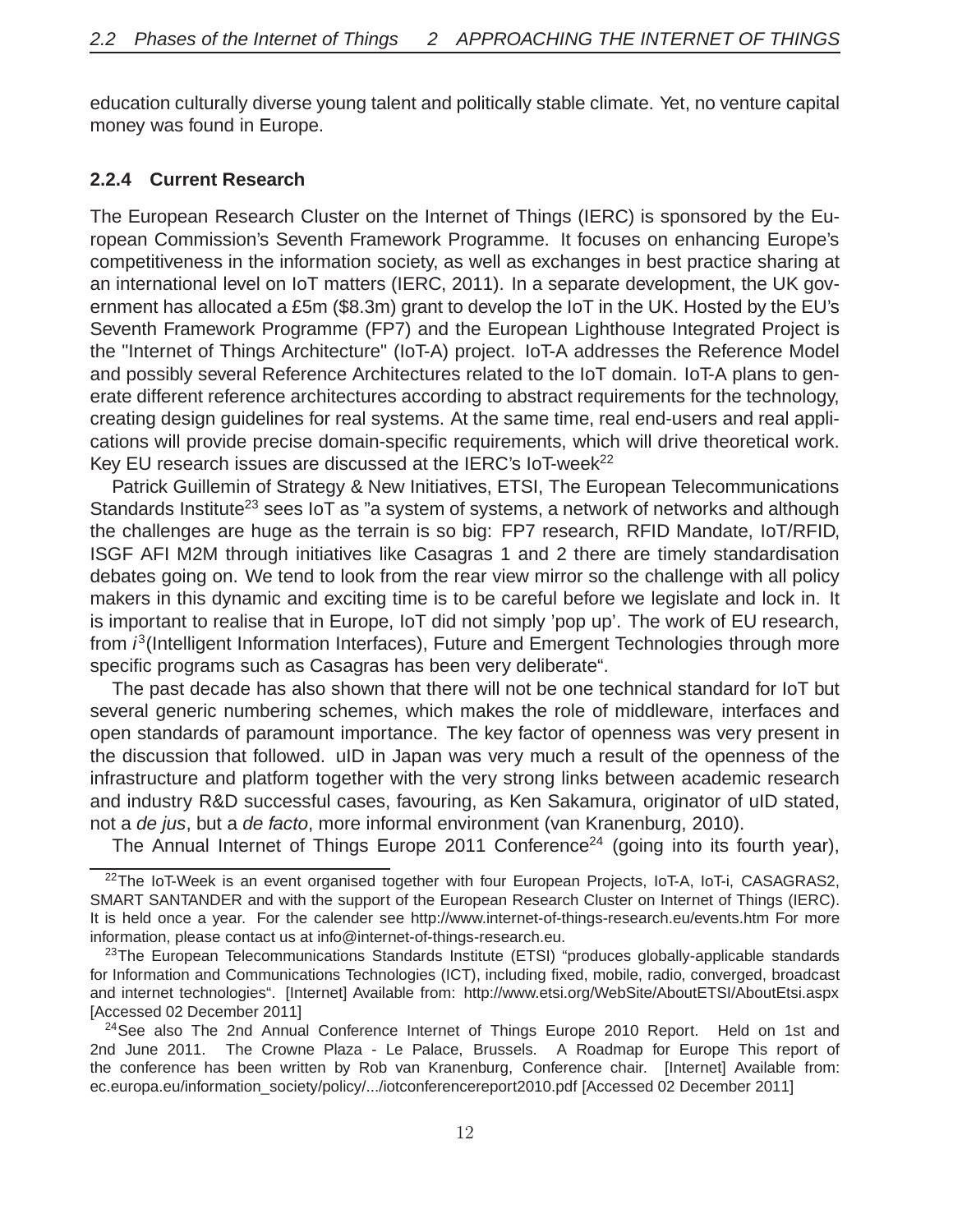is "run with the support of the European Commission, joined together business leaders, consumer advocates, policy makers and entrepreneurs to explore what opportunities and risks the Internet of Things will offer businesses and consumers (van Kranenburg 2010). These kinds of meetings become more important as the stakeholders become more varied, unschooled in bureaucratic processes, less formal and less hidden from public view.

The story of the current RFID standard called 'EPC Global' - is the story of two standard bodies EAN and UCC merging to become GS1 in 2005. In a bold movement that no regulator foresaw, they scaled their unit of data from being in a batch of 10,000 and thus uninteresting for individual consumers to that of the uniquely identifiable item. Holding your phone to a package of coffee not only gives you information on where it came from, how green it is, but also who, in your social network on LinkedIn or Facebook, is buying it. From a very mundane and 'dull' logistics tracker of batches of goods they are now enablers of rich information that can potentially target individual people in their consuming, informational and social habits. GS1 is now potentially a media company. These kinds of direct interaction with consumers by former logistical and back end operators, is fuelling interest in Near Field Communication (NFC). Talbot points to the "inherent power, sensing and location-finding capacities, access to internet-based the cloud services and burgeoning popularity of NFCequipped mobile phones, and their ability to target advertising, translate text, check into flights, buses or metros, make photo analysis, data bumping on phones, allow people to broadcast their location in order to meet, and make payments." These services are made available through technology, such as GPS chips, location identifiers based on Wi-Fi signal strength, and cameras (Talbot, 2011). It is forecasted that NFC will spearhead machine-tomachine (M2M), or IoT, development (China Communication Network, 2011).

The primary standards bodies or agencies who aim to manage standards in IoT are varied both locally and internationally. Internationally, it is the International Telecommunication Union (ITU), International Organization for Standardization (ISO), International Electrotechnical Commission (IEC), GS1/EPC Global, the of Electrical Electronics Engineers (IEEE). In Europe, it is the European Telecommunications Standards Institute (ETSI) and European Committee for Electrotechnical Standardization (CEN/CENELEC). In China, it is the Ministry of Industry and Information Technology, the China Communications Standards Association and the China Electronics Standardization Institute (CESI). In the US, the standards body is the American National Standards Institute (ANSI). As an exception, it does not presently seek to implement standards on the IoT (Chinese Communication Network, 2010).

There is a delicate balance between producing standards at an early phase of development, or letting the developers and users determine organically which protocols are best serving the dynamic IoT and applications. On the one hand, standards can produce more quickly a format to promulgate the spread of IoT technology. Particularly, it is China who is calling for standards to be defined in the IoT, claiming that standardisation is urgent.<sup>25</sup>.

Along these lines of advocating for standards, there is the view that competing standards may paralyze markets as users and consumers will wait for a dominant technology

<sup>&</sup>lt;sup>25</sup>Cf. the article by Wen Ku, director of the Technology Division of the Ministry of Industry and Information technology, as well as Zhu Gaofeng, chairman of China Communications Standards Association, advocating the study of and advancement of standards in IoT (REFERENCE from c114.net, cite as Wen/Zhu 2010, and put the full reference in the bibl)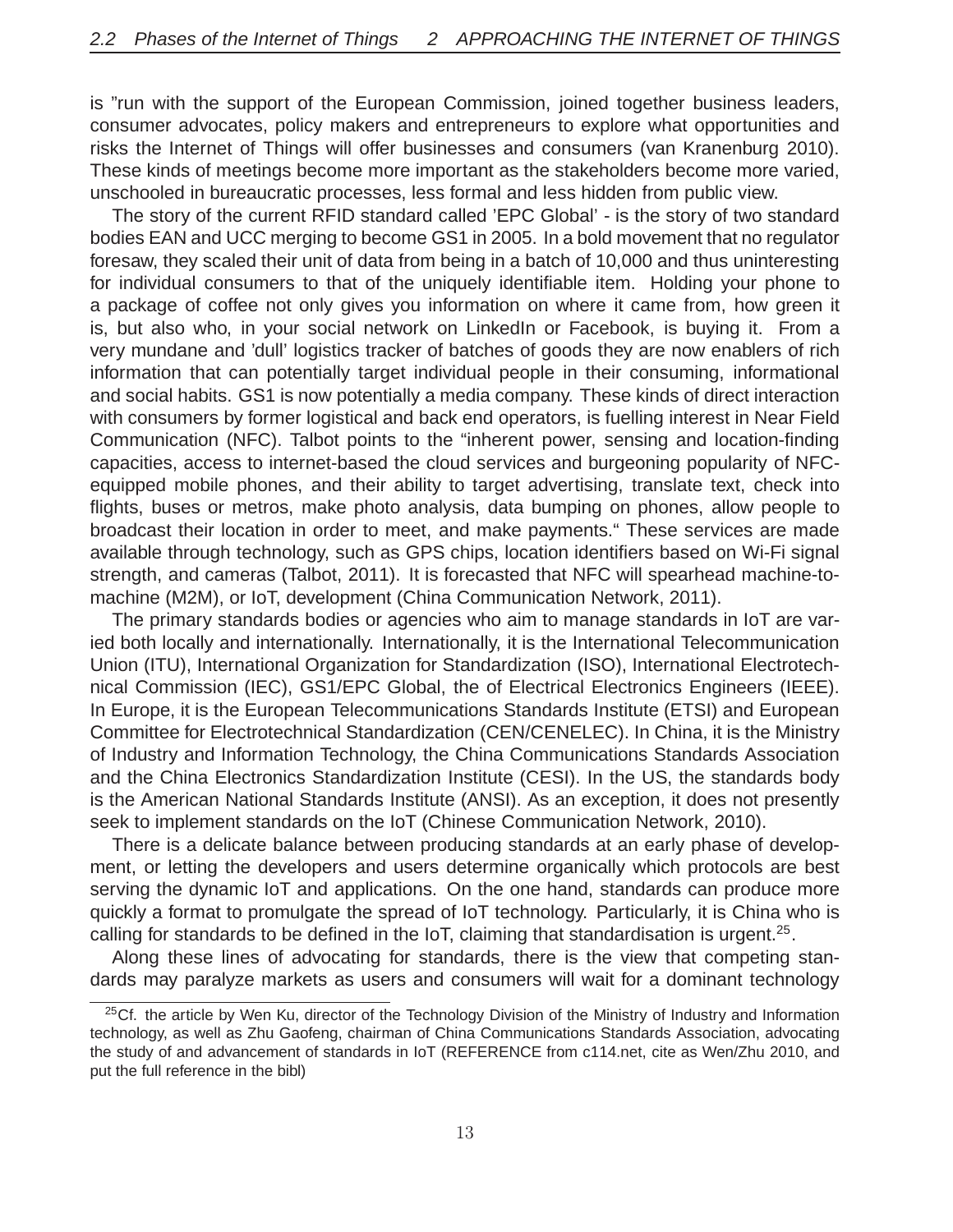to emerge. Jakobs, Wagner, and Reimers in 2011 argue that delayed standards may negatively impact their competitiveness, as some producers may get locked into old technology. To avoid such a situation, the authors claim that co-ordination between standards bodies is necessary and that such co-ordination exists and should be implemented. They state that various formal contracts exist, including the World Standards Cooperation (WSC) that governs the relations between the international standards bodies International Organization for Standardization (ISO), Electrotechnical Commission (IEC), and International Telecommunication Union (ITU). Similarly, the Vienna Agreement (ISO, 2001) provided the basis for the co-ordination of the work done within European Committee for Electrotechnical Standardization (CEN/CENELEC) and ISO. Lastly, Jakobs, Wagner, and Reimers assert that EPC Global is an "Approved Referenced Specifications Originator Organization" of the Technical Committee 1 (JTC1), of Electrical and Electronics Engineers (IEEE) and ISO have signed an 'ISO/IEEE Partnership Standards Development Organization" (PSDO) agreement. Therefore, as one will note, there are many permutations of standards in IoT. The lack of homogeneity among standards bodies themselves is a noteworthy and ponderous point in and of itself.

Another claim to early adoption of standards is the issue of interoperability. ICANN, while it does not deal with matters of standardization, it does promote interoperability for the development of the IoT. A European standards body, ETSI states that, "incomplete, unclear standards with poorly specified options can contribute to the biggest single cause of noninteroperability, namely that the unfortunate implementer is forced to make potentially noninteroperable design".

There is further the notion of differing interoperability, for example: technical interoperability, syntactical or syntax interoperability, semantic interoperability and organizational interoperability (van der Veer, 2008).

A panel group discussion at the June 2011 Forum Europe's conference on the Internet of Things led to consensus, particularly by the ITU and Europe's ETSI agreeing that the responsibility of standards should not be with a single organization, but rather be a community based standards movement. ITU and ETSI stated, among several others, that they are open to working with the industry and other standards bodies in order to develop standardization in IoT.

A contrary approach to rigid standards development and regulation is to let technology develop naturally, through trial and error and user uptake. Proponents of less early adoption of standards prefer to let the community decide the mechanisms that work best, allowing for a flexible evolution. Proponents of looser standards for the IoT suggest that without enough time to allow for the dominant standard to emerge, artificial standards can be adopted prematurely. Pasi Hurri, of Finnish company BaseN Corporation, and Usman Haque of Pachube, have stated that they preferred to let technology evolve before implementing overly stringent standards.<sup>26</sup> Patrick Wetterwald of Cisco has further stated that not only does IoT need to be built on open standards, but it needs to be open source, inter-operable and certifiable.<sup>27</sup>

 $26$ The 3rd Annual Internet of Things Europe 2011 Conference, run with the support of the European Commission, http://www.eu-ems.com/summary.asp?event\_id=70&page\_id=495

 $27$ Idem 35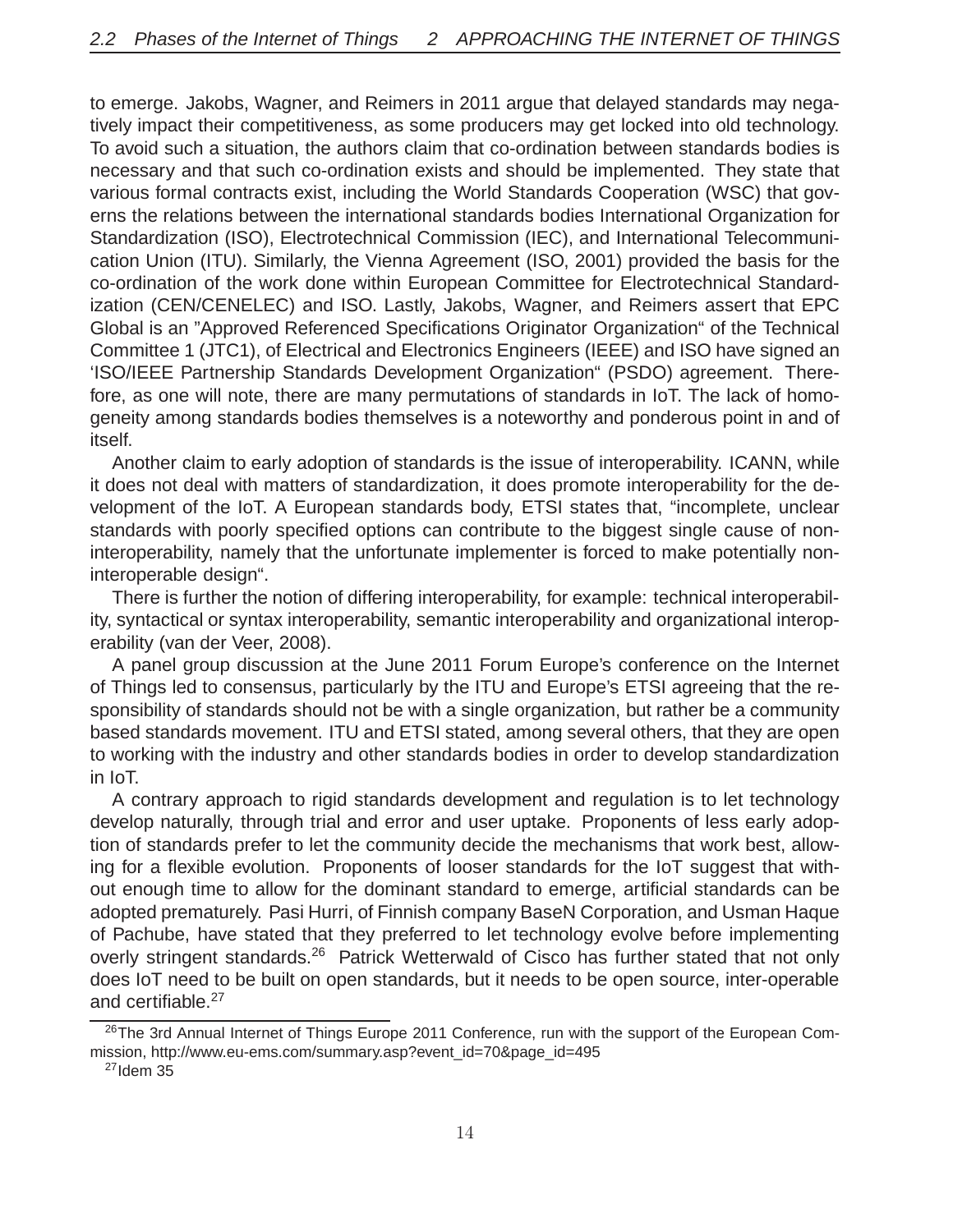Sceptics of premature adoption, such as those above, remind us to think about who is asking for the standards? There is the topic of accountability of standards bodies, additionally. Weber suggests that standards need to be introduced that hold governing bodies accountable, information should be made more readily available and beneficiaries of accountability must be able to impose some sort of sanction on the accountable in case of non-compliance. Improving accountability by creating such framework also supports the betterment of security in the Internet of Things (Weber, 2011).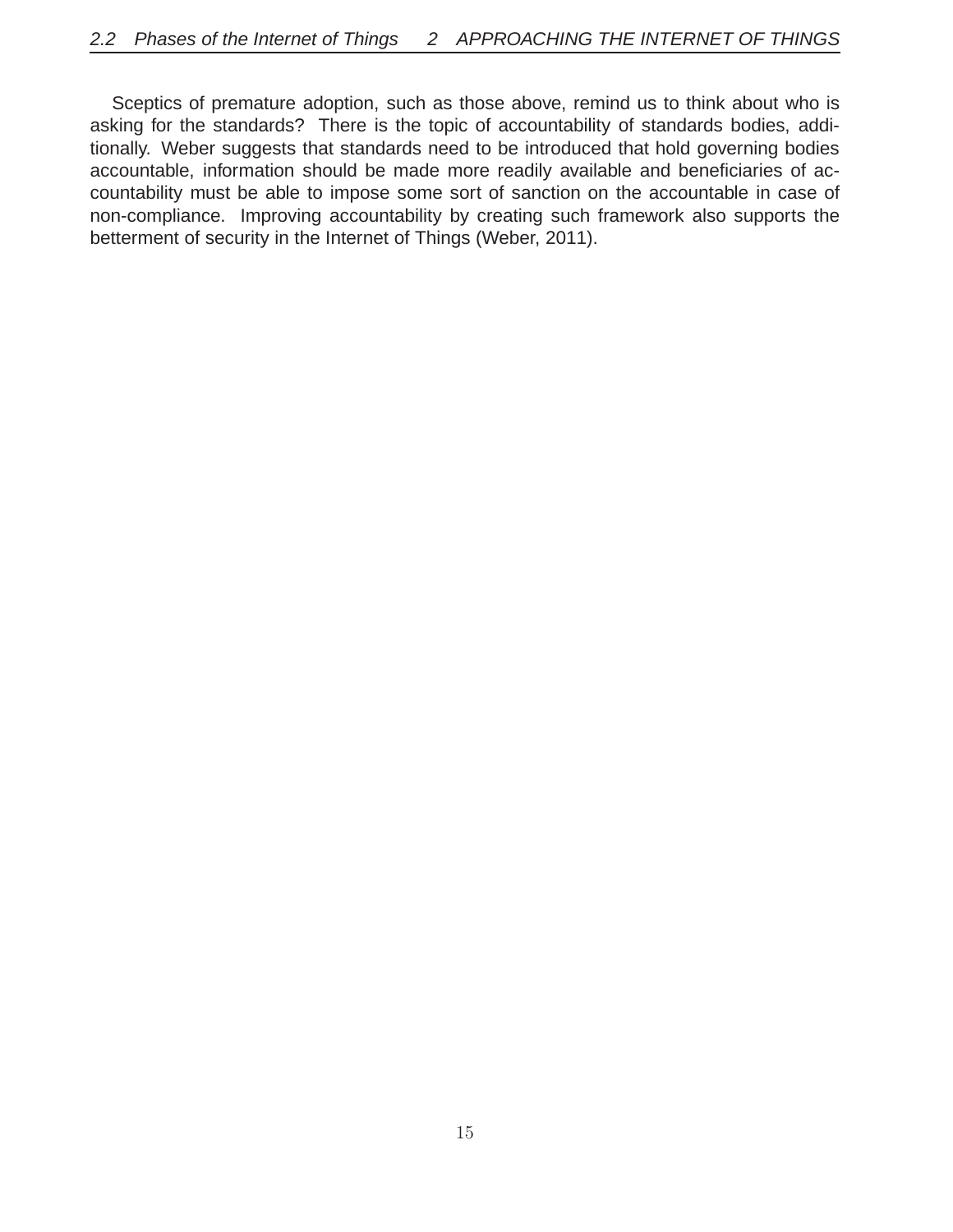#### **3 Technological Changes and Foundations**

The technological domain of the Internet of Things (IoT) embraces several developments, as disjointed as they are numerous. As the definition itself is still under heavy discussion, as we saw in the earlier section, it is quite difficult, even tricky, to set boundaries, in order to determine clearly which technologies are within its range. Considering, for the sake of brevity, that IoT is built by "interconnected smart objects", we can orientate our interest more towards communication technologies, developing the way this connection is established, or else consider the "smart object" perspective, in which for instance, developments related to energy harvesting and conservation, as well as the miniaturisation of printed circuits, and inclusion of transistors into commonly used materials such as plastic, wood or metals are of central importance.

### **3.1 Foundations**

In any case, starting from the architectural level until the devices, a wide range of current technologies is labelled "IoT". Regarding architectures, several public funded projects, especially in the EU, have attempted to set common reference models and/or architectures. The EU project IoT-A produced a publicly available deliverable highlighting in details the IoT state of the art (IoT-A, 2011). In general, for IoT Architecture we mean an integration of heterogeneous wireless sensor and actuator networks (WS&AN) into a common framework of global scale and made available to services and applications via universal service interfaces. The EU project SENSEI aimed at creating an open, business driven architecture addressing the scalability problems for a large number of globally distributed WS&AN devices.

To enable RFID and EPCGlobal standard solutions in practice, technical, social and educational constraints - particularly in the area of security must be overcome. BRIDGE (Building Radio Frequency Identification solutions for the Global Environment) addresses these problems by extending the EPC network architecture (Bridge, 2011). This is done by researching, developing and implementing tools that will enable the deployment of EPCGlobal applications in Europe. The *enablement* is mostly in the development of security apparatus, both in hardware, software and business practises.

The Cross Ubiquitous Platform (CUBIQ) project aims to develop a common platform that facilitates the development of context-aware applications (CUBIQ, 2010). The idea is to provide an integrated platform that offers unified data access, processing and service federation on top of existing, heterogeneous ubiquitous services. The CUBIQ architecture consists of three layers: (1) a data resource layer, (2) an intra-context processing layer and (3) an inter-context processing layer. The data resource layer provides transparent data access and handles mobility, migration, replication, concurrency, faults and persistence. The intra-context layer provides data processing services. The inter-context processing layer is responsible for service composition. The CUBIQ architecture provides interfaces for each layer (Dempo, 2010).

Beside the results coming from those research efforts, there are several architectures currently used in several commercial products. Zigbee developed by the Zigbee Alliance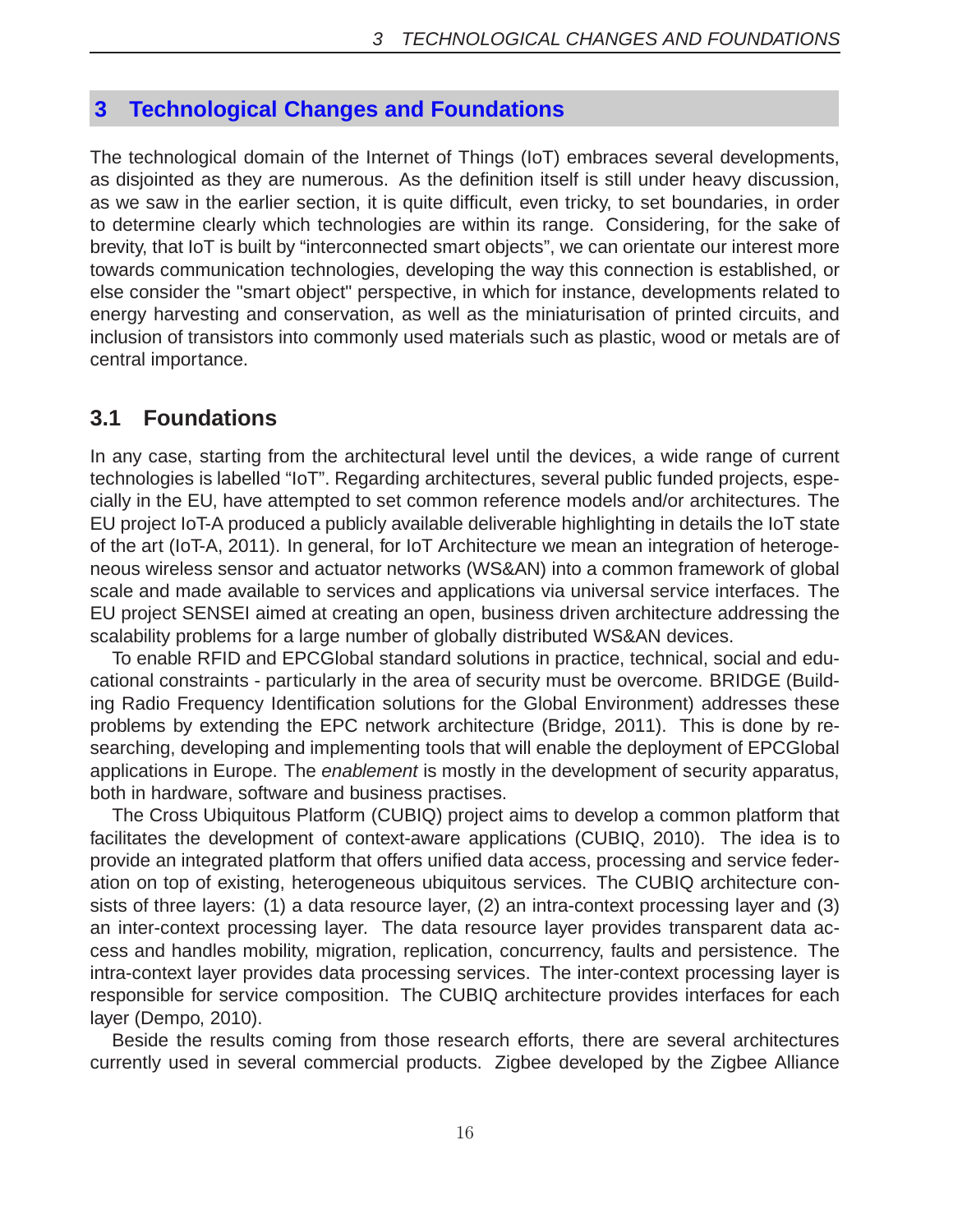is probably the most popular one, as it is a simpler, more scalable alternative to Bluetooth (Ashton, 2009).

WirelessHART, extension of the popular HART (Highway Addressable Remote Transducer) communication technology, provides several features such as security and robustness, but provides no interoperability with other communication technologies because of its single-purpose philosophy (Mindtech, 2009; Song, 2008).

Sun SPOTs are a platform from Sun Microsystems for the development of sensor networks and embedded systems. Sun SPOT is an acronym that stands for Sun Small Programmable Object Technology (Sunspot, 2010).

Representational state transfer (REST) is a coordinated set of architectural constraints that attempts to minimize latency and network communication, while at the same time maximizing the independence and scalability of component implementations. This is achieved by placing constraints on connector semantics, where other styles have focused on component semantics (Fielding, 2000). REST enables the caching and reuse of interactions, dynamic substitutability of components, and processing of actions by intermediaries, in order to meet the needs of an Internet-scale distributed hypermedia system. REST elaborates only those portions of the architecture that are considered essential for Internet-scale distributed hypermedia interaction.

Regarding communication protocols, several solutions have been developed to overcome the limitations of current network technologies. Stream Control Transmission Protocol (SCTP) is an IETF proposed standard protocol for the transport layer. It is designed to eventually replace TCP and perhaps also UDP (Stewart, 2000). Like TCP, SCTP is reliable but offers new features such as multi-streaming and multi-homing. In particular, the multi-homing feature of SCTP enables it to be used for mobility support, without any special router agents in the network. Other features included in SCTP are error-free and non-duplicated data transfer, network-level fault tolerance through supporting of multi-homing, and resistance to flooding or masquerade attacks.

The Host Identity Protocol (HIP) is a solution that locates the mobility between the network and transport layers (Moskowitz, 2006). HIP introduces a new Host Identity layer (layer 3.5) between the IP layer (layer 3) and the upper layers. The reason for this is to avoid the situation where binding sockets to IP addresses forces the address into a dual role of endpoint and forwarding identifier. In HIP, upper layer sockets are bound to Host Identities (HI, identifiers) instead of IP addresses. In addition, the binding of these host identities to IP addresses (the locators) is done dynamically. The purpose of HI is to support trust between systems, enhance mobility, and greatly reduce the Denial-of-Service (DoS) attacks.

The Mobile IP protocol is an IETF proposed standard that provides a network layer solution to node mobility across IPv4 (Mobile IPv4, Perkins, 2002) and IPv6 networks (Mobile IPv6, Johnson, 2004). Mobile IP allows a node to change its point of attachment to the Internet without needing to change its IP address. This is not simply a configuration simplification, but can facilitate continuous application-level connectivity as the node moves from point to point.

Using Mobile IP, it is possible to move a single IP device from point to point on the Internet without losing higher level connections. However, with the proliferation of IP and the desire to always remain connected to the Internet, we are seeing entire networks of IP devices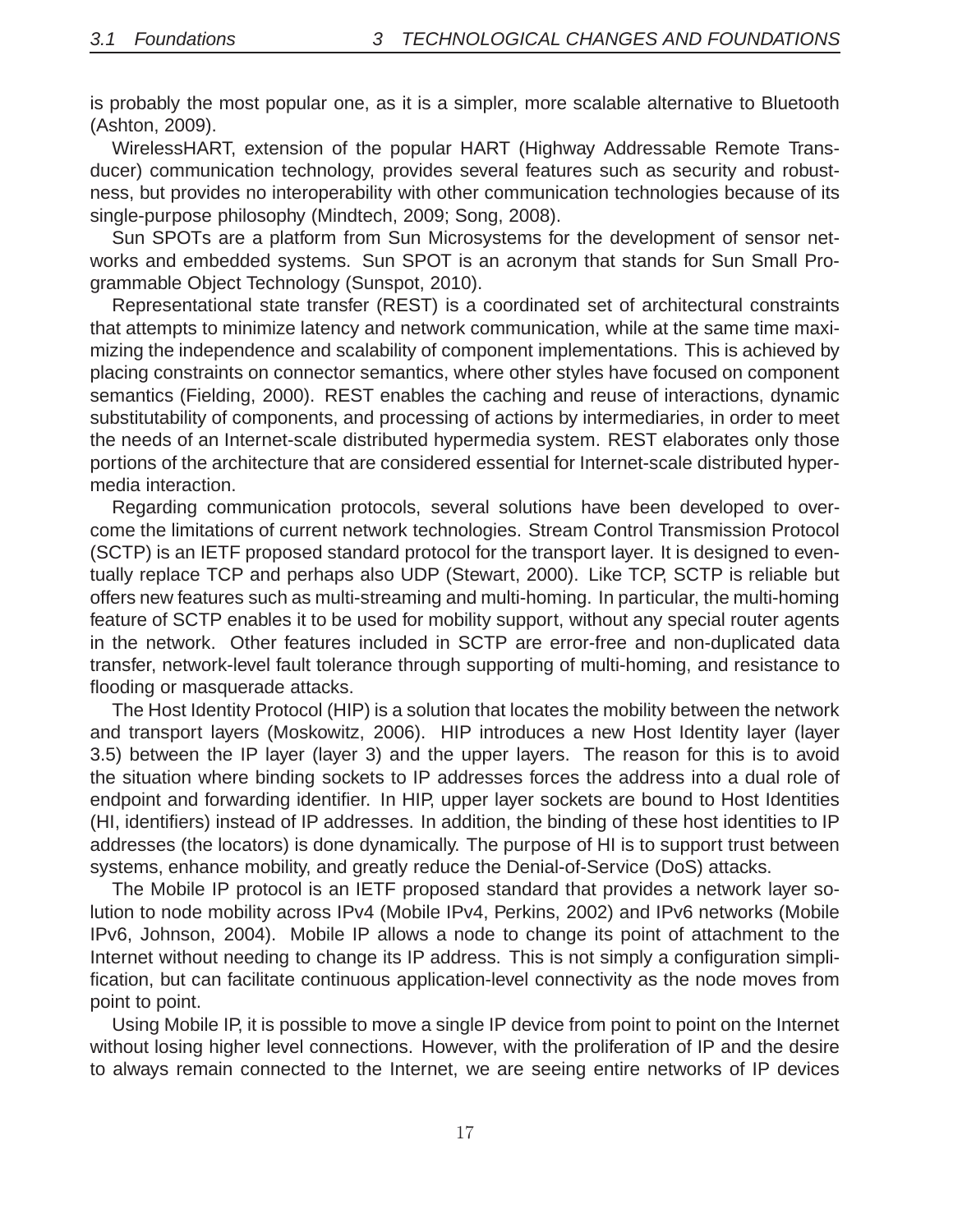moving together from one place to another. It is possible to enable mobility for all of these devices using standard Mobile IP; however, this would require all devices to be capable of Mobile IP and generate excess overhead as every device would have to perform Mobile IP functions.

Another solution to the problem is Network Mobility (NEMO) that works by moving the mobility functionality from Mobile IP mobile nodes to a moving network's router (Devarapalli, 2005). The router is able to change its attachment point to the Internet in a manner that is transparent to attached nodes. NEMO is an extension of Mobile IP that enables an entire network to change its attachment point to the Internet.

In the IoT domain, smart objects and services exploiting them are distributed globally. Thus, there must be a sort of identification and resolution infrastructure to discover and lookup the services that allow accessing information about smart objects as well as controlling them. Resource Identification can essentially encompass both the naming and addressing of a resource, or either of them. In the Web, the identification of a resource that represents some form of information has been achieved by the development of the 'Universal Resource Identifier' (URI) [W3, 2004], which is a global agreement on the identification of a particular resource based on specified schemes. In IoT, similar to the Internet and the Web, objects and resources need to have common naming and addressing schemes and also discovery services to enable global reference and access to them.

In SENSEI, the resource ID is formed through a concatenation of several parameters; the domain of resource's provider, the type of device, a name representative of the resource's function, and a unique identifier that differentiates the resource from others of the same device type (Much-Ellingsen, 2011). In the Ubiquitous ID (uID), framework identification is represented by the 'uCode', which is a unique identifier for either physical or logical entities. The uCode itself is a 128-bit number that has no relationship to what it represents, but rather the relationship is retrieved from dedicated database servers. The structure of the uCode is formed in a manner to support its management (uID, 2011).

In the field of RFIDs, EPCglobal have promoted the adoption and standardization of Electronic Product Code (EPC), which has been used as a means of uniquely identifying RFID tags (EPCglobal, 2005). It is based on the URI model. ID@URI developed by the DIALOG research project is also another identification model that takes the same properties of the EPC/ONS standard but can also be manifested in barcodes as well (Dialog, 2011).

### **3.2 The Internet in the Internet of Things**

Whatever the perspective, however, there is a need for substantial progress in research achievements in several fields. Firstly, today there is no single way of identifying an object in the Internet of Things: there are several standards, such as 2-D bar codes, GS1, uID, IPv6 addresses, but they are non-compatible. Moreover, reference architectures which can lead the way to any kind of real-life system implementation must be identified and standardised. As well, security mechanisms should ensure reasonable safety and privacy properties. Communication protocols, from physical layer to interfaces with services and applications, need substantial advances in order to leverage the upcoming of any IoT vision. The above are just a few examples of areas of research that need substantial development in the com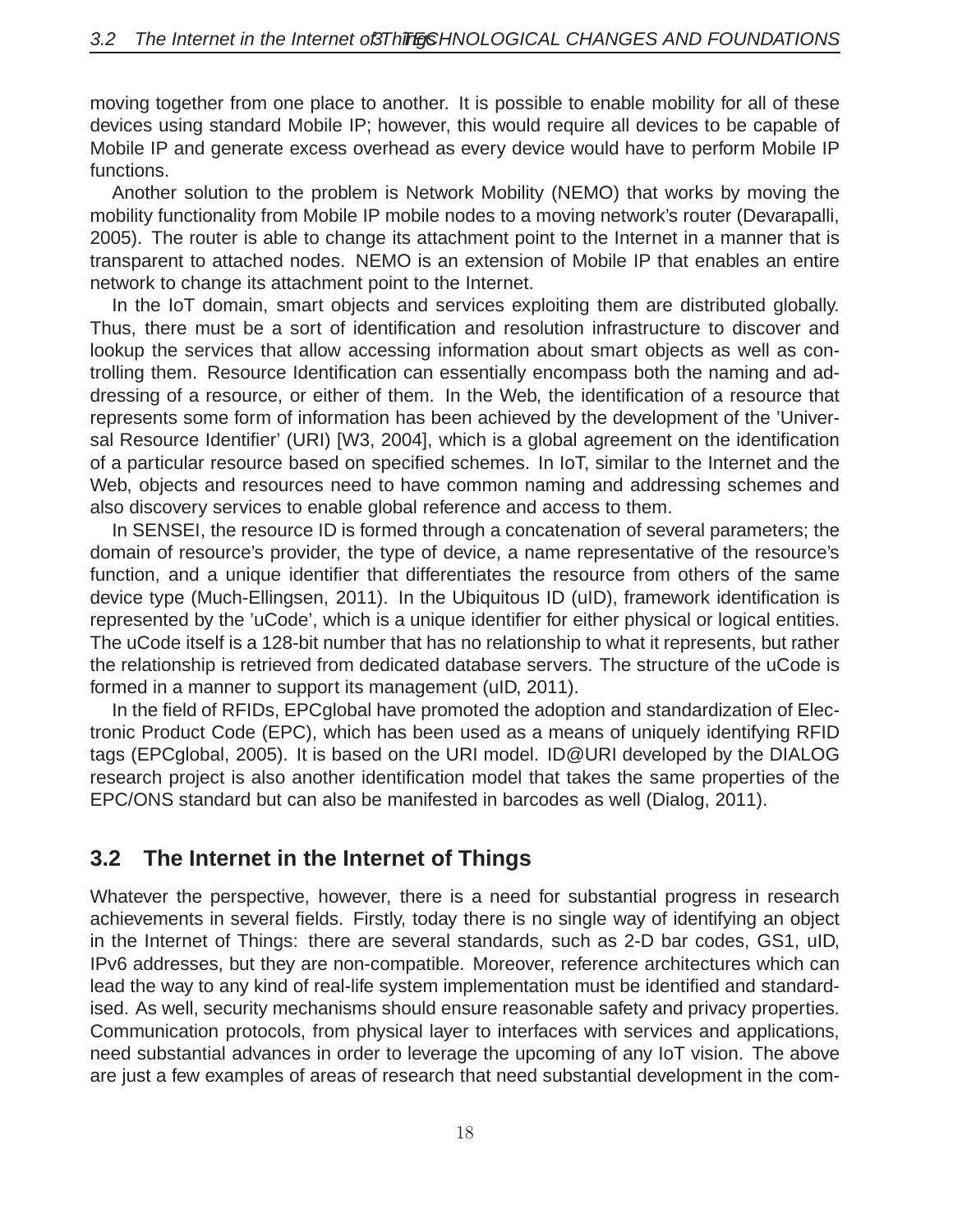ing five to 10 years.

Within the "internet" side of IoT, which is dealing with communication between objects, there is a need to develop a convergence between different communication means. Today, several communication mechanisms, as shown in the table 1, are deployed in current applications, and any novel technologies will need to guarantee interoperability between different protocols. We must also consider that the lifetime of network technologies might be much shorter than the one of the physical objects connected to it, where that same technology is applied. In the 'common' internet, the interoperability between low-layers technology and services is assured by the use of the Internet Protocol (IP). Usually, the network technologies are represented in an hourglass shape, with the IP layer in the middle, and this is commonly referred as 'the narrow waist' of internet. The questions of what shape the IoT 'narrow waist' will have - and even if such a thing will exist considering the heterogeneity of IoT technologies - are of primary importance, and future research should clearly focus on them. Just to make an example of the complexity we face, if we describe the communication layers in the classic way, we could imagine a 'thin layer', just below the service and application layers and above all the different technologies used to transfer information, as the glue of different solutions developed for a specific target using very specific technologies. However, such a solution is clearly simplistic, as we would then need high-level gateways between different technology silos, and this would not make any sense from not only from the technological point of view, but first and foremost from the economical point of view.

Regarding security issues of communicating objects, a significant research effort has been undertaken on cryptography tailored for low-cost, low-throughput, and resource-constraint devices. This domain has been referred to as 'light-weight cryptography', and has produced a number of new protocols that have been proposed for small devices, such as RFID tags (Internet Security Group, 2011). In spite of the large number of available methods, there are very few which have been examined enough to be considered safe.

In the past years, a few light cryptography algorithms that have been widely deployed were proven vulnerable such as, for instance, the well known case of MiFare Crypto-1 (Garcia, de Konig Gans, Muijrers, van Rossum et al, 2005). The development of light cryptography standards is paramount for the wide-spread adoption of IoT technologies.

In addition, the combination of lightweight cryptography protocols for use of light duty devices and regular cryptography framework such as Public Key Infrastructure (PKI) for back-end infrastructures should be analyzed. A very important consideration in this is key management: such a holistic framework should identify the actors generating the encryption keys, in case of private/public keys schemes, how these will be distributed and who (which agencies/companies/authorities) will eventually be given access to such keys when necessary.

In the table 2, we will produce a synthesis of common threats per network communication layer, to give the reader an initial idea of the vulnerabilities that IoT systems face.

#### **3.3 Breaking the Unbreakable: The End-to-End Principle**

The internet as we know today is based on a few, very simple and very meaningful principles. One of those is the "end-to-end" principle: keeping the technologies in the network very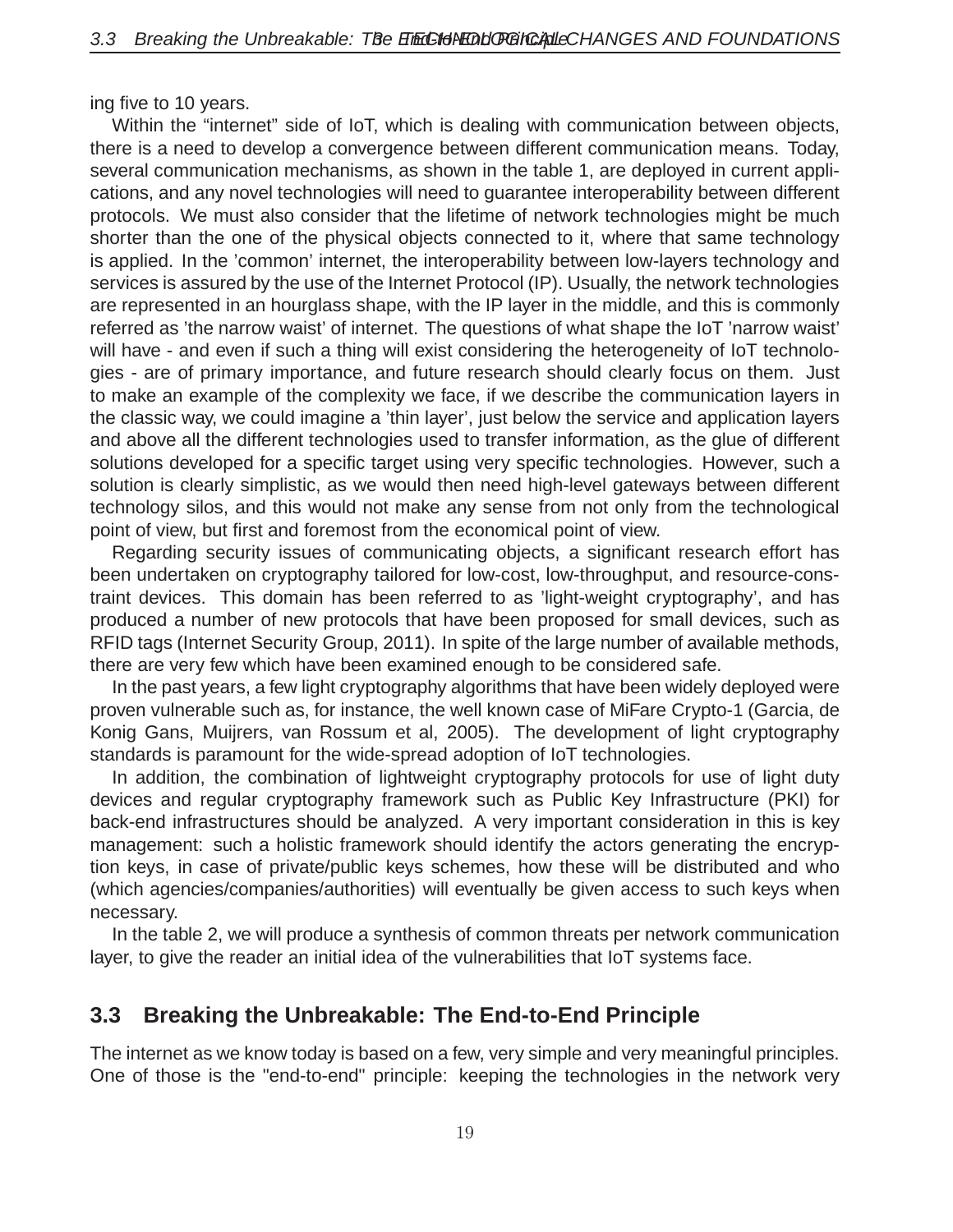| Physical Com-<br>munication<br>interface type | Communication<br>type  | Protocols                   | <b>OSI Layers</b> |
|-----------------------------------------------|------------------------|-----------------------------|-------------------|
| 802.15.X Series                               | <b>Wireless</b>        | <b>NWK/APS/API</b>          | Network/Trans-    |
| Blue-<br>(ZigBee,                             |                        | defined<br>by<br>each       | port/upper        |
| RFID,<br>tooth,                               |                        | standardisation body        |                   |
| etc.)                                         |                        | (all non-IP)                |                   |
| <b>WiFi</b>                                   | <b>Wireless</b>        | <b>IP/TCP-UDP</b>           | Network/Trans-    |
|                                               |                        |                             | port/upper        |
| <b>UWB</b>                                    | <b>Wireless</b>        | Baseband/LinkMana-          | Network/Trans-    |
|                                               |                        | ger/L2CAP (non-IP)          | port/upper        |
| Sensor network                                | Fixed                  | Up to data link             | Data Link         |
| busses<br>(e.g.,                              |                        |                             |                   |
| CAN, Profibus,                                |                        |                             |                   |
| etc.)                                         |                        |                             |                   |
| <b>Serial</b>                                 | Fixed                  | Up to data Link             | Data Link         |
| <b>USB</b>                                    | <b>Fixed, Wireless</b> | Up to Data Link             | Data Link         |
| <b>DeviceNet</b>                              | Fixed                  | <b>DeviceNet</b><br>network | Network/Trans-    |
|                                               |                        | and transport               | port/upper        |
| ControlNet                                    | Fixed                  | ControlNet network          | Network/Trans-    |
|                                               |                        | and transport               | port/upper        |
| Ethernet/IP                                   | Fixed                  | <b>IP/TCP-UDP</b>           | Network/Trans-    |
|                                               |                        |                             | port/upper        |
| Power<br>line                                 | Fixed                  | Network/transport           | Network/Transport |
| (KNX,<br>Lon-                                 |                        | layers according Net-       |                   |
| Works)                                        |                        | work layer/Transport        |                   |
|                                               |                        | KNX and Lon-<br>to          |                   |
|                                               |                        | Works specifications        |                   |

Table 1: Protocols of popular physical communication interfaces exploited by communication-enabled objects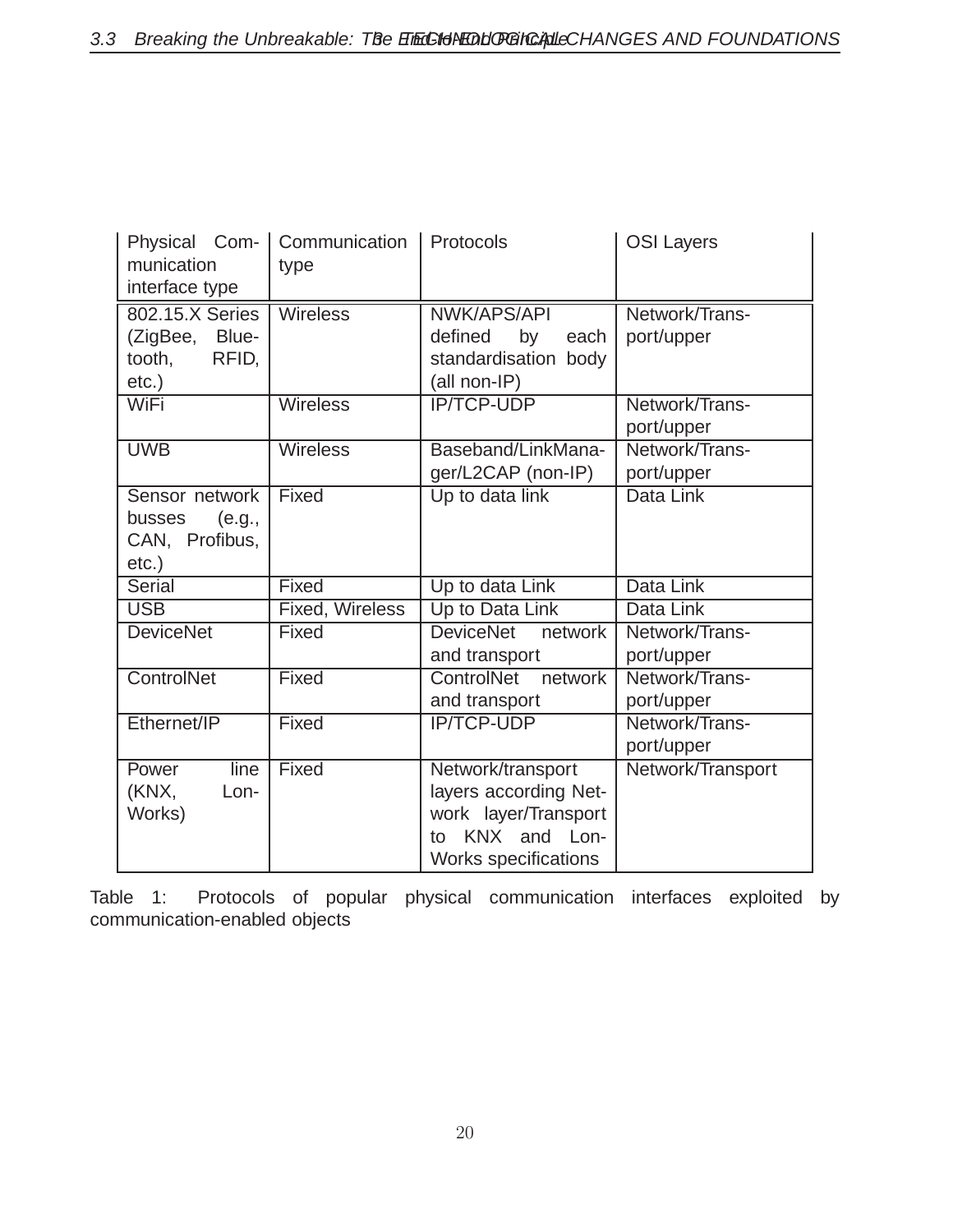| Layer          | <b>Threat</b>                     | <b>Requirements</b>                              | <b>Targets</b>                                                  | Approaches                                                                 |
|----------------|-----------------------------------|--------------------------------------------------|-----------------------------------------------------------------|----------------------------------------------------------------------------|
| Transport      | Ping/ICMP<br>flood                | attacker being<br>part of the net-<br>work, ICMP | All connected<br>devices                                        |                                                                            |
|                | Synflood                          | TCP, attacker<br>being part of<br>the network    | All connected<br>devices                                        |                                                                            |
| <b>Network</b> | Neighbor<br>dis-<br>covery attack | Neighbor<br><b>Discovery</b><br>protocol         | <b>Networks</b><br>using<br>unau-<br>thenticated ND<br>protocol | Authentica-<br>tion<br>support<br>for ND proto-<br>cols                    |
|                | Wormhole                          | Mesh network-<br>ing                             | Multihop wire-<br>less networks                                 | Specific hard-<br>time<br>ware,<br>constraints<br>packet<br>on<br>delivery |
|                | <b>Black hole</b>                 | Attacker being<br>part of the net-<br>work       | Multihop wire-<br>less networks                                 | Don't<br>plain<br>use<br>distance-<br>vector based<br>protocols.           |
| Link           | Spoofing                          | $\overline{a}$                                   | All<br>networks,<br>especially<br>wireless                      | Packet<br>au-<br>thentication                                              |
|                | Eavesdropping                     | $\overline{a}$                                   | <b>Wireless</b><br>net-<br>works                                | Encryption                                                                 |
|                | DoS - Collision                   | $\overline{a}$                                   | <b>Wireless</b><br>net-<br>works                                | UWB,<br>Use<br>increase<br>datarate                                        |
|                | DoS - Exhaus-<br>tion             |                                                  | Embedded<br>wireless<br>net-<br>works                           | Link-layer In-<br>trusion detec-<br>tion                                   |
|                | Replay protec-<br>tion att.       | Replay protec-<br>tion                           | Multihop wire-<br>less networks                                 | RANBAR,<br><b>Tesla</b>                                                    |

Table 2: Network Layers and Common Threats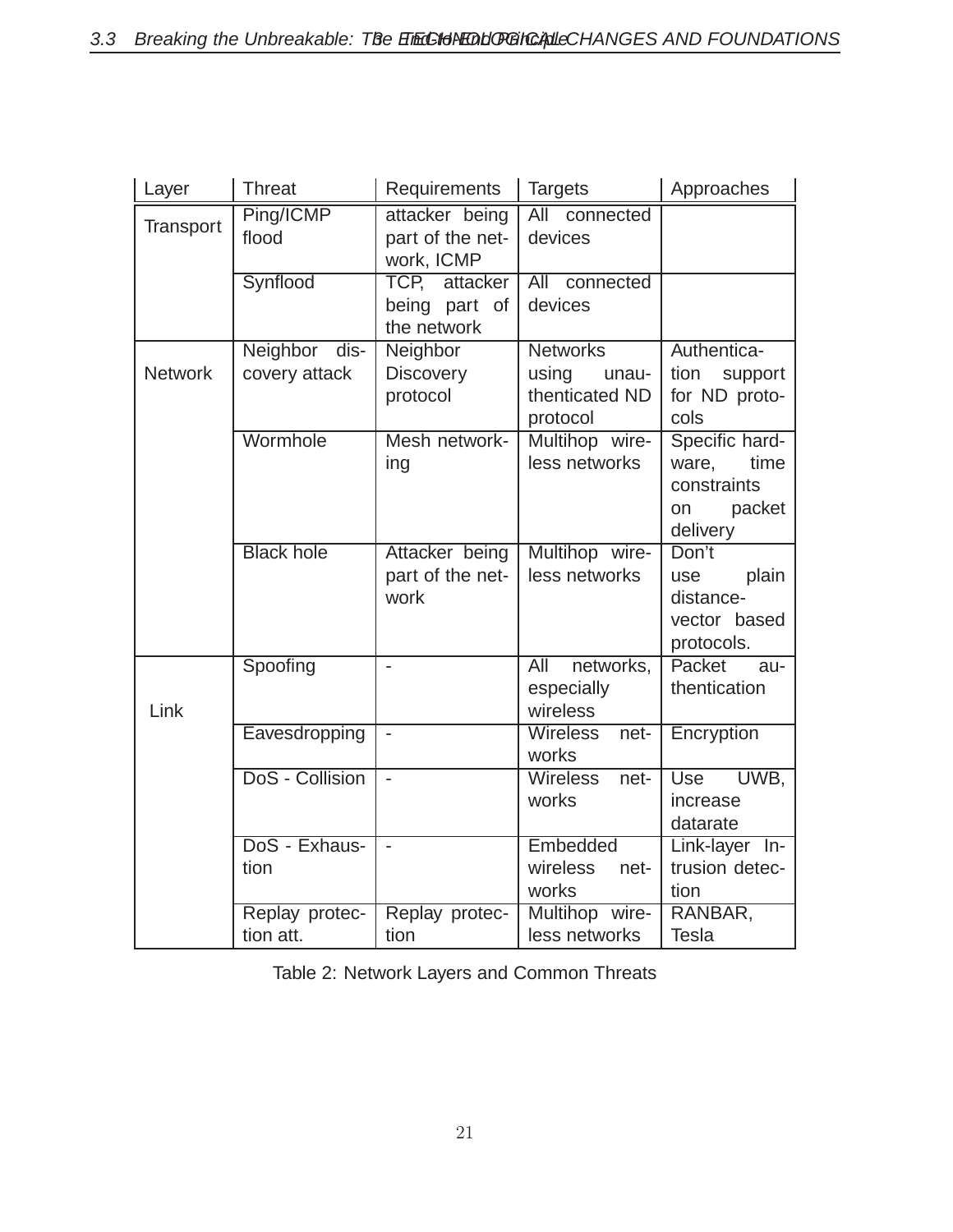simple and dealing with complexity at the end points only, allowed the internet architecture to be very scalable (Carpenter, 1996).

With regards to the IoT domain, there might be a different point of view. It has to be considered up to what extent IP technology will be used. While many technologists believe that IP will finally be on each and every smart device there are two particular cases which show the likeliness that different solutions are necessary. Firstly, real-time devices, such as braking systems in cars, which cannot be based on best-effort, connectionless, unreliable protocol (as the IP is, by definition) (Ipso, 2011). Secondly, tiny, extremely cheap devices, (such as passive RFID tags) which may be stateless, and therefore cannot use complex protocols such as IP.

Moreover, it is questionable if the end-to-end principle can (and will) be used in the IoT domain. As the end points of IoT can be extremely simple (as a temperature sensor), even if they will be able to use the IP protocol it is unlikely that they will be able to deal with complexity. Moreover, smart devices do not necessarily need to speak the same language: a medical device such as a Nano robot used to fight cancer cells in the human body has totally different needs than those of a smart fabric needing to communicate its characteristics to a washing machine. Therefore, it is likely that, at some layer, there will be bridges between systems; and these bridges (or gateways) might be considered the end-to-end points between communicating entities. In other words, between two different objects communicating, the communication path may be broken into different sections (object-to-gateway, gateway-to-gateway, and gateway-to-object). As this is considered a "curse" in today's internet, and is likely to be a highly controversial topic, there is a strong need to further investigate this matter, and to come up with a commonly accepted set of founding principles.

### **3.4 The Things in the Internet of Things**

With regard to smart objects, there seem to be the two main research axes to be developed: energy harvesting and conservation, and integration of smart components into materials.

Regarding energy, in all its phases of harvesting, conservation and consumption, there is a need to develop solutions with the objective of developing a level of entropy as close as possible to zero. Common objects, such a mobile phone, should be able to harvest the energy they need, whether by photo-voltaic cells, or transforming the vibrations and motion into electric energy. Current technology development is inadequate in this respect and existing processing power and energy capacity is too low to cope with future needs. The development of new and more efficient and compact energy storage sources such as batteries, fuel cells, and printed/polymer batteries, as well as new energy generation devices coupling energy transmission methods or energy harvesting using energy conversion, will be the key factors for the roll out of autonomous wireless smart systems, which will be the backbone of IoT.

The second axe of technological development in the area of smart objects, however, is one step further. The integration of chips and antennas into non-standard substrates, such as textiles and paper, will become mainstream technologies in the coming years. Metal laminates and new substrates based on polymer with conducting paths and bonding materials, better adapted to harsh environments and environmentally friendly disposal will become as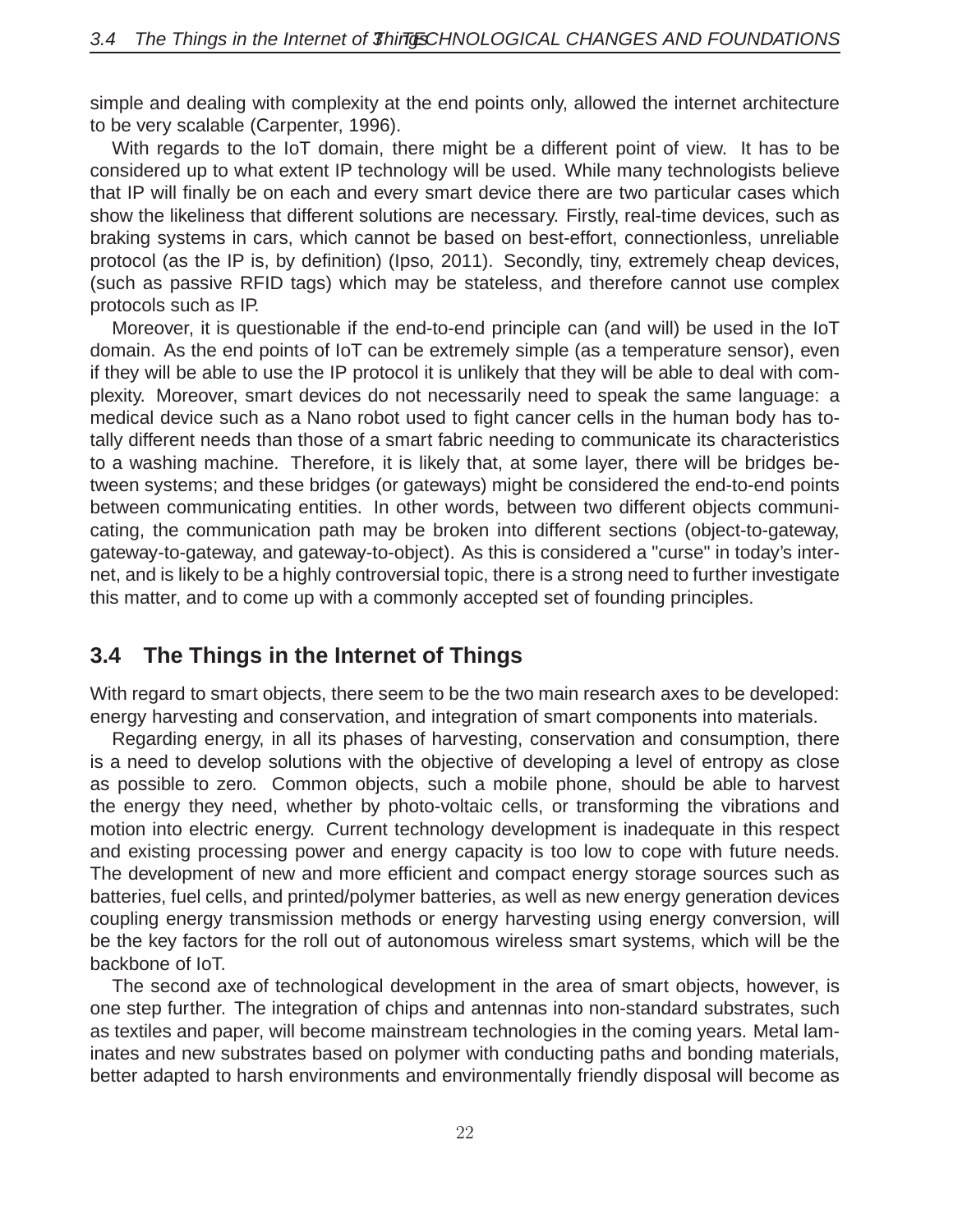commonplace as silicon is today. RFID inlays will be used to connect the integrated circuit chip and antenna in order to produce a variety of shapes and sizes of labels, instead of direct mounting. Inductive or capacitive coupling of specifically designed strap-like antennas will avoid galvanic interconnection and thus increase reliability and allow even faster production processes. The target must be to physically integrate the RFID structure with the material of the object to be identified, in such a way as to enable the object to physically act as the antenna. Looking back few years ago, there was a huge hype in polymer RFID prototyping, with companies such as PolyIC<sup>28</sup> and Philips<sup>29</sup> demonstrating fully polymer RFID tags. In parallel, silicon ultra-thin structures, such as the Hitachi  $\mu$ -chip<sup>30</sup>, need to be developed, with regards not only to further miniaturisation, but especially to resistance to harsh environments and packaging, in order to be included in commonly used objects (Hitachi, 2007).

<sup>&</sup>lt;sup>28</sup>(PolyIC, 2004): [Internet] Available from: http://www.printedelectronicsworld.com/articles/polyicdemonstrate-polymer-driven-rfid-tag-00000091.asp?sessionid=1 [Accessed 02 December 2011]

<sup>&</sup>lt;sup>29</sup>(Philips, 2006): [Internet] Available from: http://www.rfidjournal.com/article/view/2139 [Accessed 02 December 2011]

<sup>&</sup>lt;sup>30</sup>(Hitachi, 2007): [Internet] Available from: http://www.technovelgy.com/ct/Science-Fiction News.asp?NewsNum=939 [Accessed 02 December 2011]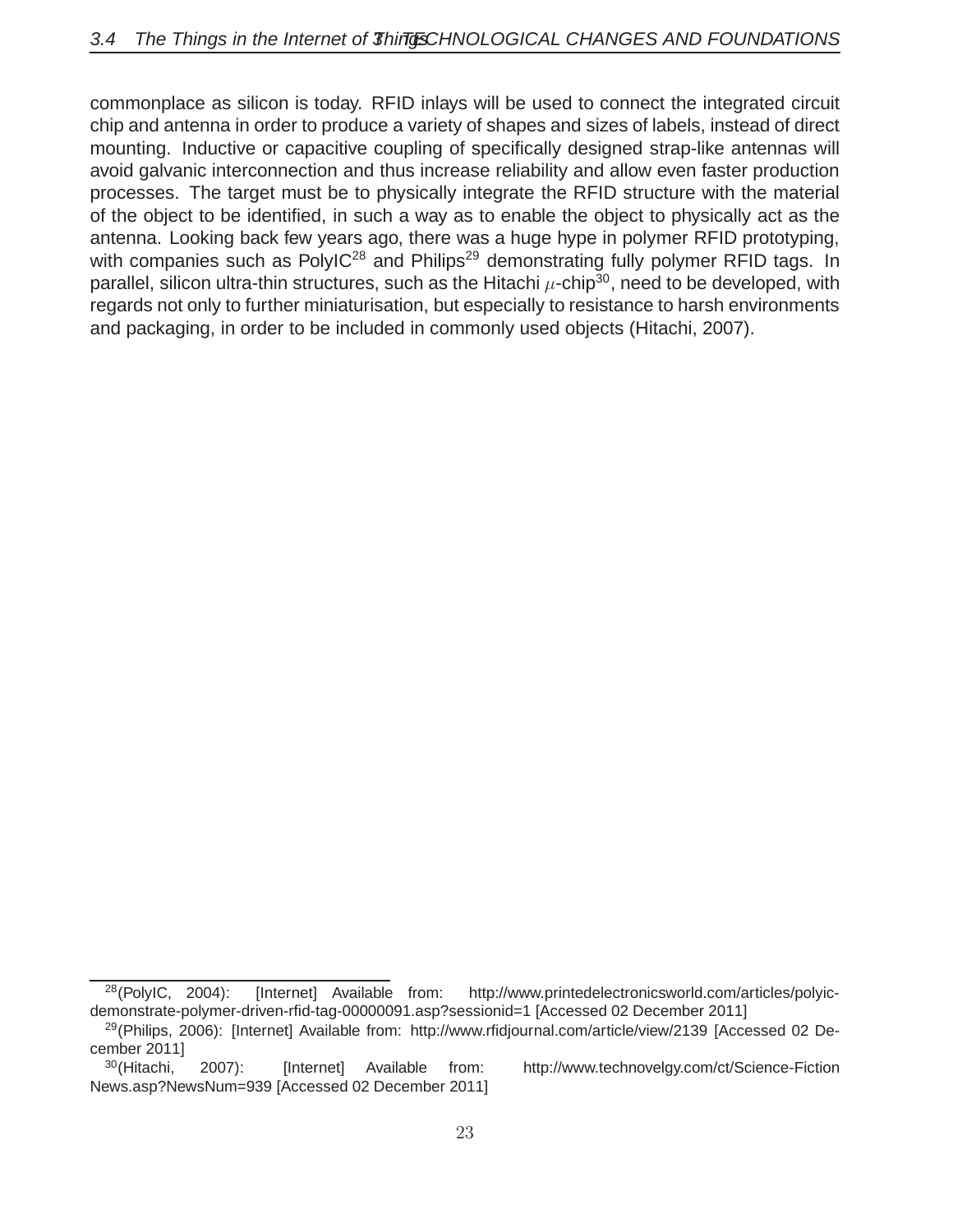#### **4 Policy**

The emergence of novel computing paradigms entailed in the Internet of Things stresses the necessity of having a sound policy agreements and strategies. Indeed, a policy debate on the IoT needs to include discussions on all technologies that enable this 'ecosystem.' As applications and data run on hardware not under the direct control of the end user, a weak policy strategy is likely to jeopardise the added value of the distributed computing paradigm. Therefore, while on common desktops or 'island' systems a strong security, often implemented by a firewall, was sufficient, the fact that the data is 'out there somewhere' in the future IoT ecosystems, this necessitates all players define precise policies and regulations.

The foundations of privacy regulation were created 30 years ago when information technology was centralized and hierarchical. With a great deal of effort, one could ascertain who was collecting information, who controlled the information, and who one had to deal with to ensure that the information was being handled appropriately. That is no longer the case today. The tension between protecting privacy and enabling innovation in a distributed computing model must build upon important privacy principles that have emerged since the late 1970's over the last thirty years. However, applying long standing privacy principles will be challenging in a world of distributed computing.

#### **4.1 The Role of RFID**

As we saw in the previous section, Radio Frequency Identification (RFID) technology is one of many IoT enabling identification technologies, and not necessarily the main one. In a sense, RFID represents a small aspect of the overall debate since the IoT will mainly consist of smart objects, including all forms of sensors, actuators, small devices connected together using radio technologies but also wired technologies. IoT applications will be used in a wide range of innovative areas like industrial automation, smart grids, smart cities, home and building automation to name a few. However, in order to be uniquely addressable, all smart objects will have some form of electro-magnetic identification, and RFID technologies will be likely used to 'tag' every sort of manufactured item.

In the past years, the RFID domain was under the spotlight as it was often depicted as a mean to implement some sort of Orwellian 1984 scenario. Policy makers, through several different instruments such as the European RFID Expert Group, were urged to shape sustainable policies for protecting citizens' privacy.

As IoT can be considered as an evolutionary process rather than something completely new, debates on RFID policies are of primary importance within the IoT domain. While RFID usage is still somehow limited, forecasts show that in the future billions of devices will be interconnected; latency in defining policies can have a terrific impact on privacy and security of end users and business. For instance, Cisco<sup>31</sup> foresees the IoT and the number of devices connected to the Internet will exceed the number of people populating the entire planet. That is not just smart phones and tablets; it is sensors enabling a smart grid,

<sup>&</sup>lt;sup>31</sup>Evans, Dave 2010 Infographics [Internet] Available from: http://blogs.cisco.com/news/the-internet-ofthings-infographic/ [Accessed 02 December 2011]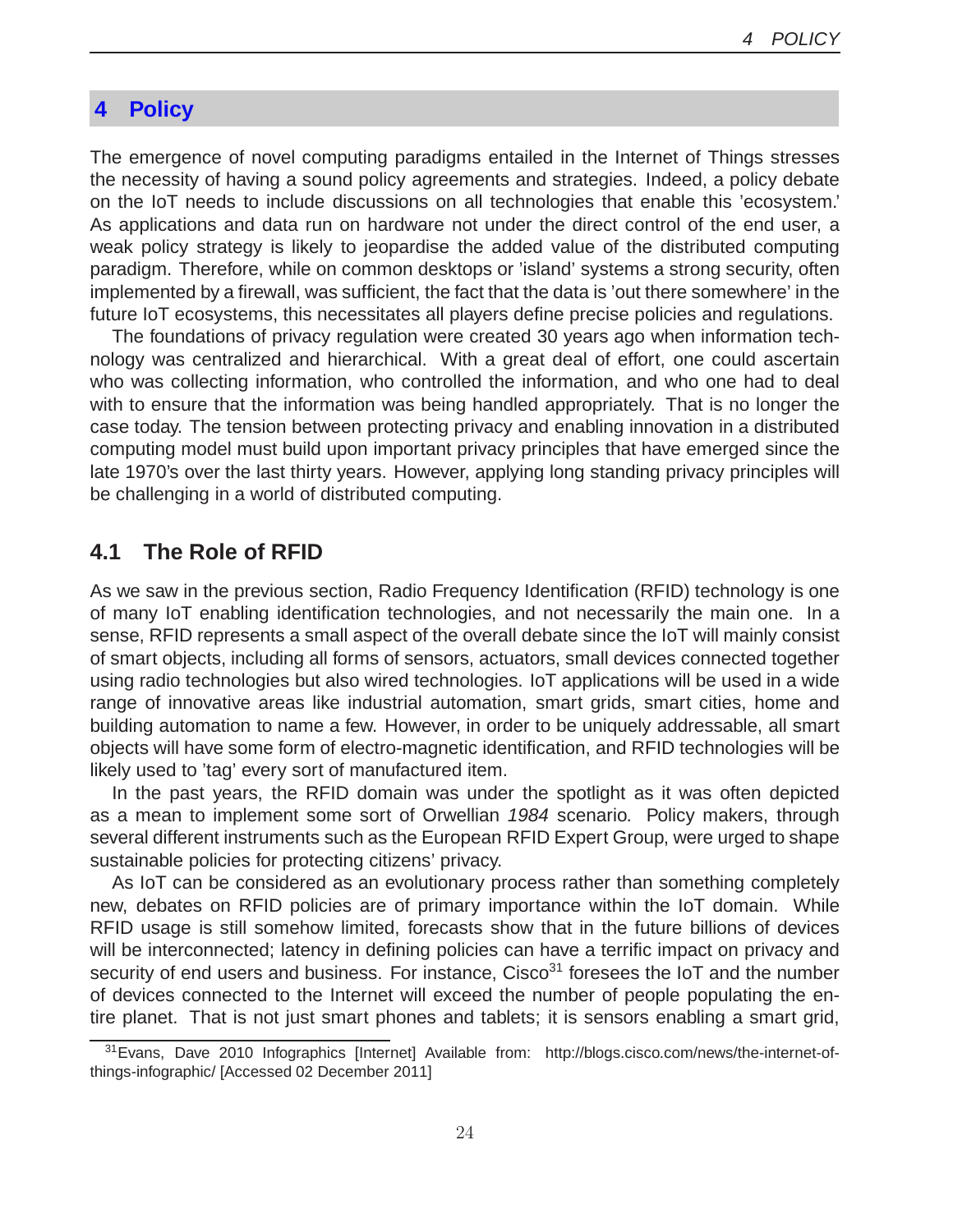smarter transportation flows, and medical devices monitoring the health of cardiac patients, to name a few. Rather than always interacting with humans, sensors will be interacting with each other automatically, updating our daily schedules. Devices will, for the most part, be mitigated through local area networks.

While it is arguable that there is today a strong business case supporting independent communication of every tagged item, it is undeniable that missing or contradicting policy definitions can slow down the adoption of otherwise mature technologies.

#### **4.2 Protecting Privacy and Enabling Innovation**

A policy debate on the IoT needs to include discussions on all technologies that enable this 'ecosystem'. Such a broad multi-stakeholder discussion needs to include the importance of the transatlantic dialogue and be informed by the review of the EU Data Directive, and legislative and regulatory debate around privacy and mobile applications taking place in the United States and Europe. Global policy approaches need to avoid technology specific silos where specific technology is regulated separately. A broader technology policy approach that is horizontal in nature must be considered to include other important issues like cloud computing. Although there are self-evident societal benefits to individuals from this computing continuum, these 'smart connected' devices present privacy and security challenges, as well as opportunities, which require an examination of the underpinning of the 1980 OECD<sup>32</sup> privacy guidelines known as the Fair Information Principles (FIPPS).

The core FIPPS address the following principles:

**Notice/Awareness:** The most fundamental principle is notice. Consumers should be given notice of an entity's information practices before any personal information is collected from them. Without notice, a consumer cannot make an informed decision as to whether and to what extent to disclose personal information.

While the scope and content of notice will depend on the entity's substantive information practices, notice of some or all of the following have been recognized as essential to ensuring that consumers are properly informed before divulging personal information of the following:

- the entity that is collecting the data;
- the uses to which the data will be put;
- any potential recipients of the data;
- the nature of the data collected and the means by which it is collected if not obvious (passively, by means of electronic monitoring, or actively, by asking the consumer to provide the information);
- the provision of the requested data is voluntary or required, and the consequences of a refusal to provide the requested information; and

<sup>&</sup>lt;sup>32</sup>OECD Guidelines on the Protection of Privacy and Transborder Flows of Personal Data: Background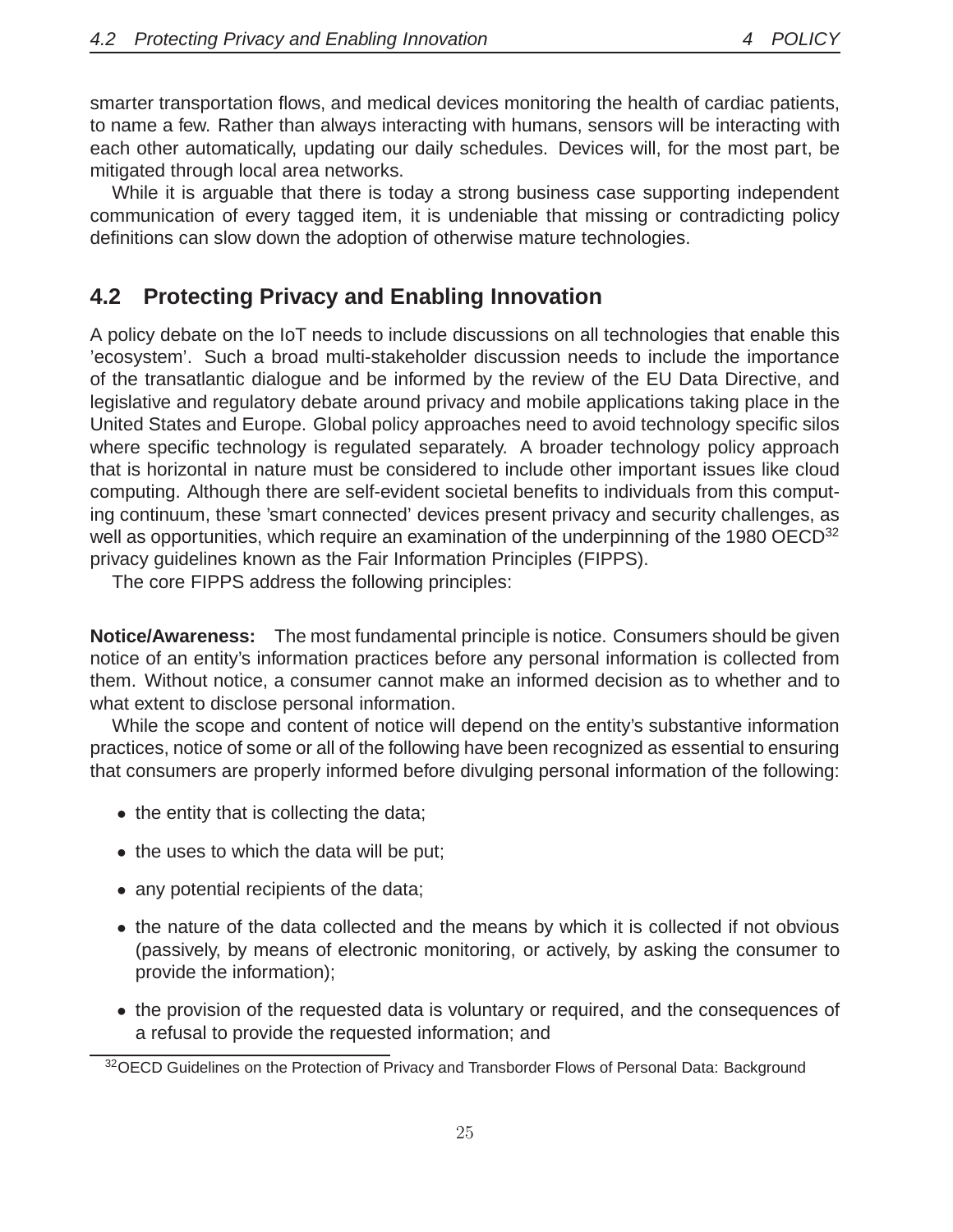• steps taken by the data collector to ensure the confidentiality, integrity and quality of the data.

**Choice/Consent:** The second widely-accepted core principle of fair information practice is consumer choice or consent. At its simplest, choice means giving consumers options as to how any personal information collected from them may be used. Specifically, choice relates to secondary uses of information, uses beyond those necessary to complete the contemplated transaction.

In the online environment, choice easily can be exercised by simply clicking a box on the computer screen that indicates a user's decision with respect to the use and/or dissemination of the information being collected. The online environment also presents new possibilities to move beyond the opt-in/opt-out paradigm. For example, consumers could be required to specify their preferences regarding information use before entering a web site, thus effectively eliminating any need for default rules.

**Access:** Access is the third core principle. It refers to an individual's ability both to access data about self - i.e., to view the data in an entity's files - and to contest that data's accuracy and completeness.

**Security:** The fourth widely accepted principle is that data be accurate and secure.

**Enforcement:** It is generally agreed that the core principles of privacy protection can only be effective if there is a mechanism in place to enforce them.

**EU Proportionality and Transparency:** One of the privacy concerns most often expressed by the public are the IoT will be used to secretly track individuals. There is fear the technology will allow collection of personal data without the individual's knowledge or consent. In order to address this privacy concern, the European principles of "proportionality" and "transparency" should be applied to the IoT. "Proportionality" in this context requires a balanced analysis of assessing risk and mitigating risk based upon threat to privacy. If the implementation is "proportionate", then the implementing entity should provide "transparency" thereby ensuring the IoT is not secretly used to collect data.

**Reasonable and Adequate Notification:** In order to achieve transparency, individuals should receive reasonable and appropriate notification of the type of data collected and how the data will be shared and used. Achieving "reasonable" and "appropriate" notification should vary based upon the type of data collected.

IoT implementation should consider whether the ability to be disabled at some point (e.g.,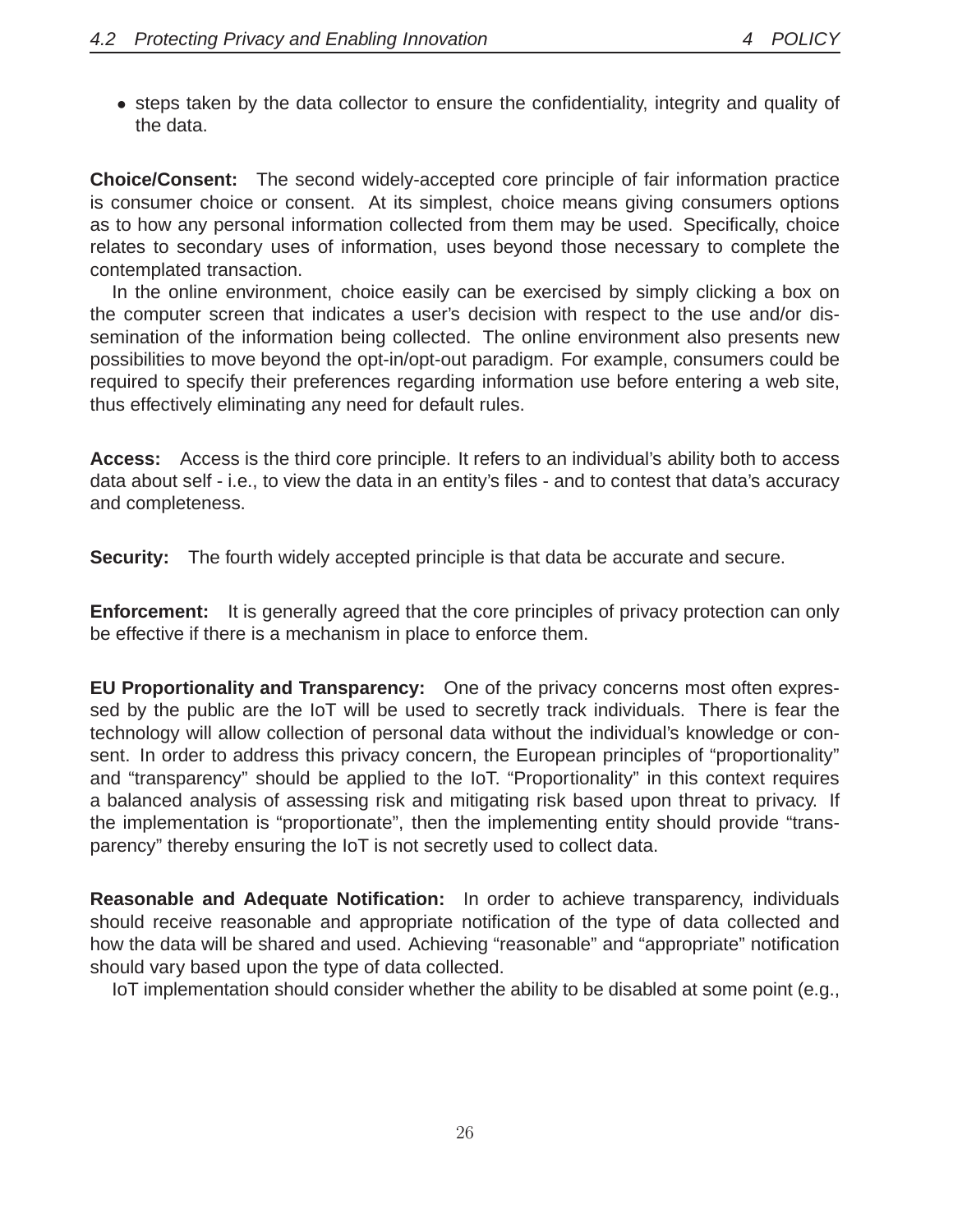the right to be forgotten)<sup>33</sup> or the right to the silence of the chips.<sup>34</sup> Both these concepts are being reviewed within the context of the on going review of the EU Data Directive. The determination to disable should be made by focusing on whether disabling (e.g., a kill tag) is necessary to mitigate real risks to individuals. For example, an RFID tag in an item which an individual will carry with them consistently (e.g., a watch) may provide less risk, if it allows the individual to disable the tag. Conversely, a tag placed in product packaging which an individual will discard quickly; there is likely little need for the disable function.

### **4.3 Apply Existing Data Collection Privacy Requirements and Frameworks to the IoT**

Like other technologies that collect personal data (e.g., behavioral advertising), the focus should be on ensuring only data related to achieving the stated business objective will be collected. Moreover, data collectors should make certain collected data will be protected with the same rigorous privacy standards applied to personal data collected from other sources.

This policy position shifts the focus away from the IoT and turns the focus to the broader issue of ensuring there are rigorous privacy data protection policies in place to protect all individual privacy data, regardless of the source of that data. Typically, these broader policy standards apply to how the data is stored and protected on the back-end, such as the database, where the data is stored, the processes used to manage and protect the collected data, and how the data is protected when shared with authorized third parties. For instance, many press articles have focused on risk scenarios that are unlikely or impossible (e.g., networks of readers which will track the location of individuals). Education can help reduce this fear. The IoT discussion should also be expanded beyond privacy issues to the broader societal benefits the IoT can deliver.

#### **4.4 Unintended Consequences**

Governmental regulations mandating the type of acceptable IoT technology have the potential to retard innovation and competitiveness in a global economy. Rather, the focus should be on a world-wide comprehensive approach to generate general privacy standards, rather than on regulating IoT technology. These standards should protect stored personal data, and controlled use of that data, regardless of the source. Finally, regulations should focus on punishing inappropriate behavior when an individual, company, or agency violates regulations that protect personal data and its use.

 $33$ Dou, Eva, Internet Privacy and "the right to be forgotten", Reuters March 17 [Internet] Available from: http://www.reuters.com/article/2011/03/17/us-eu-internet-privacy-idUSTRE72G48Z20110317 [Accessed 02 December 2011]

 $34'$ Right to the silence of the chips' in the new EC Communication 1 July, 2009, EDRI-gram - Number 7.13, 1 July 2009 [Internet] Available from: http://www.edri.org/edri-gram/number7.13/right-silence-of-the-chips Accessed 02 December 2011]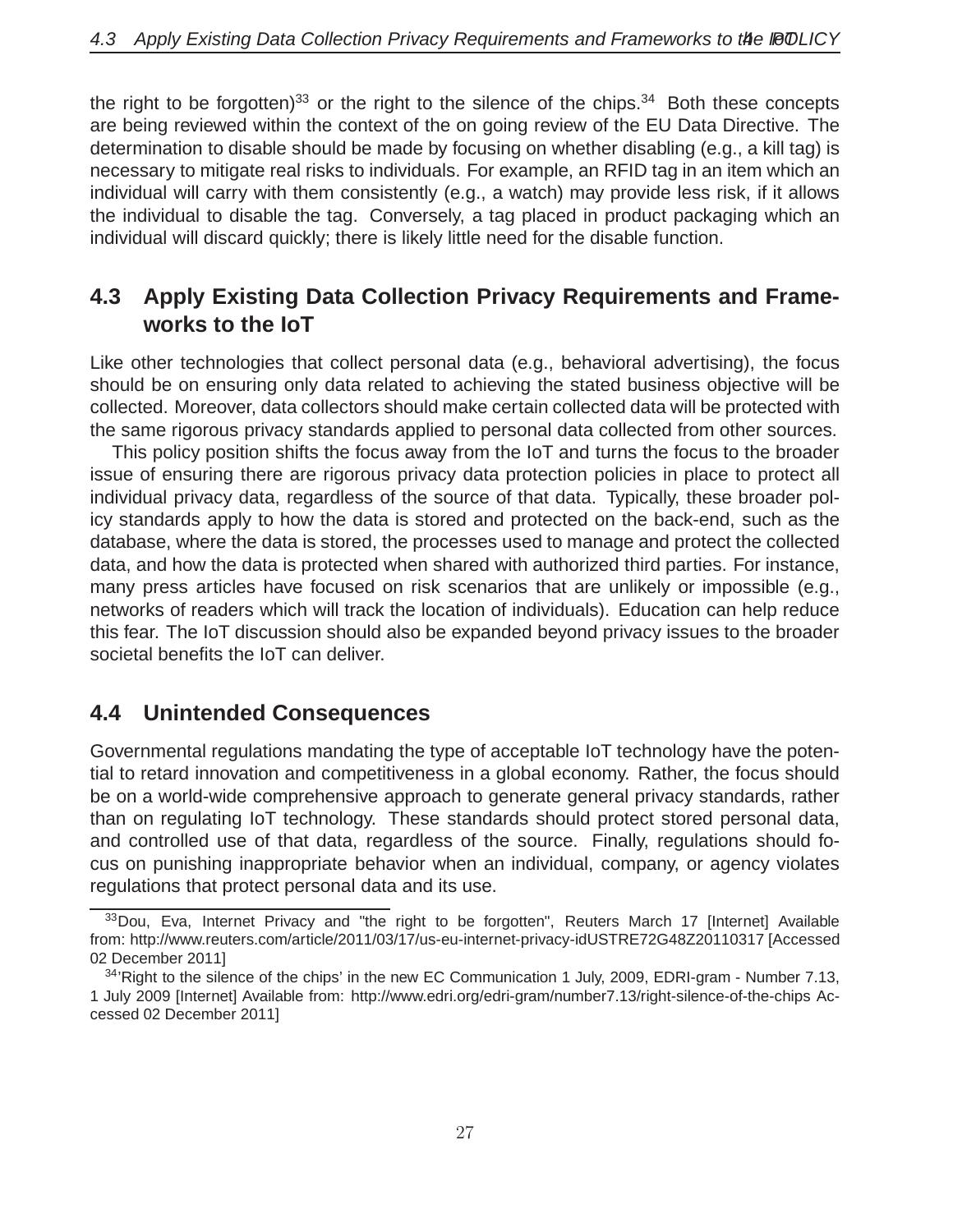### **4.5 Challenges in an IoT world**

The application of these areas of policy raises a series of crucial questions. How will the principles of notice and choice apply? What does transparency mean and what is the right level? The challenges of providing access are especially pronounced if there is not a direct interaction with a particular device. How do we incorporate privacy by design into the initial design and manufacturing phase to consider/alleviate many of the privacy issues that connected devices might present? Can industry self-regulation and the FIPPs work for the IoT to form the foundation of global privacy laws and regulations?

### **4.6 Questions to Consider**

- How will the principles of notice and choice or consent apply?
- What does transparency mean?
- How do we provide notice appropriate to circumstances to individuals when data is collected that may be associated with that individual?
- How do we avoid IoT specific government mandates to ensure continued technological innovation in the marketplace?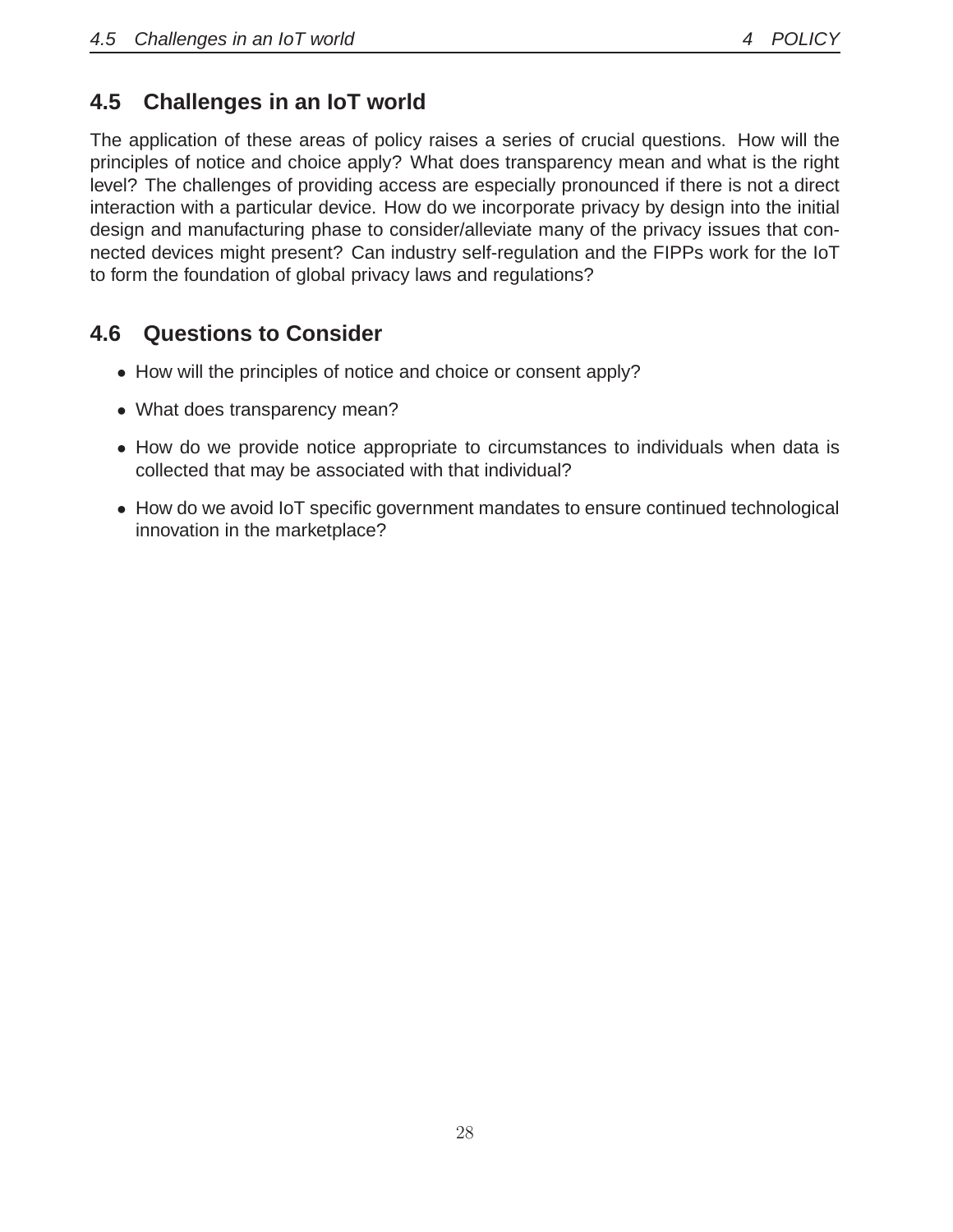#### **5 Scope and Impact**

The above sections have demonstrated the importance of the IoT and its role in social life. In this section, we look more specifically at the current scope and potential impacts of the IoT. Weber argues that the increasing ubiquity of the IoT requires new regulatory approaches to ensure privacy and security. He asks "for a heterogeneous and differentiated legal framework that adequately takes into account the globalist, verticality, ubiquity and technicity of the IoT" (Weber, 2010). More specifically, some starting points come from a recent presentation at the Expert Group on IoT from the European Commission by Rudolf van der Berg of the OECD. According to van der Berg who spoke his personal opinions, there are several issues to consider in the near future:

- **Competition especially in the mobile wireless market:** Today, connectivity is provided by an oligarchy of operators, resistant to new players and often engaged in 'cosy competition' practices. Opening this sector to new and emerging players can empower the role of customers and provide a new class of services for the end users. For example, the role of customers is changing with car companies now managing more devices than there are citizens in some OECD countries. To foster competition, it would be good that these car companies can enter the wholesale market independently and buy and sell national and international roaming independently of operators.
- **Spectrum Policy:** The Internet of Things is here for the long haul. This also means it locks in spectrum use in the long run. IoT smart objects may not have an maximum expected operational life of 5 years not like consumer electronics. Some objects can last up to 30 years. Policy makers need to be aware of the long term effects.
- **Standardization:** Currently, the standardisation domain in the IoT field is fragmented. For example, there are also no uniform ways of connecting devices to gateways. We should avoid that bad, de-facto standards will take the lead over well superior technologies, because of commercial considerations.
- **Privacy:** IoT together with the cloud is about information. That information is about us, the way we interact with others. This information is stored and processed at different actors and layers than before. If you do not want your mobile phone to track you, you leave it at home. If you do not want your implanted pacemaker to tell where you are, you may have a problem. Your car will communicate the moment you turn it on.
- **Numbering policy:** A much overlooked area, but it determines who can get numbers and who can play in the market.
- **Public/private sector information:** With more information and better correlation everyone could become wiser, under what terms is data shared?

To these we can add:

• **Funding research:** Public funding can help streamline research, which is important as many of the application opportunities and technologies remain to be explored.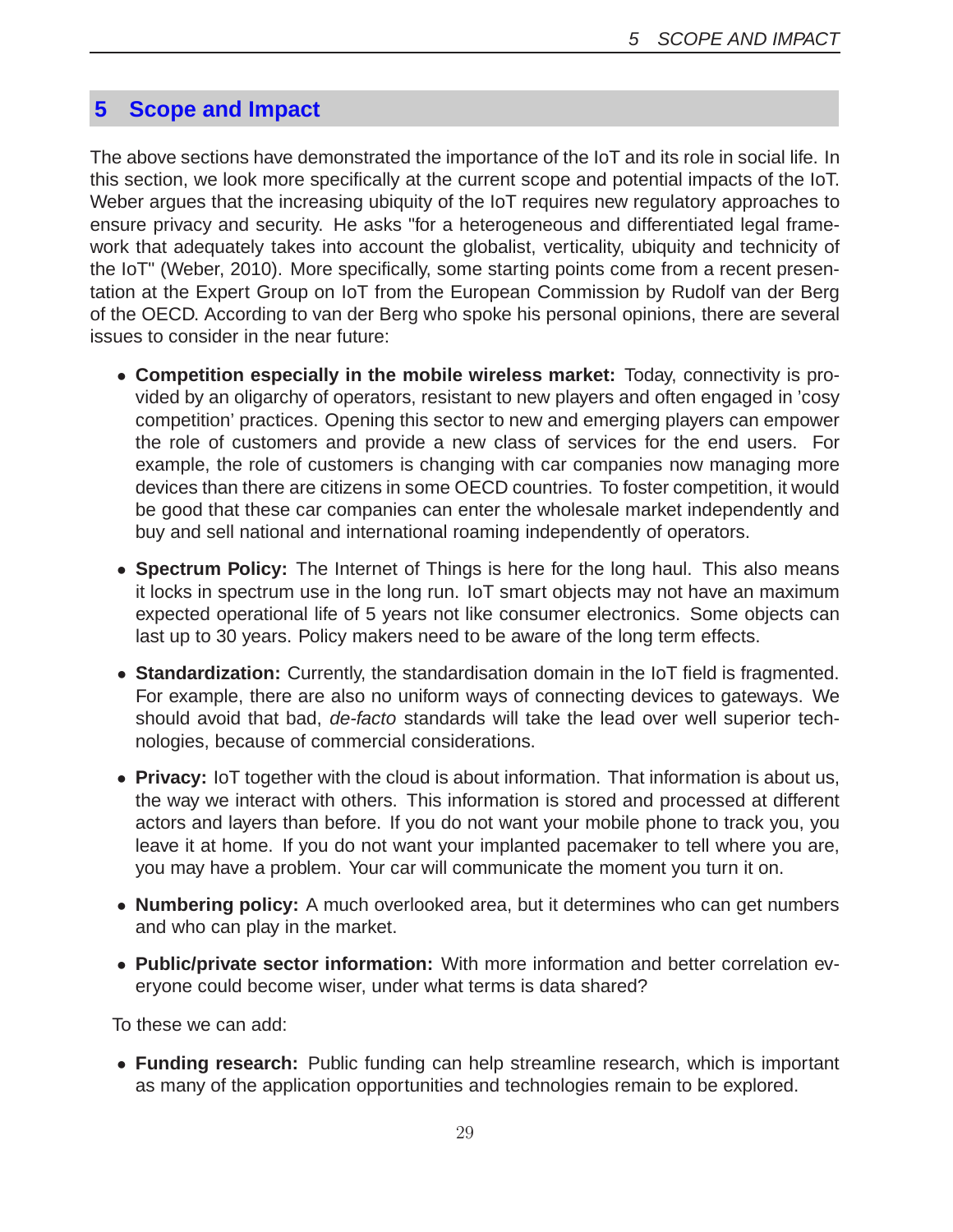- **Governance:** Public authorities may wish having a say in the governance of the IoT. It remains however to be demonstrated that additional governance schemes are necessary.
- **Safety:** The main concern of end users might be the possible impact of IoT technologies on their health. Existing laws and regulations may be sufficient but it needs to be shown they exist and are adequate regarding electromagnetic frequencies.
- **Education:** There is a role for public authorities to educate businesses, public bodies and citizens about IoT, its constraints and benefits.
- **Dissemination:** Public authorities can promote IoT at large but more specifically the applications that can potentially bring the bigger benefits. This can be done by sponsoring pilots, events and documentation.
- **Recycling:** It remains to be proven whether the increasing use of tags and sensors deserves a special attention and the IoT's environmental impact needs to be considered in the long view with an aim towards biodegradable or recyclable components.
- **Global cooperation:** Needless to say, the large majority of IoT applications has and will have a global dimension. Public policies should always consider the big picture before addressing national and regional needs.

These categories can and should be the focus of attention by policy-makers as well as developers themselves. In the section below, we call attention to the current developmental approaches to the IoT, using China, the EU, and the US as examples. We follow this up with a general categorization of these and similar approaches, claiming that more proactive forms of governance and policy setting are required. We end with some conceptual arguments from the growing field of infrastructure studies which provide guidance for a more nuanced attention to the complexities of the IoT policy space, and one use case: privacy.

### **5.1 Development Approaches**

A quick analysis of the current state of IoT globally shows three approaches aiming to build more or less - governance reference architectures that offer a framework for decision making, as well as collaborative governing, tax systems, generic infrastructure, legal frameworks and resilience. These are:

1. An **integrated approach**, for example in China, is able to steer on broad investments in infrastructure, smart cities, software, applications and services. The 2006 RFID white paper was released by a total of 15 Ministries and Commissions, including Ministry of Science and Technology of PRC. Premier Wen Jiabao proclaimed the city of Wuxi as China's IoT capital and called for the rapid development of internet of things technologies. Therefore, the IoT can be claimed in the Chinese notion of "Sensing Planet" as "original" as any other vision available. It is able to integrate IoT fully into its technical architecture of the future internet. There are on going sensor projects in Wuxi and the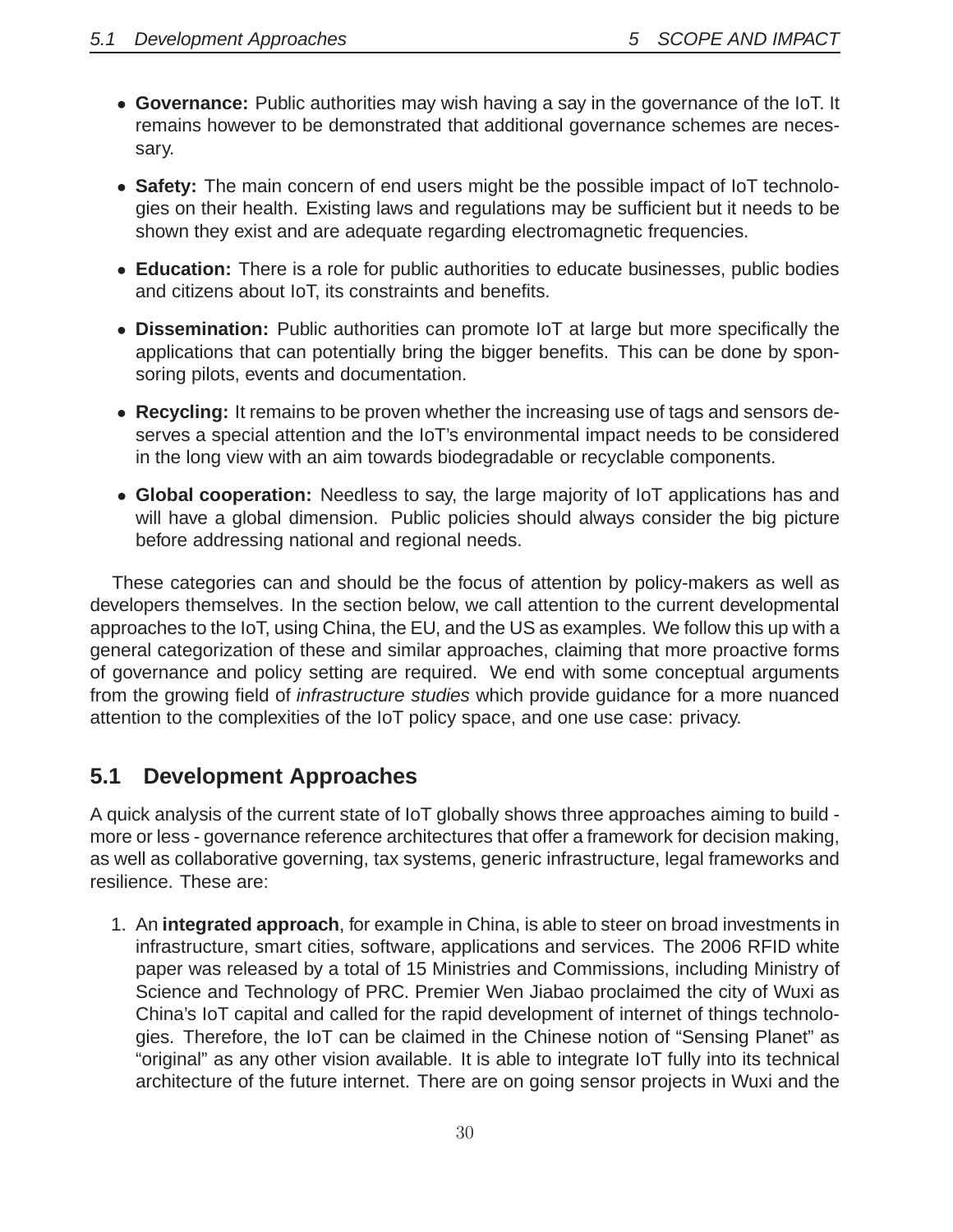city's mayor proclaimed the 530 Project with his aim to bring 30 IoT entrepreneurs to Wuxi within five years. Start-ups are supported and given free office spaces in Wuxi to promote growth in the region and on IoT. It is interesting to see the interest in China for a bottom-up approach with regard to facilitating discussion at local levels; deliberative democracy. How this could be linked to the Sensing Planet idea is uncertain. "Whether widespread Deliberative Polling would contribute to democratization in China is an open question  $\lceil \ldots \rceil$  But it can promote the notions that government can be responsive to public needs and that citizens can voice their views in a context of equality and mutual respect." (Fishkin, 2006).

- 2. A **stakeholder approach** in the EU favors public-private partnerships and vertical investments through four-year programme plans. This organizes internal competition, even between its own flagship projects, while aligning major IoT projects with Future Internet is not yet a dedicated goal. This approach aims to bring a broad adoption of potentially privacy-invading and business disruptive IoT as a set of applications. These should bring convenience, safety, and cost efficiency to the domains of health, automotive, smart energy grids, and the home. In order to do this, the EU has set up risk assessment procedures (Privacy Impact Assessment for RFID, Internet of Things Impact Assessment forms IoT) with a broad and wide variety of stakeholders (the RFID and IoT Expert Group).
- 3. An **opportunity investment approach** in the US is driven by short to mid-term return on investment. It is pushed by smart energy, smart cities, and RFID fuelled by Department of Defence and Wal-Mart. Big data, the cloud and the growing synergies of B2B and B2C, through social media networks, lead to a convergence of back-end and real services and applications: location-based services and augmented reality (e.g., Facebook buying Nextstop, smart energy to the home and community applets (LogMeIn buying Pachube), (NFC) handheld device integration (Google buying Motorola). There is no US wide federal policy, nor an EU style stakeholder debate. Large opportunities exist at local and city level where local decision power is harnessed, and there is an appreciable amount of 'buzz' in this area.

The above approaches each have strengths and weaknesses. They each balance important issues of technical stability, security and privacy, with the need to maintain and extend innovative programs. However, it is not clear to what extent the three approaches listed above currently incorporate and make use of new peer-to-peer developments. To what extent do the approaches all fail to take the citizen - the end user - into account as a new systemic force? Key research questions center around the changing roles and power relations between informed citizens and institutions of governance. Just as novel socio-technical development such as crowd-sourcing and commons-based peer production have had dramatic effects on previous expert communities and their products (e.g., encyclopedias, software, media production,) so too such practices and communities could have a dramatic effect on the development of the IoT (Benkler, 2006).

In addition, how do these approaches address the growing importance of open data, particularly by SMEs, and by regional and municipal governments, some of the most important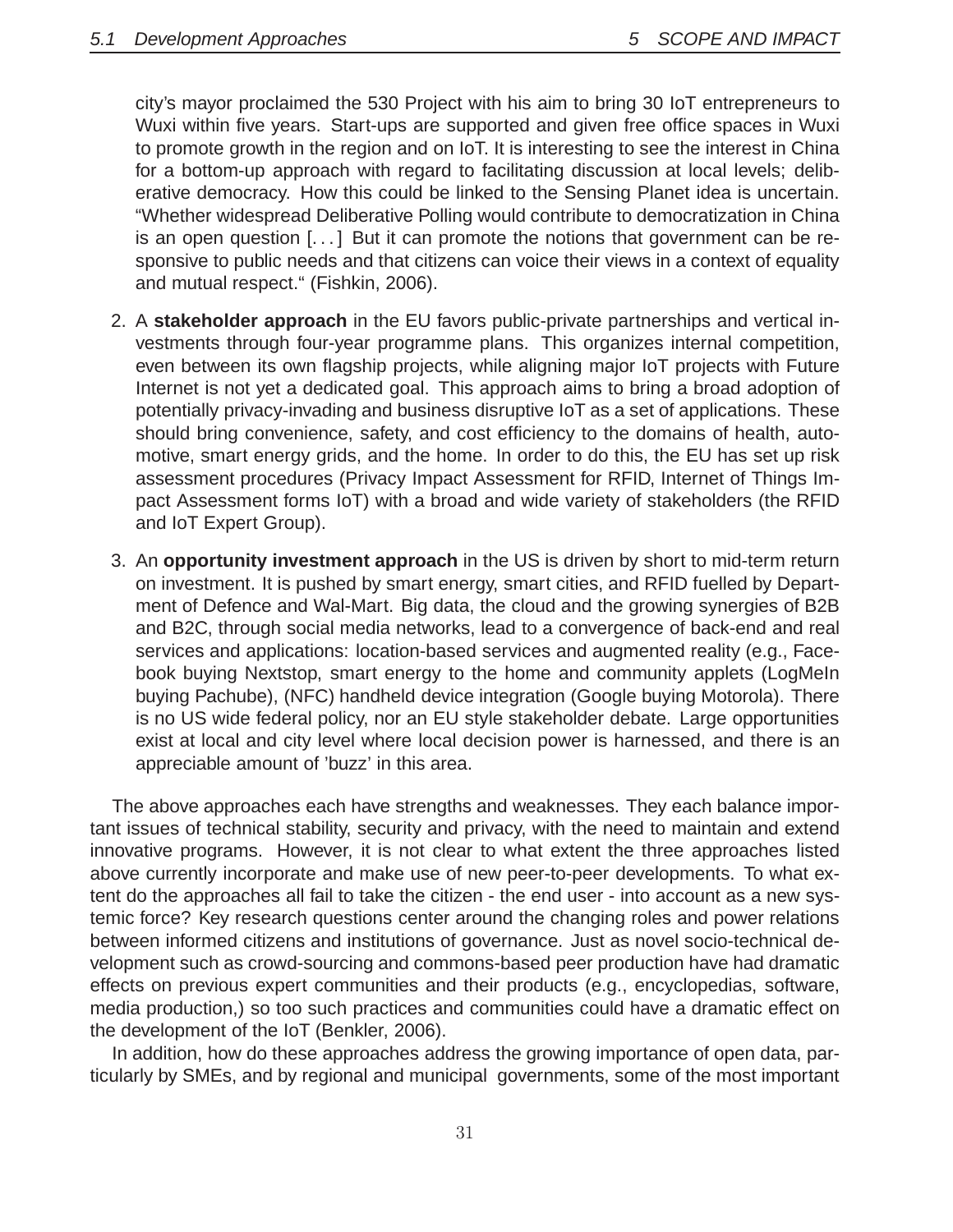customers for the IoT? The Open Data movement aims to open up data that have been collected, acquired and stored by public funds and means is growing. "Take data that you and I have already paid a government agency to collect, and post it online in a way that computer programmers can easily use. Then wait a few months. Voilà! The private sector gets busy, creating Web sites and smartphone apps that reformat the information in ways that are helpful to consumers, workers and companies" (Thaler, 2011).

In the past eighteen years of the browser, we have seen a trend towards collaboration and sharing. We have gone from text and images towards building new operating systems, open hardware (OpenBTS, OpenBSC, Oswash) and even an open Global Village Construction Set (50 tools for building post-scarcity, resilient communities). It is hard to find one city that is not involved in open government projects or open data schemes. So far these open projects have required little resources, but we are now reaching a milestone where this technology will be used to transform future cities. IBM's City Forward is a philanthropic donation of services and technology urging citizens to "use data and visualizations to come up with new ideas and share them with others." Eduardo Paes, Mayor of Rio de Janeiro, has asked IBM to build a 'Single City Operations Center' that would allow him to "monitor, command, & forecast critical events across the city<sup>35</sup>." Guru Banavar of IBM's Smarter Cities group says: "This is a very special thing for IBM, because we're seen as a trusted adviser by the mayor not a vendor, not even a partner." Addressing the need for open data by many of the potential customers of IoT systems is an important priority, but presents privacy risks.

One of the main research questions in the next decade involves the exploration of citizenship in a digitally-enabled world. How can we help existing institutions and power nodes to transform into a networked form of a variety of heterogeneous forms of organisation that need mediation? Might we not be able to facilitate citizens with the individual and community tools that are necessary to perform the functions of current institutions and democratic processes: slow down, mediate, negotiate, educate, take a long term perspective<sup>36</sup>.

#### **5.2 Moving Beyond a Reactive Approach to Governance**

From the previous chapters we can look towards IoT from 4 different perspectives:

- 1. A value chain where all objects can be tracked, logged and traced.
- 2. A service layer will be built on this, currently mostly by mobile operators who will be offering filtering layer deals to customers just as they do now with sms/gsm.
- 3. On top of this layer and currently interwoven in it through the public private partnerships - we find the smart city layer.
- 4. The ultimate limit and scope of the Sensing Planet notion is to capture natural processes by globally distributed sensor grids to have counterpart in the cloud.

<sup>&</sup>lt;sup>35</sup>Arkenberg, Chris 2011 Rio de Janeiro partners with IBM to build a smarter city [Internet] Available from: http://www.psfk.com/2010/12/rio-de-janeiro-partners-with-ibm-to-build-a-smarter-city.html Accessed 02 December 2011]

 $36$ Nold, C. van Kranenburg R. (2011) The internet of people for a post-oil world. New York: Architectural League of New York.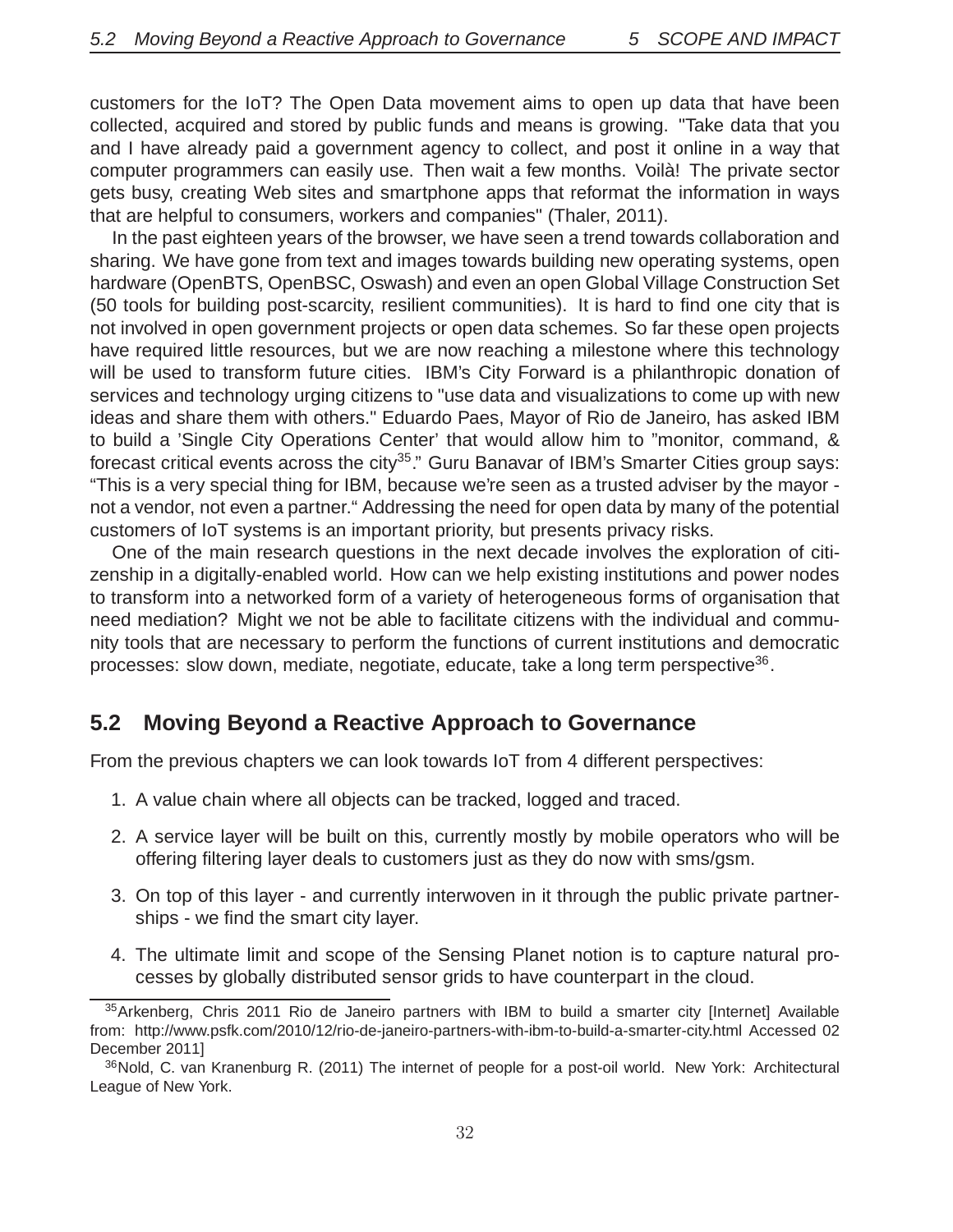In each and every one of these layers, key issues are or have emerged. In the value chain, the debate is about the possibility of a global value chain at all, who should facilitate and provide governance, what technical protocols could form this ecology. Tentative solutions have also emerged, such as federated EPC Global ONS trials in France (cf. Chapter 2). Privacy and security are the main issue in the applications and services domain. The Privacy Impact Assessment (PIA, below) is a unique combination of industry led and policy backed instrument that was negotiated by a wide variety of stakeholders in the RFID expert group. Then smart city concept is the actualization of the need of different layers of governing (EU, national, and regional) to find funding for infrastructural work with sensor based infrastructure. Maintaining control and governance in a fuzzy, dynamic environment is the key driver behind the Sensing Planet idea and FP7 Security. This has led to a broader diffusion of the Open Data movement in contrast to the control notion that builds closed systems.

At this time, it is possible to take one or two differing approaches to governance and investments, a reactive approach or a proactive one.

The reactive approach takes a defensive approach and sees Internet of Things as a manageable technological series of developments. Addressing the issues from the current economic and socio-cultural realities, it aims to manage the 'extra' connectivity that IoT brings, assuming that this 'extra' will not change the basic elements of the economic, socio-cultural and political realities. Against such an approach, Santucci argues that "the main problem today, and especially tomorrow, is not only to determine if and how we'll preserve our right to privacy but what will be the place of human beings in a society in which the largest population will be the one made of smart objects enabled by ICT with the attributes of "subjects" (Santucci, 2011).

Alternatively, a *proactive approach* confronts Internet of Things as an existing and rapidly innovating set of devices, protocols and systems which works back from that situation to the current political, economic and socio- cultural realities. Based on this idea, it becomes obvious that individuals as well as social groups need to be educated into the realities involved in sharing decision-making with autonomous M2M operations. Possible results include the failures of existing business types as well as the development of new business opportunities. Current democratic processes could be severely disrupted and/or new approaches to political participation may be engendered. Here, the main question is whether or not the current groups studying global IoT Governance and specifically the Dynamic Coalition on IoT are able to act pro-actively to shape the scope and import of  $I\circ T^{37}$  In this final section, we explore the cornerstones for a proactive approach seeing these as involving attention to inclusive designs for IoT services for the home, transportation and energy, and the city. We will then describe relevant work on the nature of infrastructure that provides some guidance towards a useful analytic model of IoT and end with an example of such an analysis focusing on privacy.

<sup>37</sup>The Global Standards Initiative on Internet of Things (IoT-GSI) promotes a unified approach in ITU-T for development of technical standards (Recommendations) enabling the Internet of Things on a global scale. ITU-T Recommendations developed under the IoT-GSI by the various ITU-T Questions - in collaboration with other standards developing organizations (SDOs) âÅŞ will enable worldwide service providers to offer the wide range of services expected by this technology. ÂăGSI also Âă aims to act as an umbrella for IoT standards development worldwide.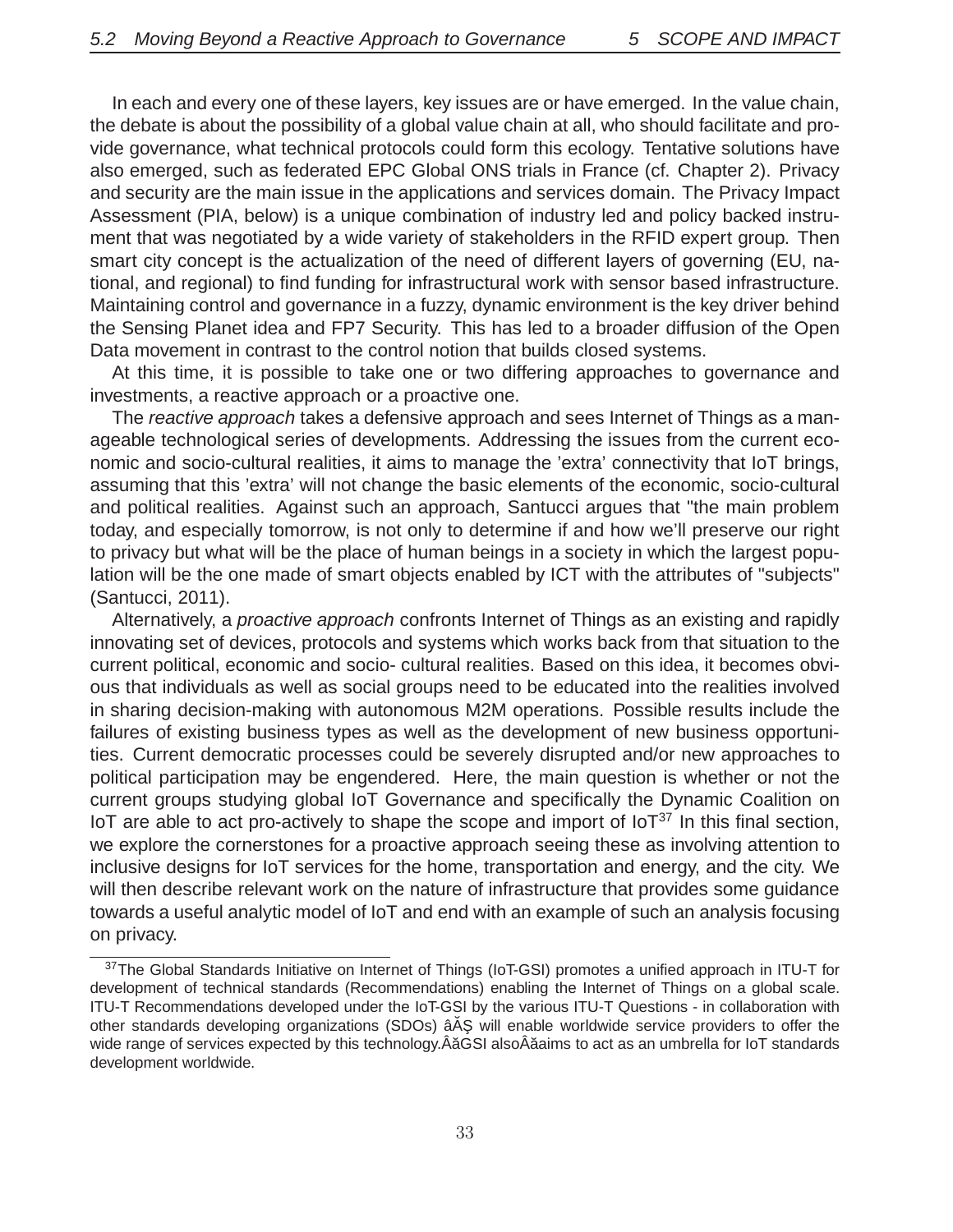### **5.3 Inclusive Designs for IoT Services**

The need for a proactive and inclusive approach to the IoT is clear. Three examples are given below of its importance, each of which emphasizes different needs and issues.

**Home:** The house will be the key focus for eHealth and the ageing European population. It will become an 'actor' trying "to maximise the comfort of each of its inhabitants by learning the individual preference profiles" (Internet of Things 2020 Roadmap). The biggest challenge is that of balancing security with convenience for such uses and at-risk users. The number of general- and specific-purpose devices connected to the internet, either directly or through a gateway is growing exponentially.<sup>38</sup> One can only wonder how to adequately share and sort through the devices and their data reliably and conveniently, yet securely. This is even more of a challenge when considering the countless respective individual and corporate needs. This situation requires a flexible and Open Source combination of hardware, software and protocols to be designed and implemented.

**Transportation:** Rudolf van der Berg of the OECD proposes that car companies will enter the wholesale market independently and buy and sell national and international roaming independently of operators. Social and mobile technologies will transform the car ownership experience. (Toyota press release, 2011). Again, security will be a key focus. Another impetus is electrified vehicles (EV) for application in the urban environment; research should focus on the development of smart infrastructures, and innovative solutions which will permit full EV integration in the urban road systems while facilitating evolution in customer acceptance" (2011 FP7 Call GC.SST.2012.1-2. Smart infrastructures and innovative services for electric vehicles in the urban grid and road environment). In September 2011, the Commission adopted the first measure towards the mandatory introduction of eCall. It will dial 112 for you automatically when the sensors detect a serious accident, sending a so-called "Minimum Set of Data" with key information about the incident. The study report on automated driving, cooperative driving, and autonomous driving concludes that "a more concrete standardization program will certainly help the industry, the regulators, and the road infrastructure owners to take the right decisions in due time and avoid thereby undesired costs introduced by uncertainties in their business models" (SMART 2010/0064).

**City:** The Nikkei Business Publications estimates that smart city market will be a cumulative total of 3.1 trillion Euro for the next 20 years (Smart Connected Communities, 2011).

<sup>38</sup>For example, the Herma box will bridge home-based data providers to roaming users and global consumers, like smart-grid platforms. It will be a 'gatewall': it will act like a firewall when necessary and a gateway by default. It aims to provide different APIs depending on the consumer, be it a home appliance or a corporate environment, including ISPs or energy and media suppliers (probably 'one' service layer in the near future). The box developed in this project can also be a base for an IoT label, which could in turn be extended to other Things. With this working it would provide a gateway to a more industrial, yet open, hackable and eco-friendly home environment, as a potential plug to other dedicated services and open hardware modular items: washing machines, coffee machines, power monitoring tools to share locally and globally. For technical details: [Internet] Available from: http://herma.duekin.com/Accessed 02 December 2011] /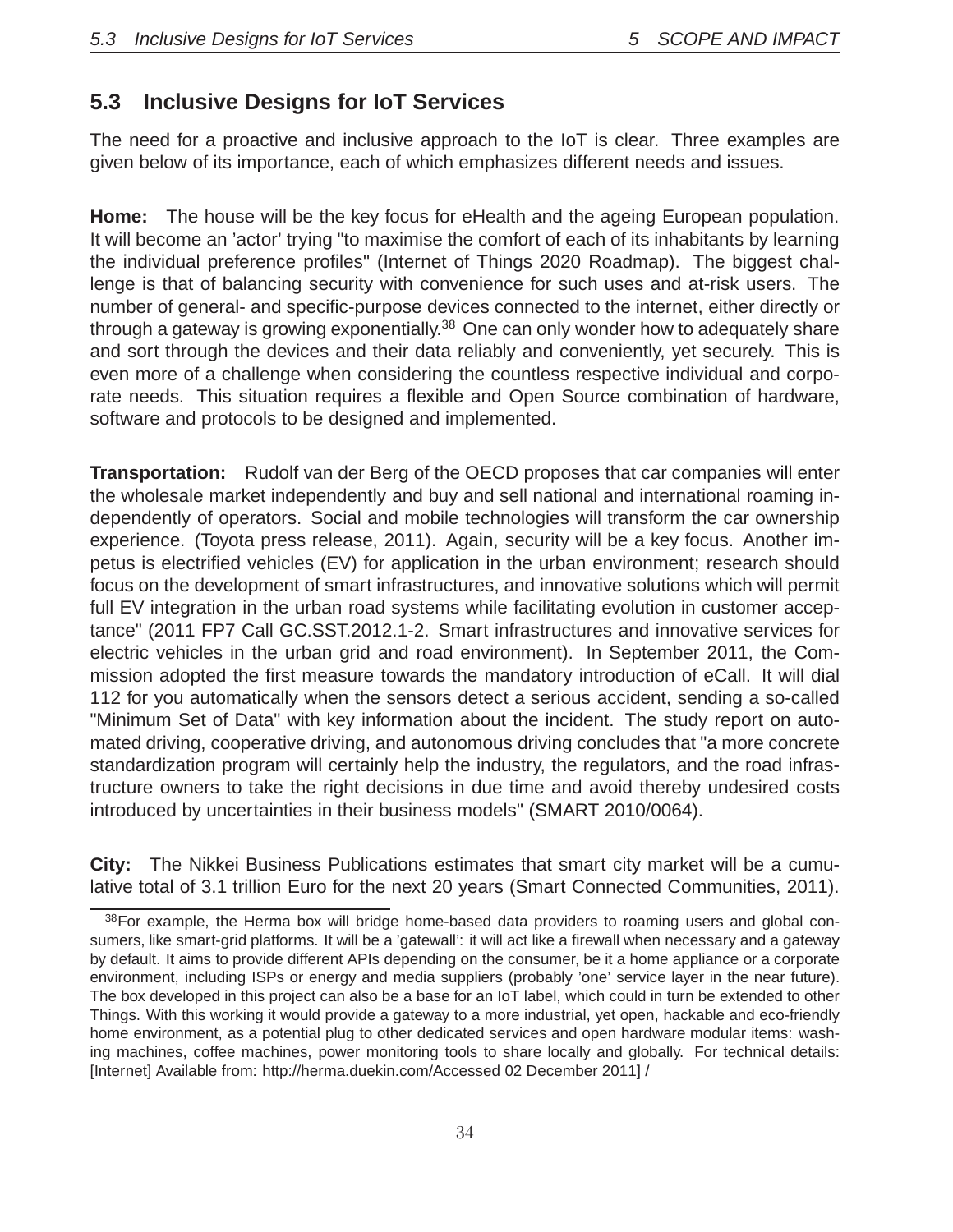According to Intelligent Community Forum, more than 500 cities globally have been introduced with 'smart' technologies. For example, the following cities being created are: Neapolis, Cyprus; Songdo and Incheon, South Korea; King Abdullah Economic City, Saudi Arabia; GIFT, Lavasa, and Nano City, India; Wuxi, Huishan and Meixi, China; Masdar, UAE; Living PlanIT Valley, Portugal; and Skolkovo, Russia. However, it is not clear how cities will adopt new IoT infrastructures. As Bruce Katz argues in Smart Cities USA:

"Instead of cashing in on what could be a \$1.2 trillion industry, our patchwork collection of local, city, and state governments fight over who should pay to update our infrastructure. This needs to stop. The United States would seem tailor made for this market transformation. One of the most urbanized countries in the world; cities and metropolitan areas house over 83% of the population and generate 90% of national GDP. US companies (and the US military) have been innovative leaders in the invention of technologies critical to making cities smart. Despite these natural advantages, the US lags rather than leads the move towards smart cities technologies at scale when supported by strong public policies." at the national scale. [. . . ] The most important barrier; however, to US leadership may be institutional fragmentation. [. . . ] An excess of municipal governments (and the general absence of metropolitan governments) means that there is no 'one stop shop' for the application of innovative technologies in American cities and metropolitan areas<sup>39</sup>

Alex Bassi, in developing the term 'cityness', claims that in order to develop a coherent, synergistic vision of the cities of tomorrow we need to have a multi-stakeholders approach: cities will have to be places where people not only live but enjoy to live, where work, leisure, residential, commercial areas will merge in harmony. The vision must be developed together by urbanites, sociologists, artists, and technology people. Therefore, we need a multi-cultural and multi-stakeholders approach, to start a movement that aims to the identification of sustainable development paths for our cities.<sup>40</sup>

### **5.4 How to Analyze IoT - Some Conceptual Guidance**

How might policy-makers, technology developers, and interested citizens parse the IoT in a way that allows them to address its complexity? While technical values such as functionality and ease-of-use can guide initial development, social values more associated with political action and citizen rights may be more appropriate in the longer term. We can imagine that values such as transparency, interoperability and openness will be important, just as they have been for the development of the internet itself.

<sup>&</sup>lt;sup>39</sup>Katz, Bruce, Why the U.S. Government Should Embrace Smart Cities [Internet] Available from: http://www.brookings.edu/opinions/2011/0726\_cities\_katz.aspx/Accessed 02 December 2011] /

<sup>40</sup>Alex Bassi, Cityness [Internet] Available from: http://www.theinternetofthings.eu/content/alessandro-bassicityness Accessed 02 December 2011].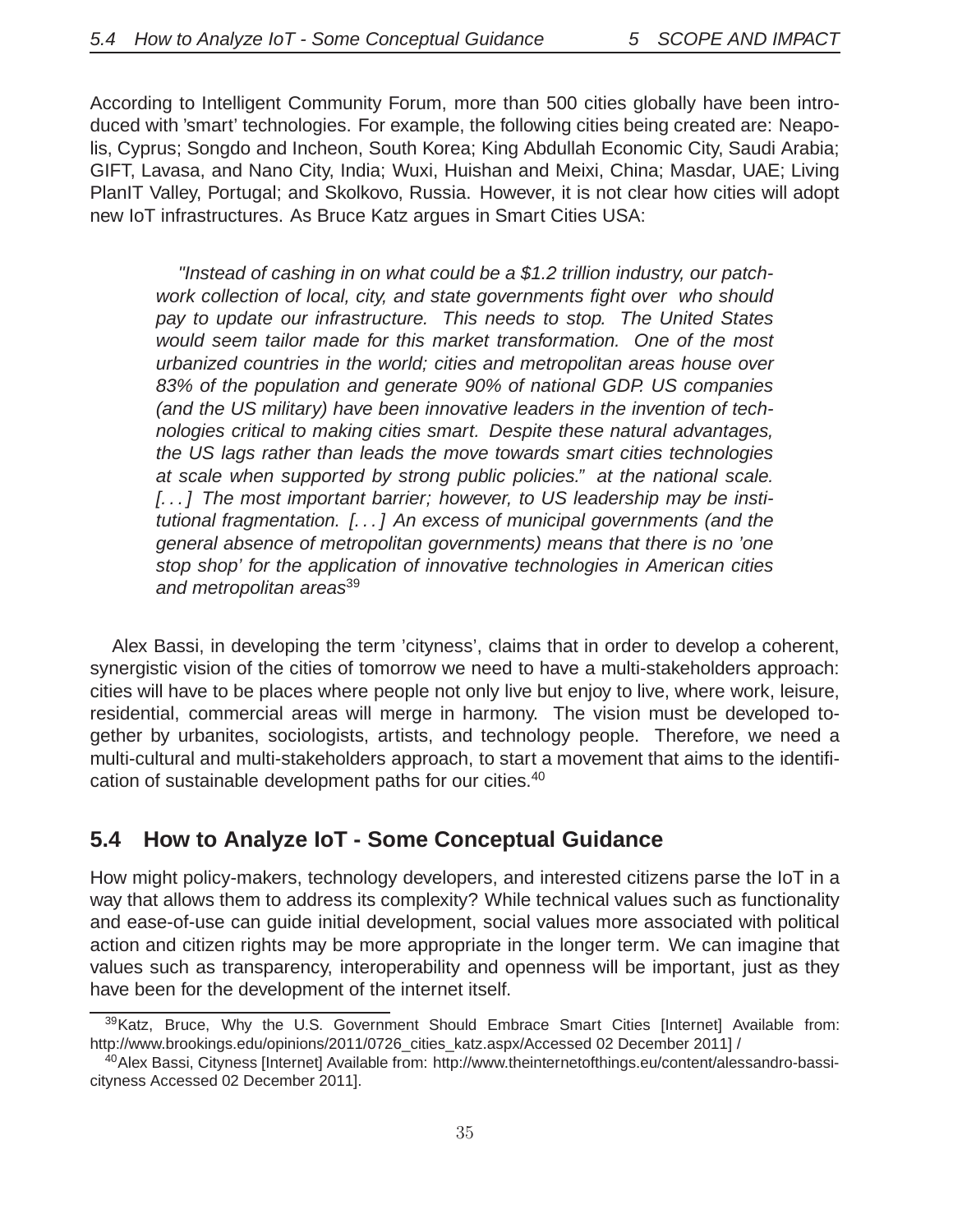Some assistance can be gained by consulting a new and growing field of social research. Infrastructure Studies, a cross-disciplinary research area includes researchers from Information, Sociology, Political Science, and Computer Science. Together these researcher's goal is to develop case studies on infrastructure as well as novel methods for unpacking its importance for social life. Three insights from this field are most relevant here:

- Infrastructure is relative: one person's helper is another's hindrance.
- Infrastructure is socio-technical and made up of technical apparatus, institutions and social groups, as well as individual practices.
- There is both a tendency for infrastructures to become invisible as well as the simultaneous need to reveal them, given their importance.<sup>41</sup>

First, it is important to recognize that infrastructures are not experienced the same by all individuals and groups. This relativity was first noted by Star and Ruhleder<sup>42</sup> who described the ways in which infrastructures are learned by individuals as they become members of particular communities. For members of these groups, infrastructures become naturalized, for newcomers and strangers, they are encountered at best as unfamiliar objects to be learned and at worst as barriers to activity.

Second, infrastructure is best considered as a hybrid of social practices, institutions and communities, as well as technical objects, Here, infrastructure scholars leverage work from Science and Technology Studies<sup>43</sup> to unpack the complexly interwoven nature of infrastructures in daily lives. Any attempt to understand and govern the IoT as an infrastructure should start from a similar understanding.

One of the main questions in IoT research in the next decade will be of informing the intellectual, technological and cultural elites to formulate in inter-subjective and pragmatic ways: How can we help existing institutions and power nodes to transform into a networked form of a variety of heterogeneous forms of organisation that need mediation? Might we not be able to facilitate citizens with the individual and community tools that are necessary to perform the functions of current institutions and democratic processes: slow down, mediate, negotiate, educate, take a long term perspective...?

There is thus great value in considering the IoT from the perspective of infrastructure. It is obviously experienced 'relatively' with some users finding it easy or even invisibly assisting them, while others will have more difficulty. The IoT is also socio-technical rather than 'purely' a technical apparatus. Lastly, the IoT is both necessarily and problematically invisible. In fact, if we consider the rhetoric associated with the trajectory from Ubiquitous Computing to Pervasive Computing to Ambient Intelligence, to the Internet of Things, it appears to involve

<sup>41</sup>For more readings in this area, a good starting point is Bowker, G., Baker, K., Milerand, F., Ribes, D., Hunsunger, J., Allen, M., & Klasrup, L. (2009). Towards Information Infrastructure Studies: Ways of Knowing in a Networked Environment. Springer Verlag.

 $42$ Star, S. L., and Ruhleder, K. 1996. Steps Toward an Ecology of Infrastructure: Design and Access for Large Information Spaces. Information Systems Research, 7, 111-133.

<sup>43</sup> Here, the work of scholars such as Susan Leigh Star, Geoffrey Bowker, Steve Shapin, Simon Schaeffer, Bruno Latour, Trevor Pinch, and many others in particularly relevant. For an introduction to some of this work, see Sismondo, S. (2009). An Introduction to Science and Technology Studies (2nd ed.). Wiley-Blackwell.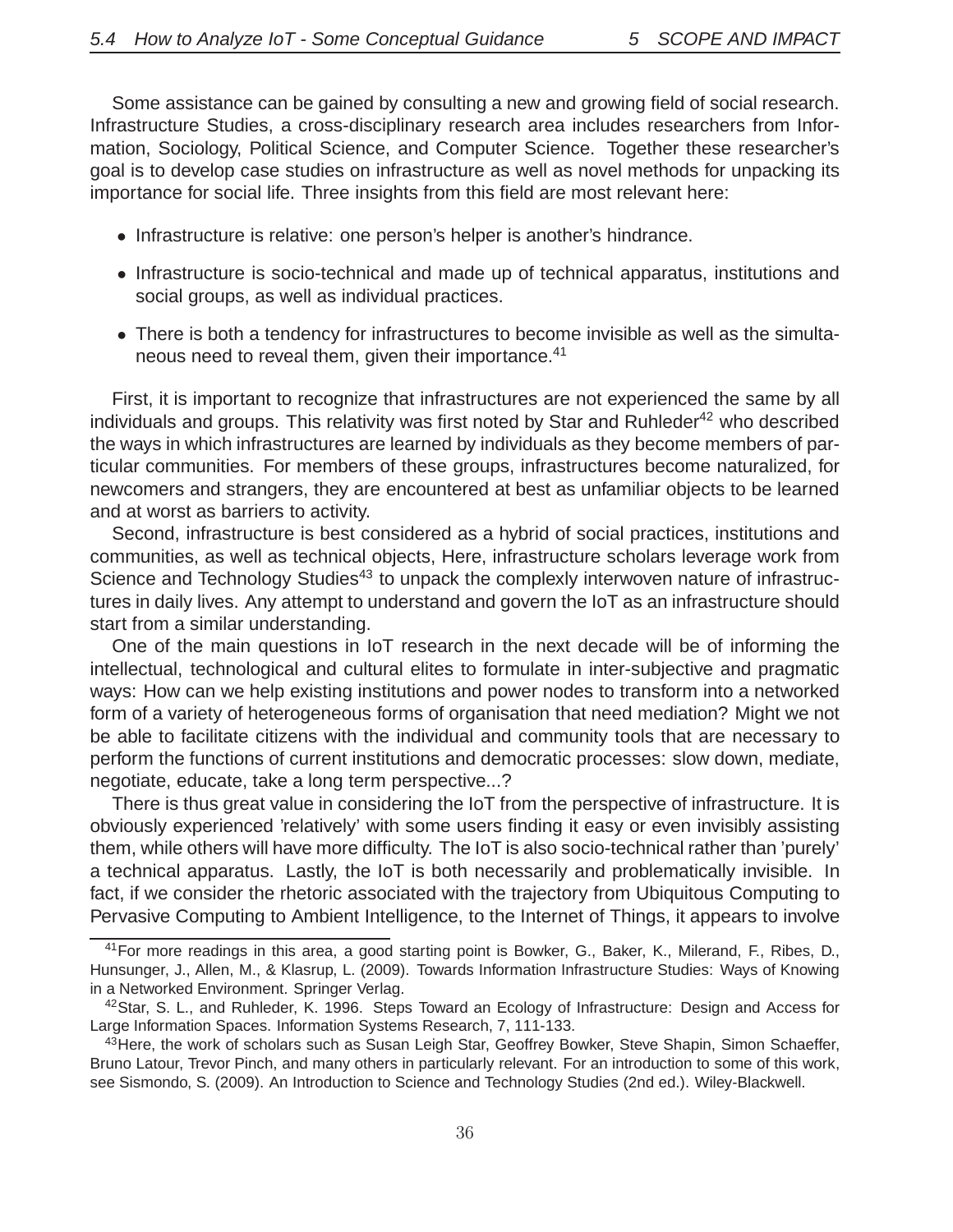the movement of computational resources more and more into the background, with less and less human involvement in the processes of computational decision-making and environmental sensing and control. One way to consider the IoT is as a paradigm for computing in which humans have left the scene entirely. As Nold and van Kranenburg have argued, this is an incorrect vision.<sup>44</sup> Overcoming and replacing this vision with one that emphasizes open standards, shared development, and inclusive designs will encourage innovation while maintaining the social values which have informed the development of the internet requires human attention.

<sup>44</sup> Christian Nold and Rob van Kranenburg (2011) The Internet of People for a Post-Oil World, Situated Technologies Pamphlets 8: Spring 2011.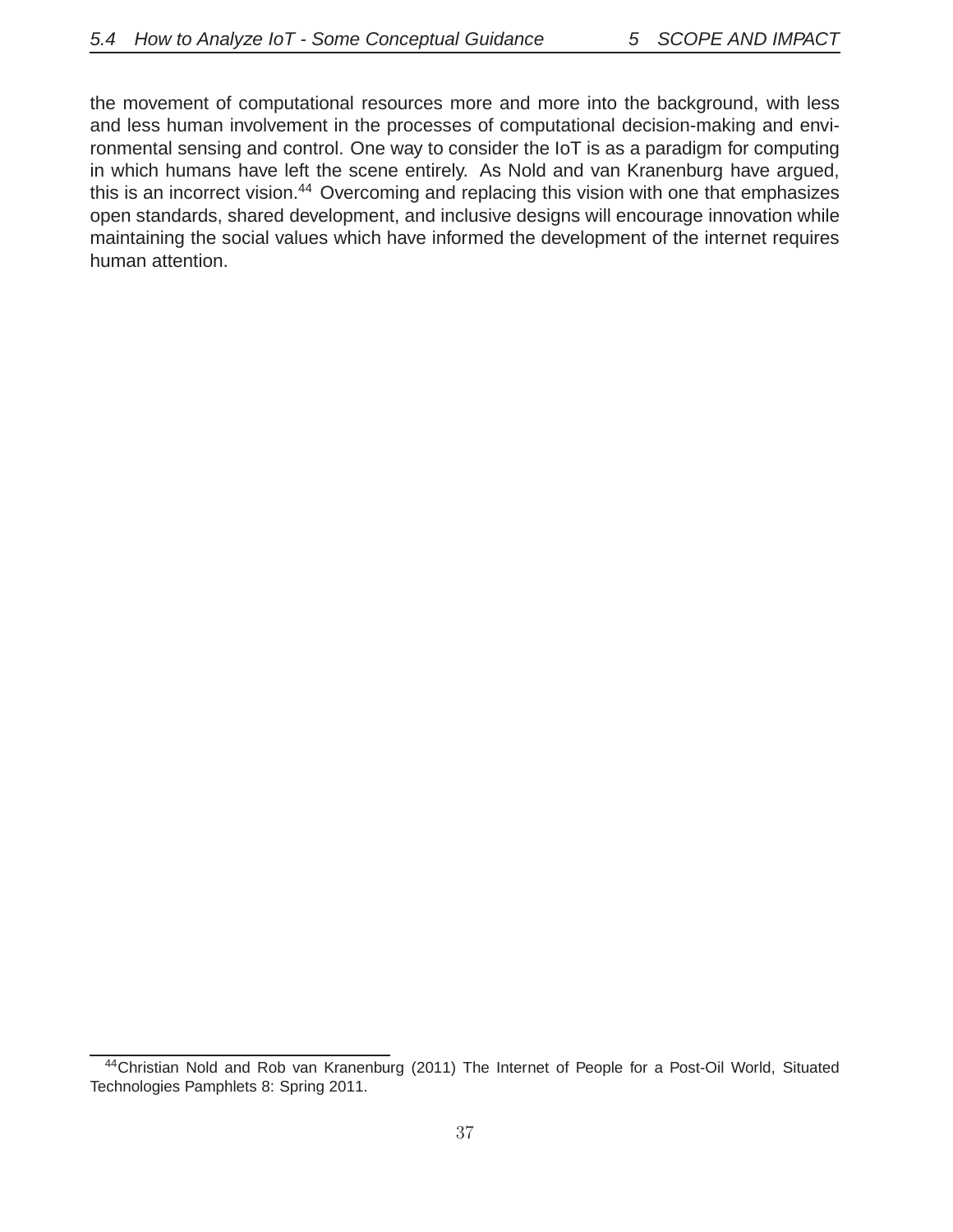#### **6 Use case: Privacy**

"We cannot innovate in a bubble if citizens are not coming along for the journey", Neelie Kroes, Vice-President of the European Commission responsible for the Digital Agenda, stated in her opening for the High-level Internet of Things conference 'As the IoT matures into the connected society', Budapest, 16th May 2011:

> "Whether it is Smart Cities, eHealth and Assisted Living, Intelligent Manufacturing, Smart Logistics and Transport, or Smart Metering, 21st century machines are now sensing, anticipating, and responding to our needs; and we can control them remotely [...] We cannot have a policy or create the impression that the Internet of Things would create an Orwellian world. Our goal, and our commitment, should be to create a vision that focuses on providing real value for people."45

Policy, industry and democratic institutions have to face the consequences of growing groups of media and sensor literate individuals being able to organize themselves through the internet and through data gained from inexpensive sensors in the IoT. Balancing security and resilience with end user programming, convenience and innovation is a challenge to them all. Key research questions center on the changing roles and power relations between informed citizens and institutions. Which new notions of quality and formats of data, information and knowledge will inform decision making, governing and leadership? In the case of privacy these questions converge into an ever more growing debate that will dominate the level of public adoption of IoT.

A debate in the Netherlands on privacy and data protection was sparked by the introduction of the OV card, the RFID chip travel card - after it became known that the Mifare chip it contained was hacked, this did not stop the project. In 2009, the minister of economic affairs, Maria van der Hoeven, backed down from making the 'smart energy meter' compulsory in the Netherlands after consumer groups raised privacy concerns<sup>46</sup>. However, Florian Michahelles and Andrea Girardelle discuss TwiPhone, a mobile app that posts mobile phone event data, such as time and caller ID, as well as SMS communication, including text contents, to Twitter. According to Girardello, this "essentially meaningless application, which seems nightmarish for privacy advocates, has surprisingly been downloaded by several thousand Android users". It is used by several hundred people whose conversations can be publicly retrieved on Twitter using the #twiphone hashtag: "Do users not care about privacy anymore, or are they just unaware? Is privacy becoming an optional feature?" (Michahelles and Girardelle, 2010).

<sup>45</sup>[Internet] Available from:

http://ec.europa.eu/information\_society/newsroom/cf/itemlongdetail.cfm?item\_id=7008 [Accessed 02 December 2011]

<sup>46</sup>[Internet] Available from:

http://vorige.nrc.nl/international/article2207260.ece/Smart\_energy\_meter\_will\_not\_be\_compulsory [Accessed 02 December 2011]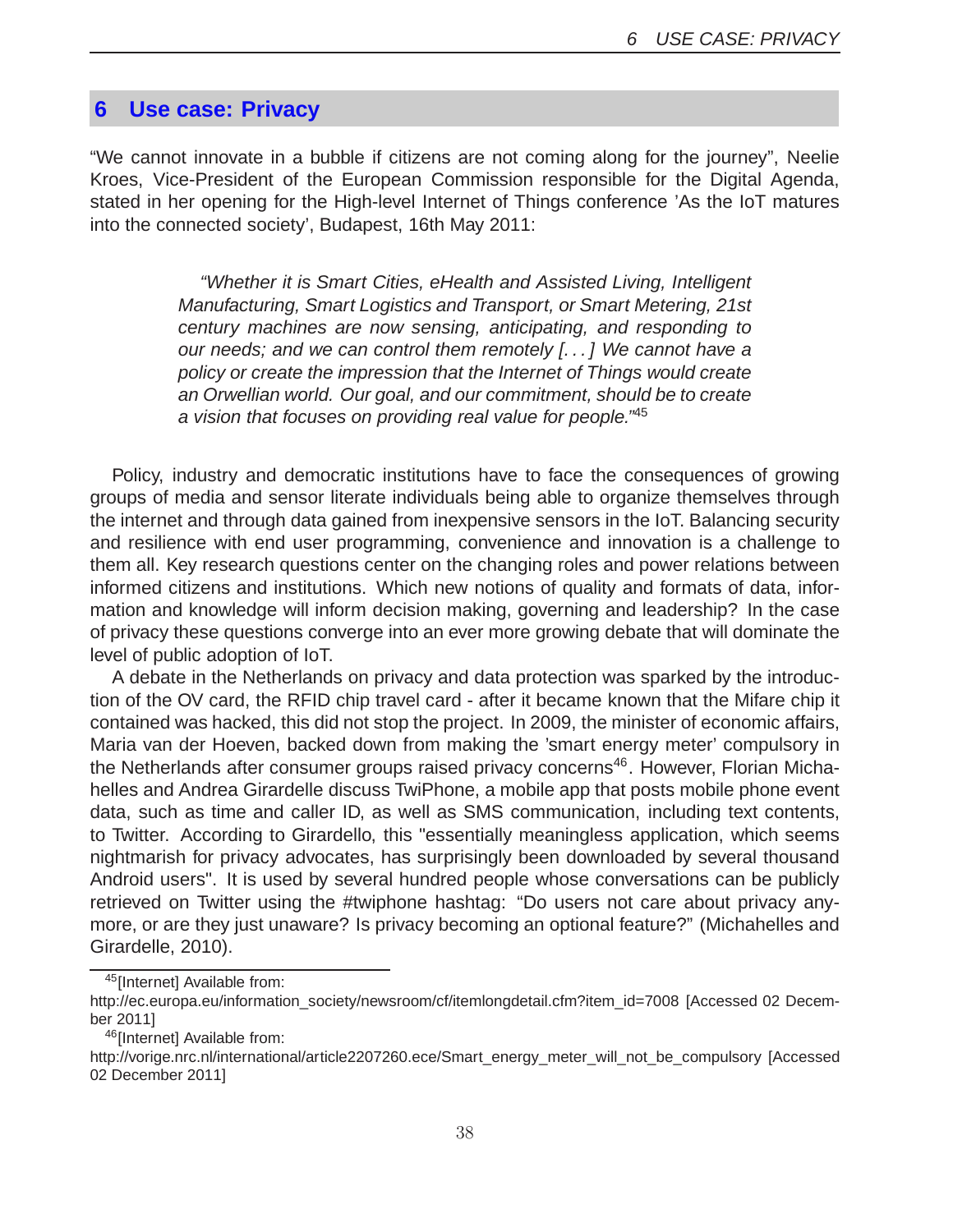| Working<br>Group | <b>Dilemma</b>                                                                       | <b>Stakeholders</b>                            | Path                                          |
|------------------|--------------------------------------------------------------------------------------|------------------------------------------------|-----------------------------------------------|
|                  | What is IoT? General<br>public does not know<br>$I \circ T$                          | Society (user) & IoT<br>community              | Participation and user<br>driven innovation   |
| 2                | (sim-<br>is killing<br>loT.<br>ple/unskilled)<br>jobs<br>(self checkout)             | &<br><b>Businesses</b><br><b>State/Society</b> | Education                                     |
| 3                | Sustainability/Energy                                                                | Manufacturers & User                           | IoT label (this is good<br>for Energy, Home ) |
| 4                | Privacy user is not<br>aware of what is col-<br>lected                               | Users & Data collec-<br>tors                   | Circles of Trust<br>- &<br>Transparency       |
| 5                | $\bar{\mathsf{Value}}$<br>(benefit)<br>$=$<br>cost) is very difficult to<br>quantify | Citi-<br>&<br>Government<br>zens               | Open access to data &<br>Self-education       |
| 6                | Acceptance of IoT (10-<br>15yrs ahead) & incen-<br>tives                             | End users & Business                           | Making clear it's not<br>just for tech people |
| $\overline{7}$   | Danger of losing con-<br>trol of your environ-<br>ment                               | End user & Business                            | <b>Education &amp; Respect</b>                |

Table 3: Outcome of Workshop Groups 2011

In the IoT-Forum<sup>47</sup> Working Group Societal the following issues were the result of a brainstorm session among IoT experts. Privacy is affecting all layers and stakeholders:

#### **6.1 A Reactive Approach: Issues to be Addressed**

If we consider these outcomes and the IoT domain in its entirety, there are several risks to be addressed. Architectural and modelling issues such as addressed in Infrastructure Studies for the IoT are extremely important for its success. Internet became the global phenomenon we know today when a single technology, based on a very simple and straightforward architecture, became the standard: the TCP/IP protocol stack (Kale, 1991).

Without a clear communication model, it is doubtful that we would have had the internet revolution. Currently, we are in a situation similar to the internet infancy: the presence of vertical solutions, conceived to work in isolation for a specific application, is generating interoperability issues and slowing down the uptake of IoT technologies.

Orchestration, management and monitoring of devices are a very important field of research, as the number of interconnected objects is supposed to reach several hundred bil-

<sup>47[</sup>Internet] Available from: http://www.iot-forum.eu/events/launch event/programme/preliminary-programme [Accessed 02 December 2011]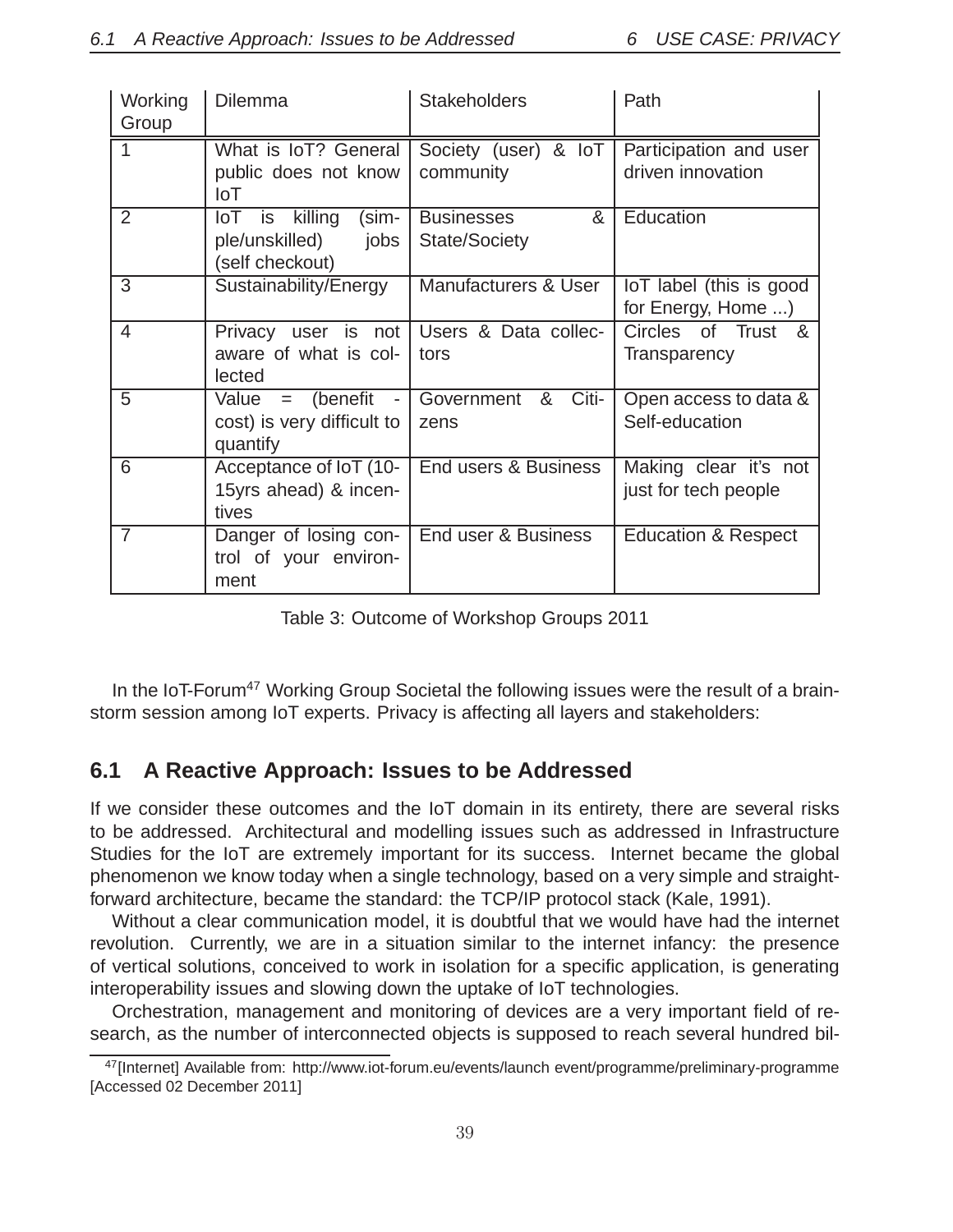lions (Jefferies 2007 and Clark, Partridge, Braden, Davie et al, 2005). Regarding security and privacy aspects, we can list at least two major ones, and explore the policy implications in detail further in this chapter.

In the IoT general domain, the collection of data and profiling are both demonstrable facts (Hildebrand, 2010; Langheinrich, 2009). We can interpret this as an intrusion in private life, implementing a kind-of "big brother" control, which gives a very negative perception. The intentions of data collection might be positive, as social sorting enables governments and companies to more efficiently provide services and to better target citizens who might be at risk. However, an excessive use of these technologies will inevitably lead to practices for commercial or other purposes, leading to exclusion of people from accessing services. Like re-purposing of data and mission creep, using information for purposes that go beyond the original reason for collecting them, social sorting is an increasing temptation with increasing data collection. Consumers groups targeted because they offer better commercial prospects inevitably means that other consumers are ignored or marginalised.

Social sorting enables many enterprises, such as insurance companies or airlines, to provide some deals to their valued customers and not to others. In the long run, social sorting risks damaging notions of equality and democracy.

Profiling and data mining within any IoT scenario is massively increased as a potential harm to individuals due to the ease to which data can be collected, stored, shared and analysed. Over-reliance on the content of databases (such as security related ones) may likewise be problematic in instances where mistakes are made. Individual access to remedy incorrect data being stored should be seen as a key goal yet it represents a challenge given the wide range of potential databases that might be in existence with the widespread implementation of IoT technologies and systems.

Furthermore, computer network infrastructure or process failures can lead to a major paralysis of the overall automated IoT vision of the future. This includes both the wired and wireless infrastructure as well as critical components such as routers or back-end servers. Many, if not all, sensors and readers require wired or wireless infrastructure to deliver their data. Additionally, any system may require network access to back-end servers. The current internet infrastructure is an integral part of providing future IoT services. Depending on the degree of computing network infrastructure failure, the impact to any kind of service, including life-threatening ones, could be severe.

An important factor that makes this failure even more severe and more likely is the excessive reliance on the technological infrastructure that is characteristic of this new envisaged environment. There may be an over-reliance on smart devices as the foundation of future IoT services. This can become evident in the event of an overall system failure due to compromise of these smart devices and loss of functionality due to wireless/IT infrastructure failure, equipment/reader malfunctions, theft, devices' weak access control, jamming, and social engineering or cyber attacks.

Over-reliance may also become apparent with paralysis and interruption of the future process resulting from malfunction of critical technology components such as barcode scanners, RFID tags and RFID readers due to electro-magnetic interference, vibration and age. As in the case of authentication via biometric authentication, fingerprint and iris scanners may be ineffective to, say, elderly passengers or people with finger injury or damage. Such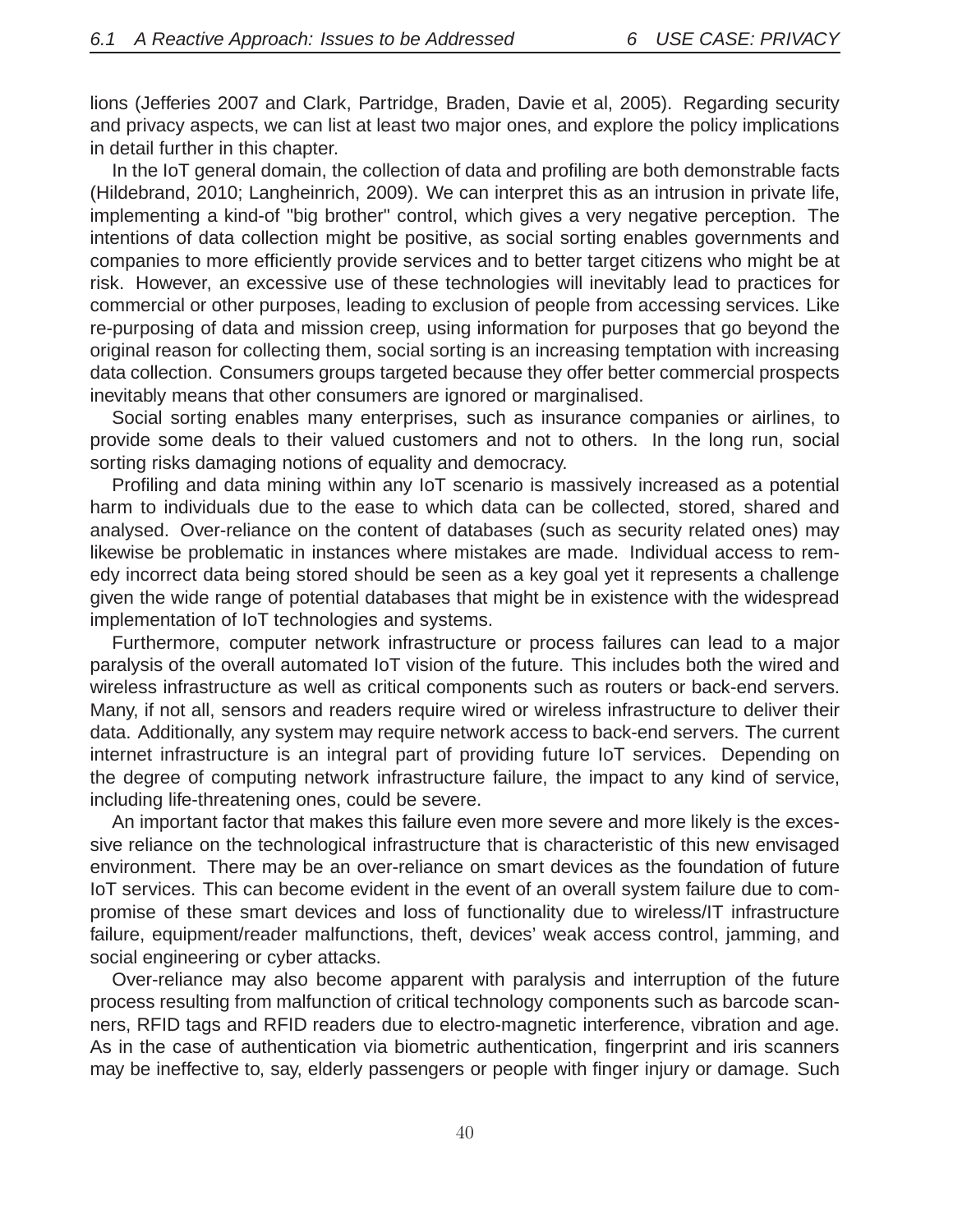risks arise from non-malicious 'malfunction' of biometric sensors and are facts of technology limitations. Manual processes have to be devised to address them.

Hard failures could result from hardware such as kiosks, terminals, readers, RFID malfunctions, virus attacks, denial-of-service/flood attacks or drive-by downloads of malicious code. Also, for portable devices, the battery could be discharged rendering the device useless.

Many of tomorrow's facilities can and will be integrated with IoT of the future. For example, air conditioning/heating systems, as well as plumbing systems, can be integrated with various temperature, vibration or pressure sensors at strategic locations. Data from these sensors could be read or accessed through mobile RFID readers or smart phones. Under such circumstances, the physical failure of the facilities is tightly linked with the management of the IoT devices, in addition to risks arising from structural, electrical or terrorist causes.

Successfully addressing and prioritizing the above issues in a multistakeholder approach that tries to assess the disruptive qualities of emergent technologies such as IoT has been demonstrated in the EU process that led to the Privacy Impact Assessment of RFID.

### **6.2 Policy and Self Regulation: The RFID Privacy Impact Assessment Case**

As we look into ways to address the Internet of Things from a political perspective, we do not need to go very far back in time to find a truly disruptive positive policy approach to technology developments and most importantly, to the resulting user applications. One example of that is the recent European policy approach to Radio Frequency Identification (RFID).

In 2006, Information Society Commissioner Vivian Reding announced the Commission's intention to scrutinize RFID, identify its benefits and the societal and economic challenges it would pose<sup>48</sup>. The Commission opened a very broad and exhaustive debate on different policy aspects such as security, health, privacy, standardisation, environment, etc. The debate was highly publicized in the press, and all stakeholders had the opportunity to give their opinion through a public consultation and a series of workshops. At this stage, the policy positions were extremely reactive ones.

As a result of the intense debate, the European Commission developed it structured policy thinking around the subject, already outlining some sense of political direction on the matter through a Commission Communication.<sup>49</sup> The most effective guiding points of the Communication was the support for deepening the dialogue with all relevant stakeholders, best expressed through the creation of an RFID experts group, including representatives from governments, data protection authorities, companies, standard organizations consumer group

<sup>49</sup>Recommendation on RFID European Commission

<sup>48</sup>Viviane Reding Member of the European Commission responsible for Information Society and Media RFID: Why we need a European policy EU RFID 2006 Conference: Heading for the Future Brussels, 16 October 2006 Reference: SPEECH/06/597 Date: 16/10/2006 http://europa.eu/rapid/pressReleasesAction.do?reference=SPEECH/06/597

http://ec.europa.eu/information.../rfid/.../recommendationonrfid2009.pdf 12 May 2009 - The Commission Communication of 15 March 2007 'Radio Frequency Identification. (RFID) in Europe: Steps towards a policy framework'2.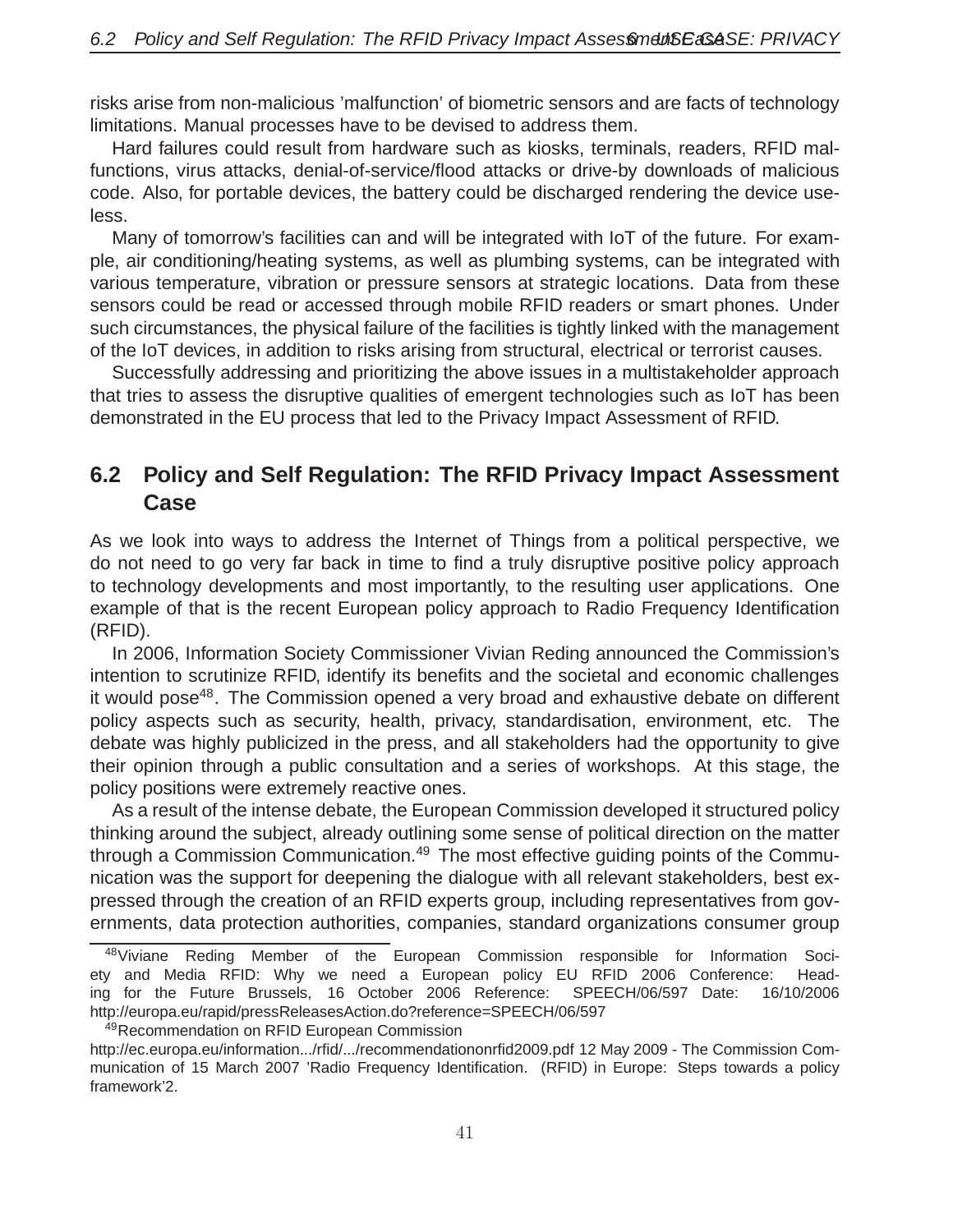and privacy advocates. The focus on stakeholder dialogue was a key to turn a highly reactive debate into a proactive/constructive one. Stakeholder dialogue will be a constant through the years to follow and even today, as the RFID Experts Group evolved into a renovated Internet of Things Experts Group in 2010.

Looking back at those days of intensive exchanges of opinions, awareness raising and learning from each other's concerns and proposals, one can see why the Commission services in charge of the dossier decided not to sanction the results of the RFID dialogue into a one single binding piece of legislation, but came close to self-regulatory approaches by adopting a non-binding Recommendation in 2009<sup>50</sup>. The Recommendation on Privacy and Security Aspects of RFID was addressed to Member States, like previous recommendations, but included very precise instructions to industry and other stakeholders.

The RFID Industry's Privacy Impact Assessment Framework is the first result of that Commission Recommendation. It is a co-regulatory instrument supported by the European Commission, the National Data Protection Authorities and the Article 29 Working Party. Party<sup>51</sup>. It is the first instrument in the EU that includes a harm based approach, in other words, it does not focus on the technology itself but on the use of the technology and the "likely" privacy risks (as opposed to the "possible" risks) it entails in the context of the application of usage at stake; it is sufficiently flexible to be future proof and relies on making privacy principles enshrined in the current EU privacy regime effective.

#### **6.3 A Proactive Approach: Issues to be Addressed**

Taking into account the current innovation going on in IoT, we see a mismatch between the policy and legal frameworks on privacy and personal data and the actual design practices by the about 20 startups already providing real building blocks for IoT.<sup>52</sup>

The Information Society "can only be reliable if it is capable to construct, connect and nourish these rooms where doubting the promises of, ambient intelligence (AmL), is a habit. Being aware of the redesign of borders is a necessary act for creating diversity in interaction rooms - where people and society can choose how the invisible and visible can interact, where they can change their status, where the invisibility could be deconstructed" (Cecile Crutzen, 2006). Privacy Enhancing Technologies (PET) and 'privacy by design' are thus proactive tools. The Privacy Coach, produced by a small Dutch consortium of RFID experts, is an application running on a mobile phone that supports customers in making privacy decisions when confronted with RFID tags (Broeninjk et al, 2011). It functions as a mediator between customer privacy preferences and corporate privacy policies, trying to find a match between the two, and informing the user of the outcome (Fischer-Hübner, 2011). However, more work needs to be done to educating citizens as to the problems and the benefits of IoT. A potential starting point is current media education initiatives at the secondary and post-secondary levels (if not before) and innovative curriculum that blends technical work and social insight (Ratto & Hoeckema, 2009; Ratto, 2011).

<sup>50</sup>http://euroalert.net/en/news.aspx?idn=10271

<sup>&</sup>lt;sup>51</sup>For all relevant policy documents see http://ec.europa.eu/information\_society/policy/rfid/pia/index\_en.htm

 $52$ [Internet] Available from: Postcapes, tracking the internet of Things, platforms; http://postscapes.com/internet-of-things-platforms [Accessed 02 December 2011]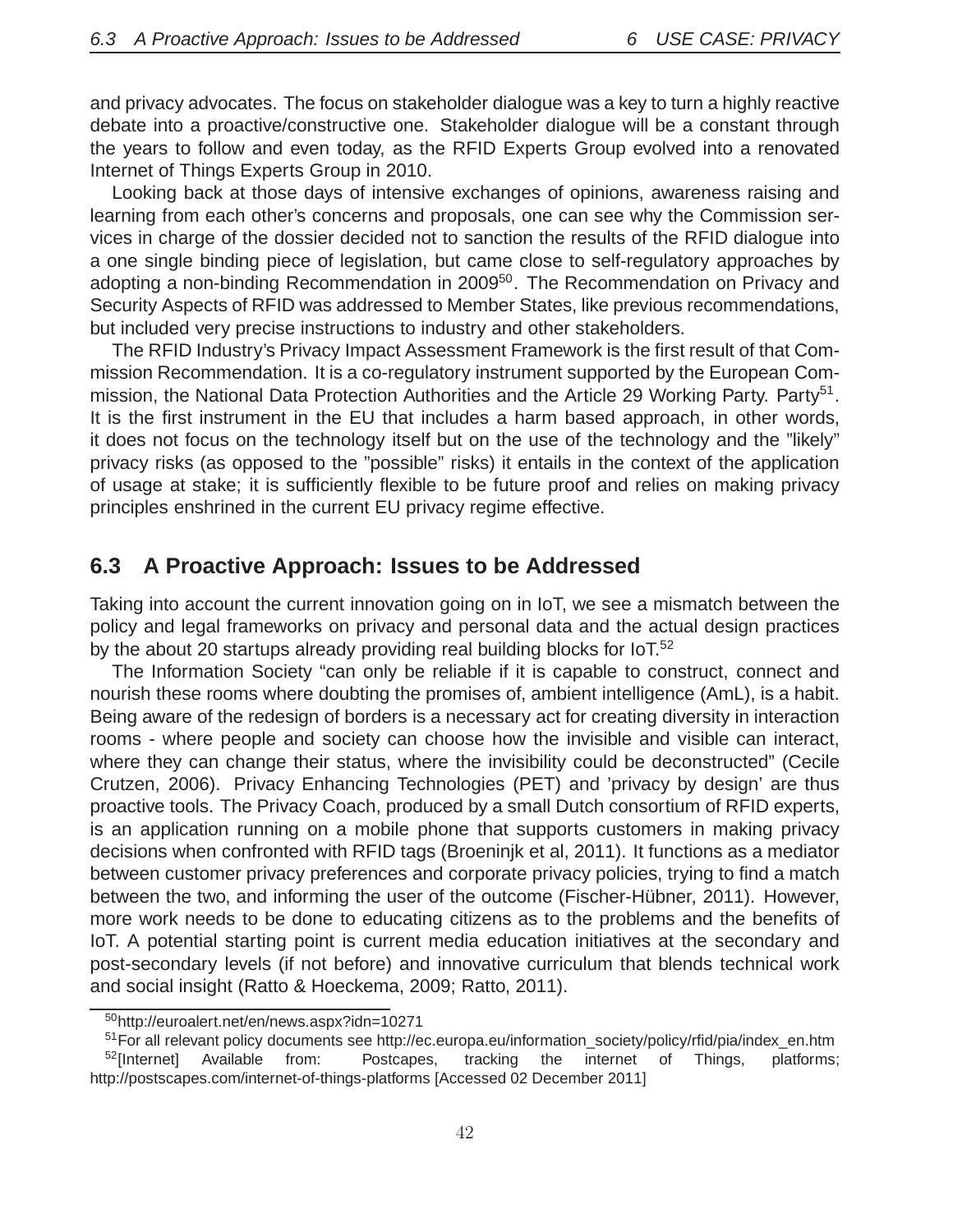Gary Wolf, one of the founders of the Quantified Self with Kevin Kelly, explains in Data Drive Life<sup>53</sup> argues that until a few years ago, it would have been pointless to seek selfknowledge through numbers:

> "Although sociologists could survey us in aggregate, and laboratory psychologists could do clever experiments with volunteer subjects, the real way we ate, played, talked and loved left only the faintest measurable trace. Our only method of tracking ourselves was to notice what we were doing and write it down. But even this written record could not be analysed objectively without laborious processing and analysis. Then four things changed. First, electronic sensors got smaller and better. Second, people started carrying powerful computing devices, typically disguised as mobile phones. Third, social media made it seem normal to share everything. And fourth, we began to get an inkling of the rise of a global super-intelligence known as the cloud."

As end users have shaped the direction of the internet, end users like Gary Wolf might become highly influential in moving debates on privacy as a concept under threat, to a debate on self awareness and self knowledge.

Professor Mireille Hildebrandt of Radboud University, Nijmegen in the Netherlands works on profiling technologies on human identity and legal subjectivity. This involves issues of liability, causality, data protection, privacy, non-discrimination and intellectual property. Her article, 'A Vision of Ambient Law' addresses many legal issues relevant to the IoT. Her work on the hidden complexity of smart environments raises a number of issues, notably concerning fundamental human rights that are constitutive for the rule of law, such as privacy, nondiscrimination and due process. For instance, fundamental questions she raises include: "which rights and options does one have if a smart environment implicitly takes a decision that affects my life, based on statistical profiles; which options does one have to protect personal data and/or to control its usage by smart environments; how can one possibly contest such decisions?" (Hildebrandt, 2010).

In a proactive approach, we need to move away from catchy slogans like the 'silence of the chips' since such thinking leads to many missed opportunities. The on going review of the EU Data Directive and the OECD privacy guidelines coupled with proposed base line legislation in the United States creates a unique transatlantic opportunity to redefine privacy protection and effective enforcement mechanisms. When dealing with issues surrounding privacy, one must assure to take into account both existing regulatory and policy constructs as well as technology solutions, which enable further security and privacy. There are many examples of the benefits of the IoT including: the smarter planet, smart grids, smart transportation, and transforming global transportation to name but a few. Privacy by design, privacy impact assessments, and privacy enhancing technologies should all be considered as a means to promote trust and confidence in this new medium. These new concepts must

<sup>53</sup>Wolf, Gary. The Data Driven Life, April 28 2010. http://www.nytimes.com/2010/05/02/magazine/02selfmeasurement-t.html?pagewanted=2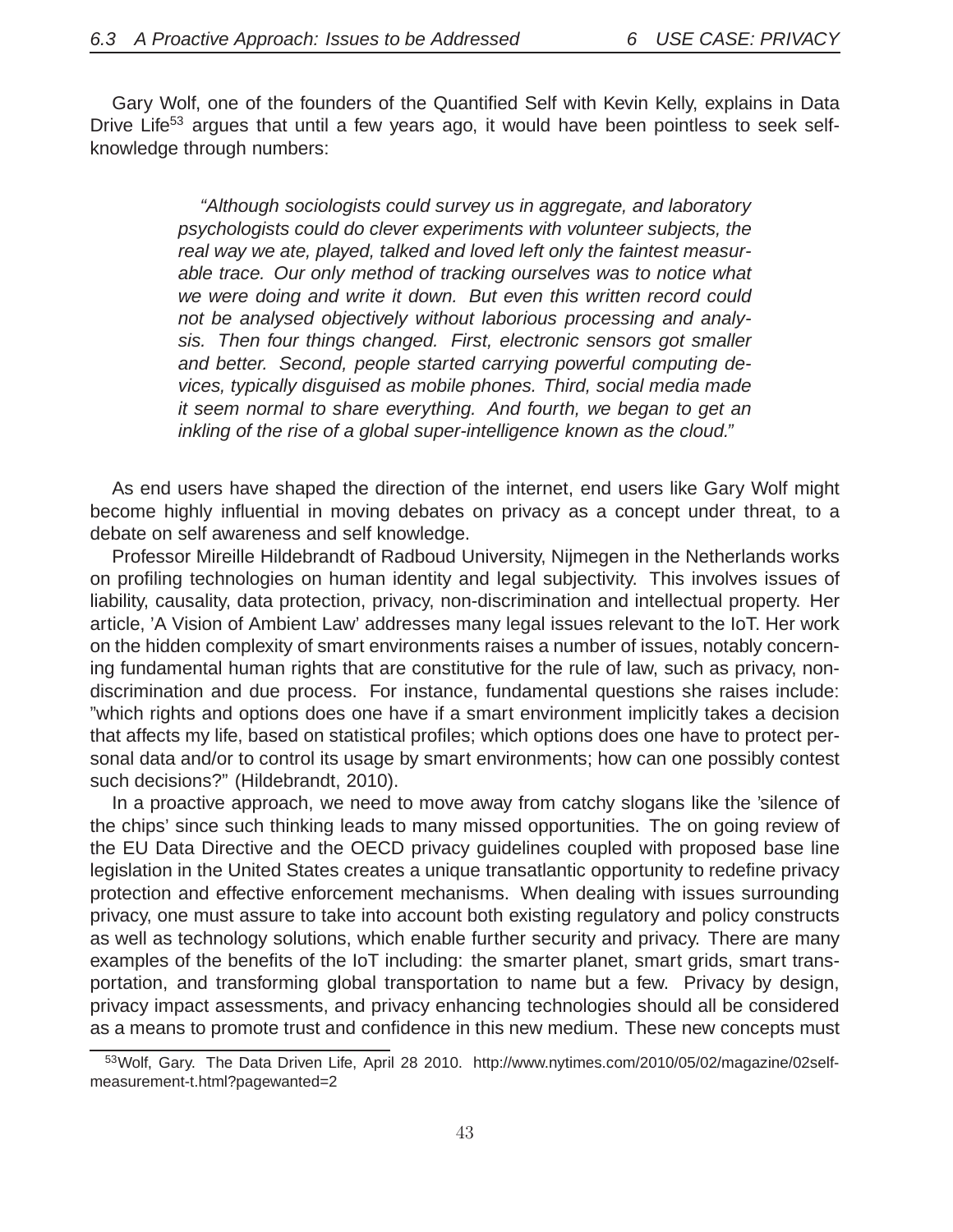be allowed to develop. The focus needs to be on actions that are the most damaging and most likely to occur. Processes need to be developed to assess and mitigate risk to identify things of highest concern, e.g., actions that threaten one's most sensitive information and then designing effective enforcement mechanisms.

Mireille Hildebrandt states that "we may need to develop an Ambient Law that is embodied in the algorithms and human machine interfaces that support AmI and for this we will have to break through our paralysis, ready to become literate in terms of a new script" (Hildebrandt 2006a). Gérald Santucci, Head of EU Unit RFID, stressed the importance of the concept 'from privacy to privacies' at the Brussels May 2009 Conference on the Internet of Things. What does it mean? An individual sets his or her privacy policies for every daily activity. Privacy is thus splintered up into a large set of privacies. These policies correspond with their digital counterparts in a distributed network of databases. In this way, your entire identity is not needed in order to service you on a particular activity. The distributed network of databases forms the next layer of smart connections. These are the results, hints, advice that is played back to you. The first always puts you into contact with real people in your neighborhood. If that is not possible, the second offer goes global immediately and will suggest relations and connections that might be far away physically.

In the reactive approach that assumes IoT as a digital layer on top of analogue identity, institutions, and services, agency lies in legal and multi-stakeholder consensus that might be embedded in devices and service provider infrastructure. The proactive approach recognizes that object to object and object to human communication will realistically mean that human identities no longer can be in full control and consent of all their actions and idiosyncratic communication. Here also agency lies in embedding consensus at protocol level in devices and service provider infrastructure.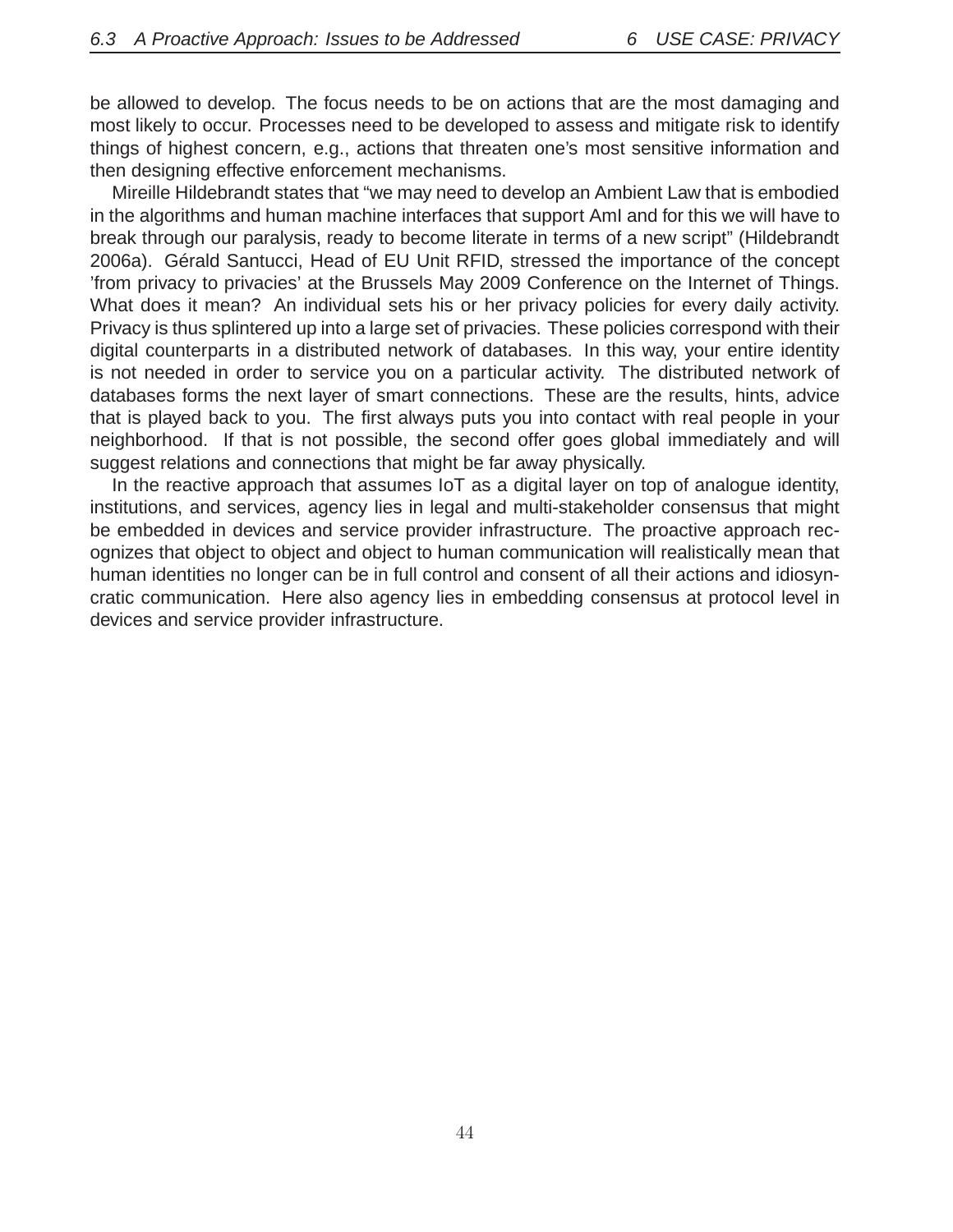#### **References**

- [1] Bell, G. & Dourish, P. (2007). Yesterday's tomorrows: notes on ubiquitous computing's dominant vision. Pers Ubiquit Comput 11: p 133-143.
- [2] EG Conference, 2007. Monterey, CA (2007). The next 5000 days of the web, Kelly, K. [Internet] Available from www.ted.com/index.php/talks/kevin\_kelly\_on\_the\_next\_5\_000\_days\_of\_the\_web.html [Accessed 17 September 2011].
- [3] Gershenfield, N. (1999). When things start to think: The nature of mathematical modelling, the physics of information technology, and fab, the coming revolution on your desktop - from personal computers to personal fabrication. Henry Holt and Co: New York.
- [4] Roberto de Almeida Amazonas, J. (2010) Opportunities, Challenges for Internet of Things Technologies.
- [5] van Kranenburg, R. (2011). Moscow FuturoDesign Lab Co-create Urban Intelligence. Designing Smart Interfaces Between People and City. [Internet] Available from http://www.theinternetofthings.eu/ [Accessed 17 September 2011].
- [6] Weiser, Mark (1991). The computer for the 21st century. Scientific American September Issue [Internet] Available from: http://www.ubiq.com. [Accessed 18 August 2011].

## Chapter Two

- [7] Albrecht, K. (2005). Spychips: How Major Corporations and Government Plan to Track Your Every Move with RFID. First edition. Edition. Thomas Nelson.
- [8] Arduino (2011). Arduino. [Internet] Available from http://www.arduino.cc
- [9] Ashton, K. (2009). That 'Internet of Things' thing. RFID Journal, 22 July. [Internet] Available at: http://www.rfidjournal.com/article/view/4986 [Accessed 18 August 2011].
- [10] Bono, S. et al. (2005). Digital Signature Transponder In Proceedings of the Usenix Security Symposium, pp. 97-114. Usenix: Berkley, CA.
- [11] Borden, E. (2010). No more secrets: Open data pioneer unlocks government radiation datasets. Pachube 25 July. [Internet blog]. Available from: http://blog.pachube.com/2011/07/no-more-secrets-open-data-pioneer.html [Accessed 17 September 2011].
- [12] Burleson Consulting (2007). A brief history of database disk storage. [Internet] Burleson Consulting. Available from <http://www.dba-oracle.com/t\_history\_disk.htm> [Accessed 19 August 2011].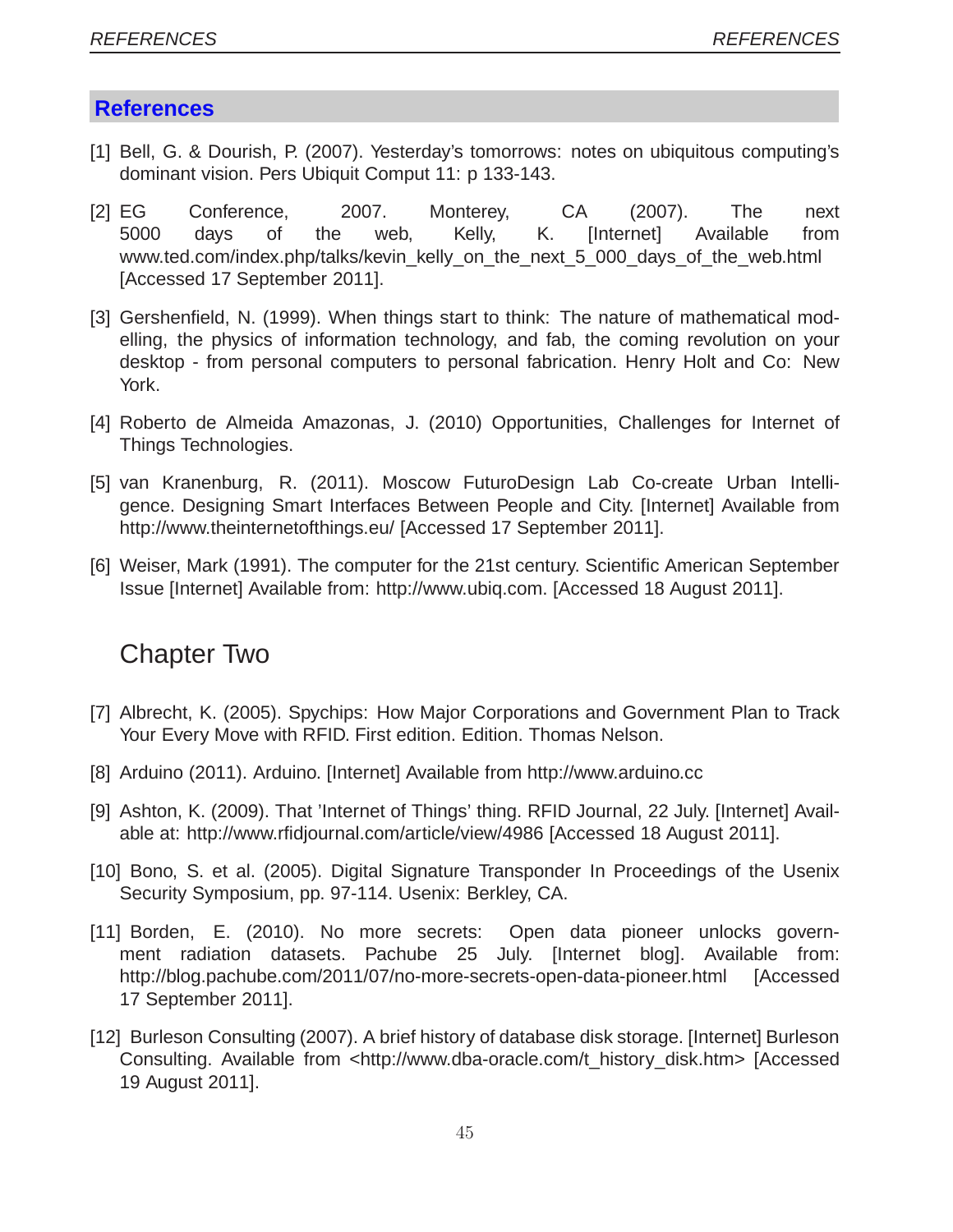- [13] Chui, M., Löffler, M. and Robets, R. (2010). The Internet of Things. McKinsey and Company: Chicago.
- [14] Cute, Brian. (2011). The Public Interest Registry. blog on CircleID. [Internet] October 16. Available from: http://www.circleid.com/posts/7101616\_the\_internet\_of\_things\_governance/ [Accessed 19 August 2011].
- [15] Caprio, Dan. (2010). US View on the Technological Convergence Between the Internet of Things and Cloud Computing.
- [16] CERP-IoT (2011). Strategic Research Agenda [Internet] Available from: ec.europa.eu/information\_society/policy/rfid/documents/in\_cerp.pdf [Accessed on 18 September 2001].
- [17] Casagras Newsletter, February 2009 (http://www.rfidglobal.eu/userfiles/documents/CASAGRAS26022009.pdf) [Accessed 18 August 2011].
- [18] Clark, D. Partridge, C., Braden, R. T., Davie, et al. (2005). Making the world (of communications) a different place. SIGCOMM Comput. Commun. Rev. 35, 3 (Jul. 2005), 91-96. [Internet] Available at: http://doi.acm.org/10.1145/1070873.107088 [Accessed 18 August 2011].
- [19] EPoSS. (2011). The Internet of Things- EPoSS. [Internet] Available at: http://www.smart-systems-integration.org/public/internet-of-things. [Accessed 18 August 2011].
- [20] Flavio D. et al,. (2011). Dismantling MIFARE Classic. [Internet]. Available at http://citeseerx.ist.psu.edu/viewdoc/download?doi=10.1.1.142.4402. [Accessed 18 August 2011].
- [21] Gannes, L. (2010). With Foursquare Out of the Picture, Facebook Buys Nextstop. [Internet] Available from: http://gigaom.com/2010/07/08/with-foursquare-out-of-the-picturefacebook-buys-nextstop/ [Accessed 19 August 2011].
- [22] Gladwell, M. (2000). The Tipping Point: How little things can make a big difference. Little Brown: New York.
- [23] IBM (2011). IBM announces new innovation lab dedicated to technology services [Internet] Available from: <http://www-03.ibm.com/press/uk/en/pressrelease/35148.wss [Accessed 19 August 2011].
- [24] Information Security Group (2011). [Internet] Available from: http://www.avoine.net/rfid/index.php. [Accessed 18 August 2011].
- [25] IPSO Alliance (2011). Enabling the Internet of Things. [Internet] Available at: http://ipsoalliance.org. [Accessed 18 August 2011].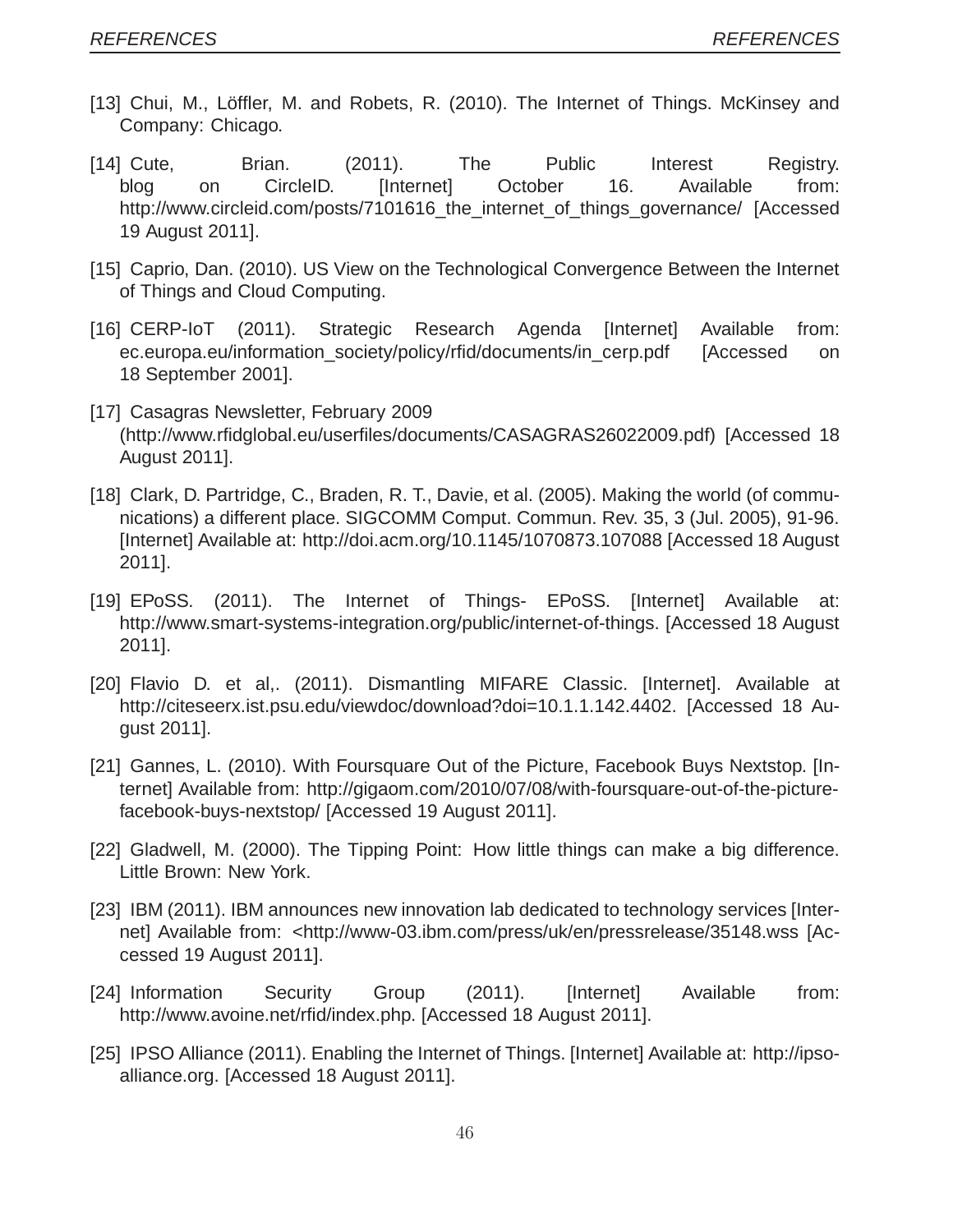- [26] ITU (2005). The Internet of Things [Internet] Available at: http://www.itu.int/osg/spu/publications/internetofthings/ [Accessed 19 August 2011].
- [27] Jefferies, N. (2011). About the Forum Wireless World Research Forum. [Internet] Available from: http://www.ww-rf.org/. [Accessed 18 August 2011].
- [28] Kale, J. (1991). RFC 1180 TCP/IP tutorial. 2011. [Internet] Available at: http://tools.ietf.org/html/rfc1180. [Accessed 18 August 2011].
- [29] Sourcemap (2011). Soucemap. [Internet] Available from http://stage.sourcemap.org [Accessed 19 August 2011].
- [30] Streitz, N. (2001). Augmented reality and the disappearing computer. In Smith, M, Salvendy, G., Harris, D., Koubek, R. (eds) Cognitive engineering, intelligent agents and virtual reality. p 738-742. Lawrence Erlbaum: London.
- [31] Talbot, D. Phones that Rule Everything (2011). MIT's Technology Review. Vol. 114/ No. 3. June 2011. p. 78 - 79.
- [32] Uckelmann, D.; Harrison, M.; Michahelles, F. (2009). Architecting the Internet of Things. Springer [internet]. Available from http://www.springer.com [Accessed 18 August 2011].
- [33] Vermesan, O. (2009). CERP-IoT Strategic Research Agenda. [Internet]. 1, All. Available at: http://ec.europa.eu/information\_society/policy/rfid/documents/in\_cerp [Accessed 18 August 2011].

# Chapter Three

- [34] Architecture of the World Wide Web, (2004). Volume One, W3C Recommendation, 15 December. [Internet] Available from: http://www.w3.org/TR/webarch/#URI-scheme [Accessed on 18 September 2011].
- [35] Ashton, K. (2009). That 'Internet of Things' thing. RFID Journal, 22 July. [Internet] Available at: http://www.rfidjournal.com/article/view/4986 [Accessed 18 August 2011].
- [36] Ashton, S. (2009). ZigBee Technology Overview [Internet] Available at: http://www.ZigBee.org/imwp/idms/popups/pop\_download.asp?contentID=16561 [Accessed on 18 September 2011].
- [37] Bridge project (2011). [Internet] Available from: http://www.bridge-project.eu/ [Accessed on 03 September 2011].
- [38] Dempo, H. and Yoshida, M. (2010). CUBIQ: Cross UBIQuitous platform Architecture, 2010 10th Annual International Symposium on Applications and the Internet, Seoul, Korea, July.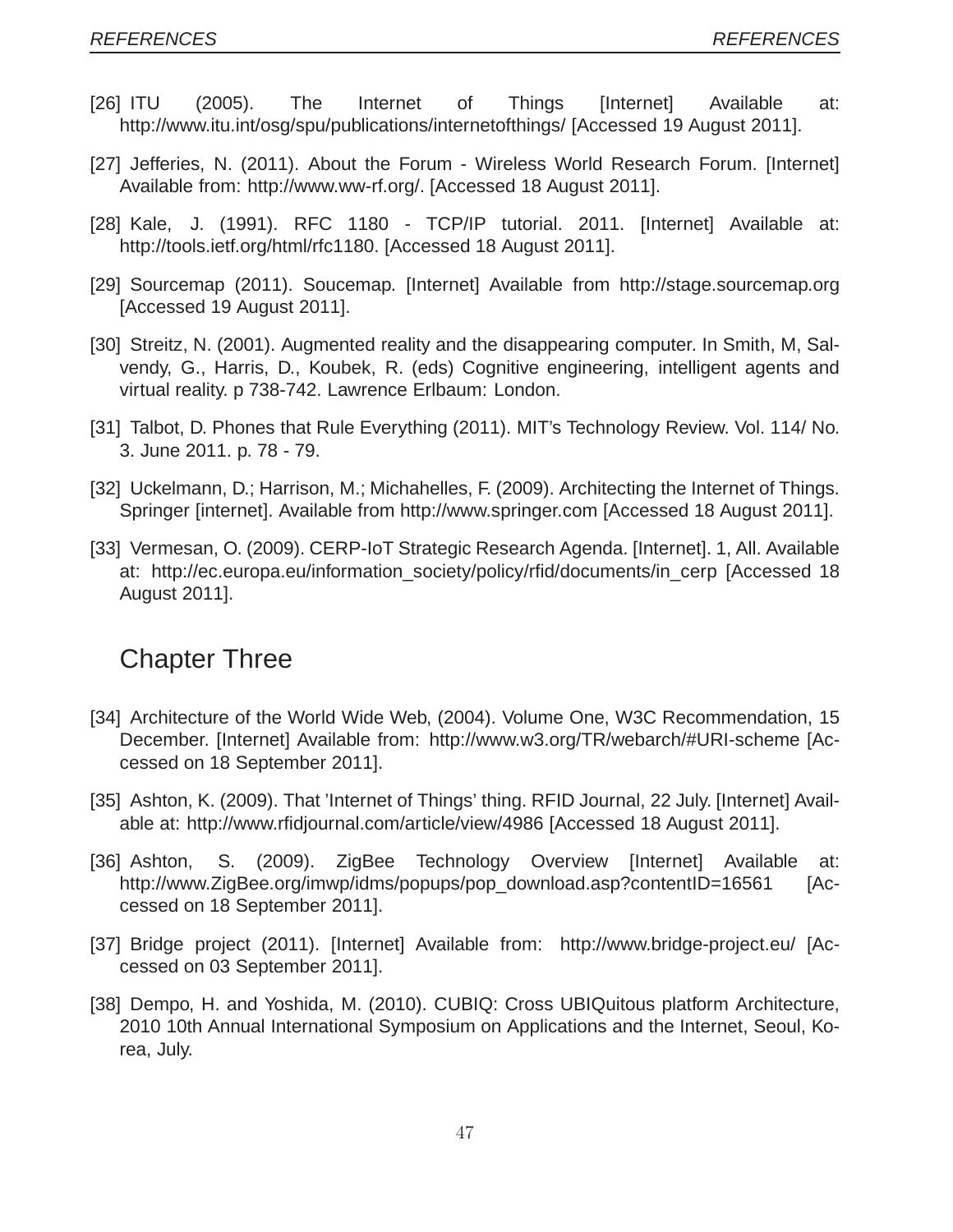- [39] Devarapalli, V. Wakikawa, R. Petrescu, A. and Thubert, P. (2005). Network Mobility (NEMO) Basic Support Protocol , Request for Comments 3963, Internet Engineering Task Force, January.
- [40] Dou, E. (2011). The right to be forgotten. Reuters [Internet] 07 March. Available from <http://www.reuters.com>[Accessed 18 August 2011].
- [41] Dialog Project (2011). [Internet] Available at: http://dialog.hut.fi/ [Accessed on 18 September 2011].
- [42] Edri.com. (2009). The right to silence the chips. Edri.com [Internet] 01 July. Available from: <http://www.edri.org/edri-gram/number7.13/right-silence-of-the-chips>[Accessed 18 August 2011].
- [43] EPCglobal. (2005). The EPCglobal Architecture Framework Version 1.0, March. [Internet] Available: http://www.epcglobalinc.org/standards/architecture/architecture 1 0-framework-20050701.pdf. [Accessed on 18 September 2011].
- [44] Fielding, Roy (2000). Architectural Styles and the Design of Network-based Software Architectures, Doctoral dissertation, University of California, Irvine.
- [45] Hildebrandt, M. (2010): An Ecosystem of Legal and Technological Protections, on: Trusted e-services for the citizen session, ICT Event, Brussels.
- [46] IoT-A Public documents. (2011). [Internet] Available from: http://www.iota.eu/public/public-documents [Accessed 03 Sept 2011].
- [47] Johnson, D. Perkins, C. and Arkko, J. (2004). Mobility Support in IPv6, Request for Comments 3775, Internet Engineering Task Force, June.
- [48] Langheinrich, M. (2009). Privacy in Ubiquitous Computing, in: Krumm, J (ed.): Ubiquitous Computing, Chapman & Hall / CRC Press, Sep. 2009.
- [49] Mindteck (2009). WirelessHART Overview, [Internet] Available at: http://www.mindteck.com/resourcelibrary/Technical-Papers/WirelessHART- %20Overview.html [Accessed on 18 September].
- [50] Moskowitz, R. and Nikander, P. (2006). Host Identity Protocol (HIP) Architecture, Request for Comments 4423, Internet Engineering Task Force, May.
- [51] Much-Ellingsen, A. (2011). D.3.4 End to End Networking and Management, Sensei Public Deliverable D.3.4, 2010. [Internet] Available: http://www.sensei-project.eu/ [Accessed on 18 September 2011].
- [52] Garcia-Morchon, O. (2011). Security Considerations in the IP-based Internet of Things. Datatracker [Internet] Available at: <http://datatracker.ietf.org/doc/draft-garciacore-security/> [Accessed 17 August 2011].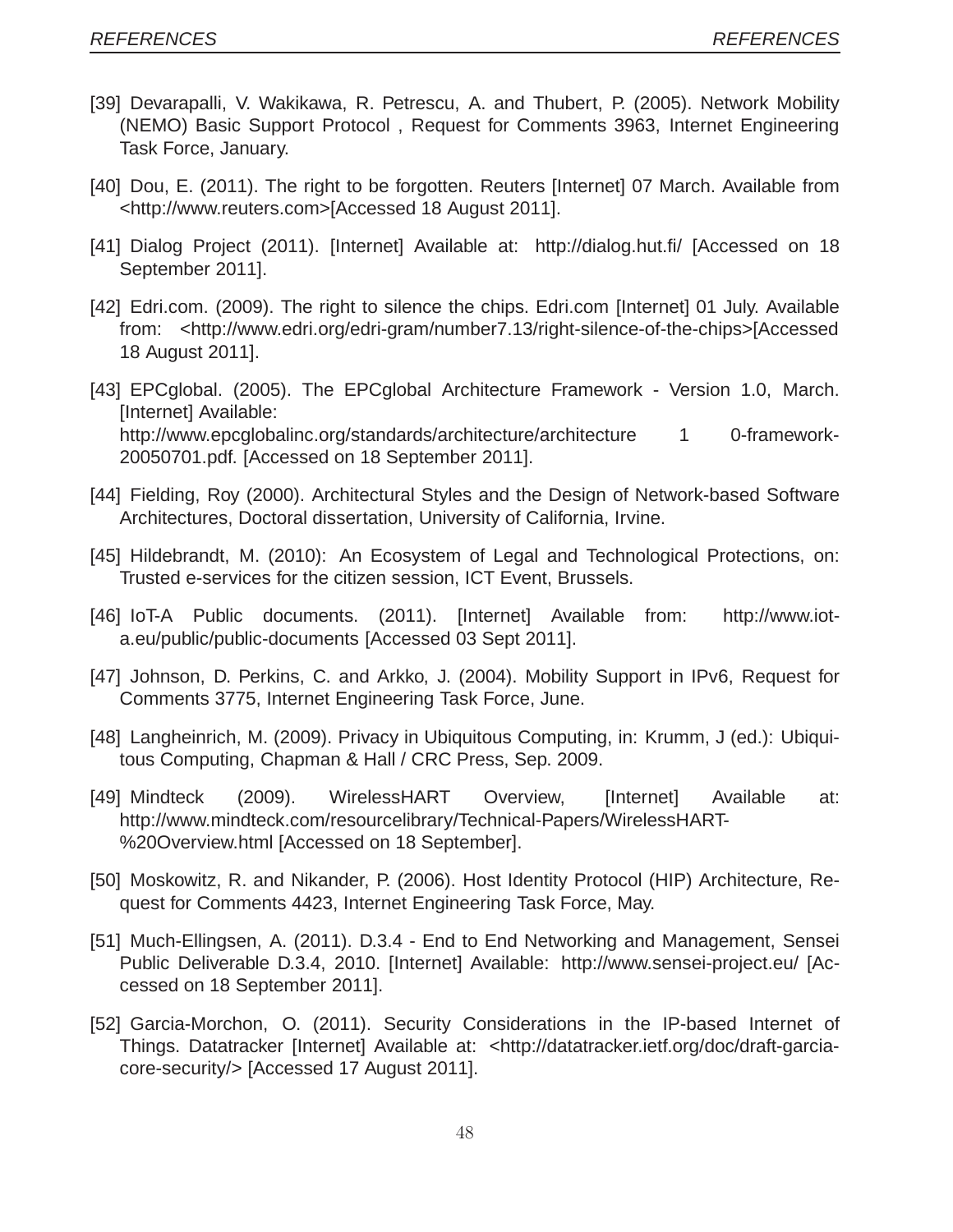- [53] Gilmore, G. (2011). What you should know about the EU's new 'internet of things' privacy framework. Business2Community [Internet] 17 June. Available from: <http://www.business2community.com/social-media>[Accessed 18 August 2011].
- [54] IPSO Alliance (2011). Enabling the Internet of Things. IPSO Alliance. [Internet] Available at: http://ipso-alliance.org. [Accessed 18 August 2011].
- [55] Kale, J. (1991). RFC 1180 TCP/IP tutorial [ONLINE] Available at: http://tools.ietf.org/html/rfc1180. [Accessed 18 August 2011].
- [56] OECD Guidelines on the Protection of Privacy and Transborder Flows of Personal Data: Background. 2011. [Internet] Available at: http://www.oecd.org/document/20/0,3746,en\_2649\_34255\_15589524\_1\_1\_1\_1,00.html [Accessed 19 August 2011].
- [57] Perkins, C. (2002). IP Mobility Support for IPv4, Request for Comments 3344, Internet Engineering Task Force, August.
- [58] Schuster, E. Allen, S. Brock, D. (2007). Global RFID: The value of the EPCglobal network for supply chain management, Berlin and Heidelberg: Springer; 1st ed.
- [59] Sun Spot World (2011). [Internet] Available from: http://www.sunspotworld.com/ [Accessed on 18 September].
- [60] Song et al.(2008). WirelessHART: Applying Wireless Technology in Real-Time Industrial Process Control, IEEE Real-Time and Embedded Technology and Applications Symposium.
- [61] Stewart, R. et al. (2000). Stream Control Transmission Protocol, Request for Comments 2960, Internet Engineering Task Force, October.
- [62] uID Center Web Site, (2011). What is an ucode? [Internet] Available: http://www.uidcenter.org/learning-about-ucode/what-is-ucode [Accessed on 18 September 2011].

## Chapter Four

- [63] Albrecht, K. (2002). Supermarket Cards: The Tip of the Retail Surveillance Iceberg. Denver University Law Review, Summer 2002, Volume 79, Issue 4, pp. 534-539 and 558-565.
- [64] Albrecht, K. and Starrett, M. (2003). Boycott Benetton. [Internet] Boycott Benetton. Available from http://www.boycottbenetton.com [Accessed 19 August 2011].
- [65] Albrecht, K. (2005). Spychips: How Major Corporations and Government Plan to Track Your Every Move with RFID. First edition. Thomas Nelson.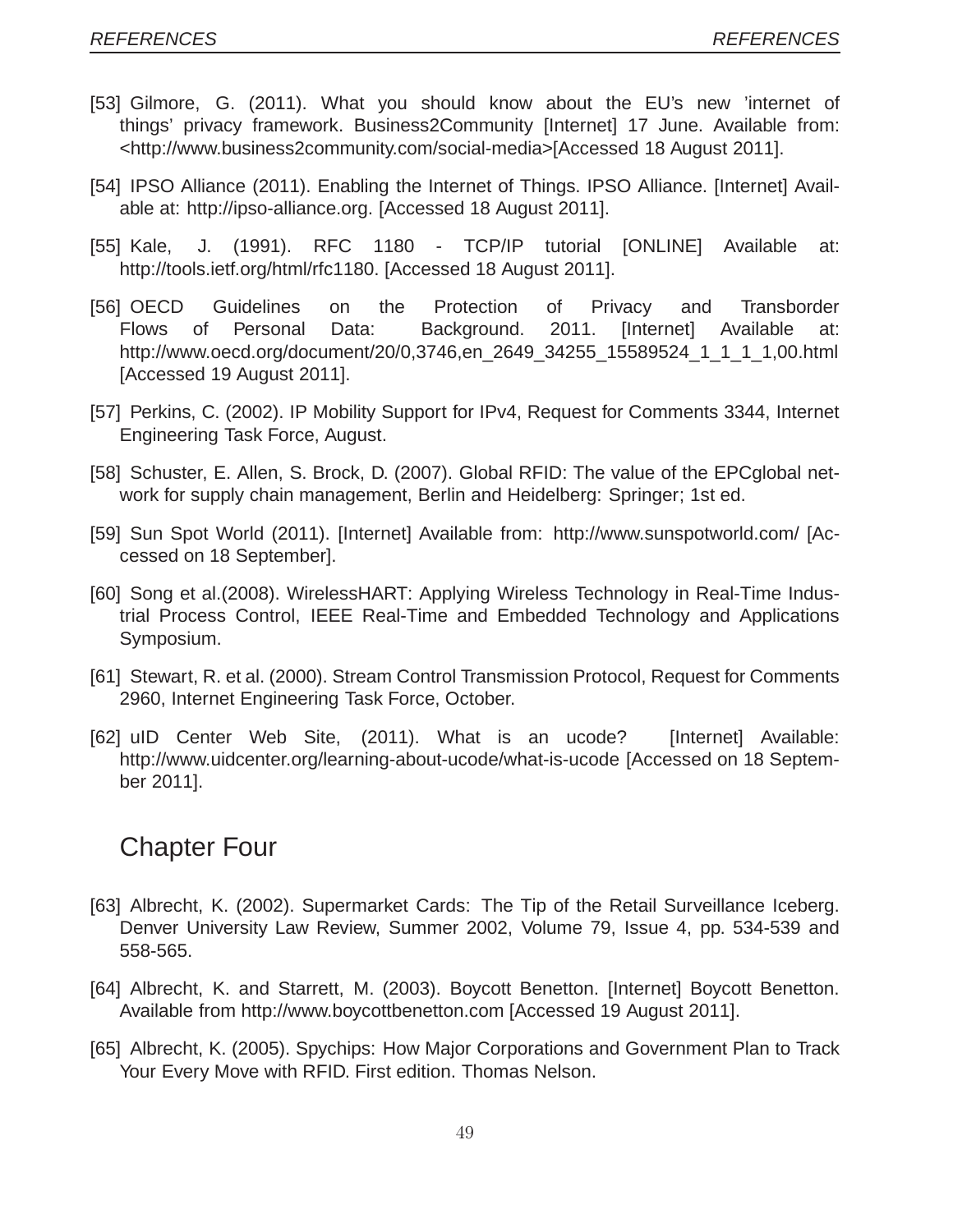- [66] Arduino (2011). Arduino. [Internet] Available from <http://www.arduino.cc>
- [67] Burleson Consulting (2007). A brief history of database disk storage. [Internet] Burleson Consulting. Available from <http://www.dba-oracle.com/t\_history\_disk.htm> [Accessed] 19 August 2011].
- [68] Council (2010). Arrayent: Internet-connect-your-product-in-a-day DevKit. [Internet] Available from: http://www.theinternetofthings.eu/content/arrayent-internet-connectyour-product-day-devkit [Accessed 19 August 2011].
- [69] Foresman, C. (2011). Wired US. How a Security Researcher Discovered the Apple Battery 'Hack' [Internet] Available from: http://www.wired.com/threatlevel/2011/07/apple\_battery [Accessed 19 August 2011].
- [70] Gannes, L. (2010). With Foursquare Out of the Picture, Facebook Buys Nextstop. [Internet] Available from: http://gigaom.com/2010/07/08/with-foursquare-out-of-the-picturefacebook-buys-nextstop/ [Accessed 19 August 2011].
- [71] IBM (2011). IBM announces new innovation lab dedicated to technology services [Internet] Available: <http://www-03.ibm.com/press/uk/en/pressrelease/35148.wss [Accessed 19 August 2011].
- [72] Open NFC (2011). Open NFC. [Internet] Available from: <http://www.open-nfc.org [Accessed 19 August 2011].
- [73] Open Picus (2011). Open Picus. [Internet] Availble from http://www.openpicus.com/cms [Accessed 19 August 2011].
- [74] Microsoft (2003). The Disappearing Computer by Bill Gates. Press release, 2003. Available at: http://www.microsoft.com/presspass/ofnote/11-02worldin2003.msp [Accessed 19 August 2011].
- [75] MacManus, R. (2011). Pachube Acquired: Why Did It Sell So Early? July 20 [Internet] Available from: http://www.readwriteweb.com/archives/pachube\_acquired.php [Accessed 19 August 2011].
- [76] Physorg (2011). Minority rules: Scientists discover tipping point for the spread of ideas [Internet] Available at: <http://www.physorg.com/news/2011-07-minorityscientists-ideas.html [Accessed 19 August 2011].
- [77] Schmidt, E. (2009). Speaking at a forum jointly hosted by Google and the Pittsburgh Technology Council in Pittsburgh, PA. 23 September 2009.
- [78] Streitz, N. (2001). Augmented Reality and the Disappearing Computer. In: Smith, M., Salvendy, G., Harris, D., Koubek, R. (Eds.), Cognitive Engineering, Intelligent Agent and Virtual Reality., Lawrence Erlbaum, 2001. pp. 738-742.
- [79] Streitz, N. and Nixon, P. (2005). The Disappearing Computer. Guest Editors' Introduction to Special Issue. Communications of the ACM, Vol. 48, March 2005. pp. 33-35.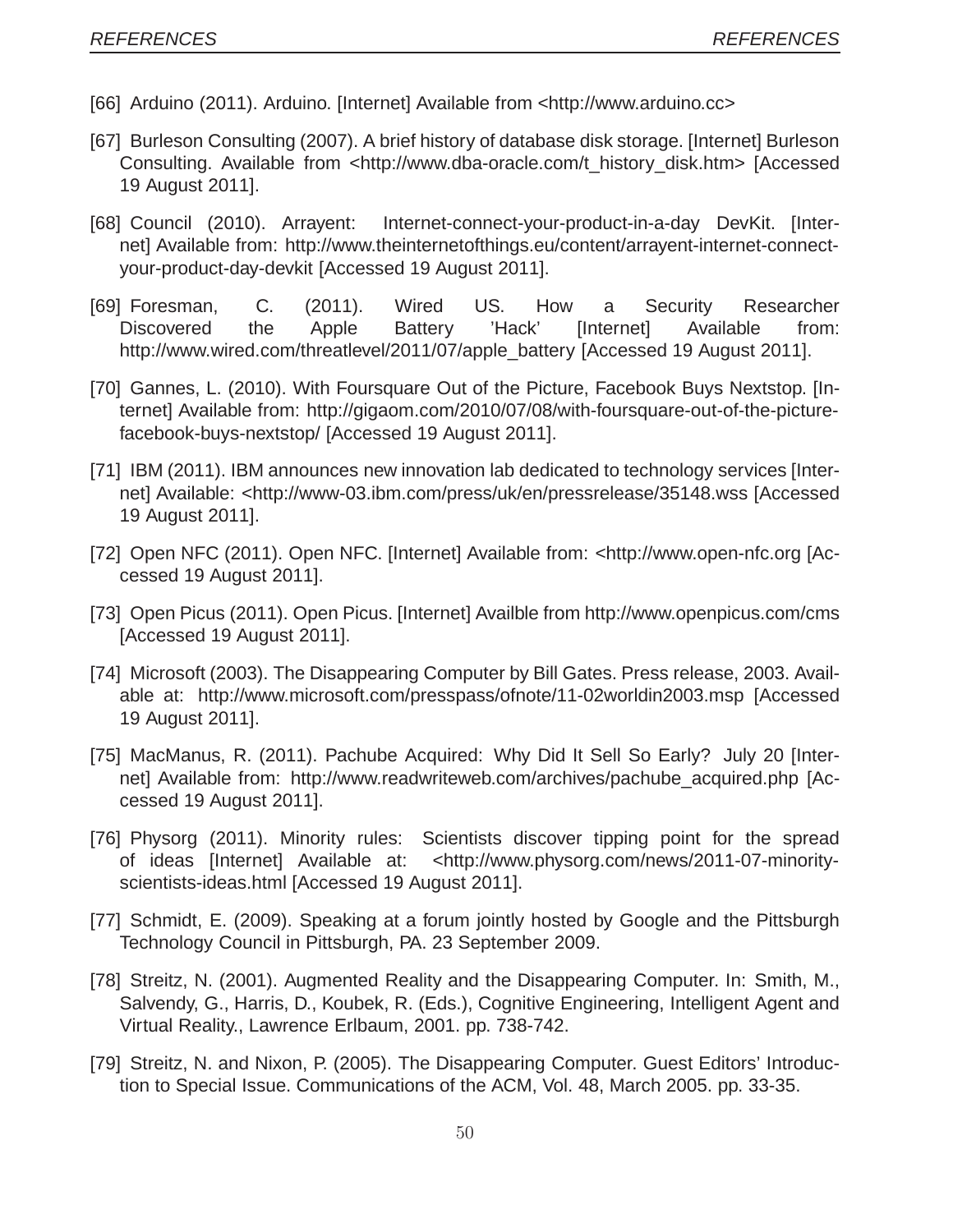- [80] Streitz, N. and., Kameas, I. Mavrommati (Eds.) (2007). The Disappearing Computer: Interaction Design, System Infrastructures and Applications for Smart Environments. State-of-the-Art Survey, Springer LNCS 4500.
- [81] Thai, T. (2010). Terragotchi demonstration video. [Internet] Available from: http://vimeo.com/groups/cmdgenk/videos/12508917 [Accessed 19 August 2011].
- [82] Weiser, Mark. (1991). The computer for the 21st century. Scientific American September Issue [Internet] Available from: http://www.ubiq.com. Accessed 18 August 2011].

# Chapter Five

- [83] Arthur, C. (2011). Sony suffers second data breach with theft of 25m more user details. Guardian. [Internet] Available at: http://www.guardian.co.uk/technology/blog/2011/may/03/sony-data-breach-onlineentertainment. [Accessed 17 August 2011].
- [84] Auto-ID Labs. (2011). RFID Announcements of the ETH. [Internet] Available from: <http://www.autoidlabs.org> [Accessed 17 August 2011].
- [85] BEUC/ANEC: (2008). The European Consumers Group (BEUC) & The European Consumer Voice in Standaridsation (ANEC)'s joint consultation: "Internet of Things: Commission Staff Working Paper on Early Challenges regarding the 'Internet of Things"'. SEC (2008) 2516.
- [86] Cavoukian, A. (2011) Privacy by Design. [Internet] Available from: <http://www.ipc.on.ca> [Accessed 19 August 2011].
- [87] Cole, J. (2011). The Tenth Study by the Digital Future Project Finds High Levels of Concern about Corporate Intrusion in Personal Lives. University of Southern California (USC). Annenberg School for Communication & Journalism. Center for the Digital Future. [Internet] Available from: http://www.digitalcenter.org/pdf/2011\_digital\_future\_final\_release.pdf [Accessed 19 August 2011].
- [88] Cute, Brian (2011). The Public Interest Registry. blog on CircleID. [Internet] October 16. Available at: http://www.circleid.com/posts/7101616 the internet of things governance/ [Accessed 19 August 2011].
- [89] China Communication Network (2010). Experts say standardization of Internet of Things is urgent [Internet] Available from http://www.cn-c114.net/583/a567633.html [Accessed 19 August 2011].
- [90] China Communication Network (2011). Ericsson launches cloud based service for M2M communication [Internet] Available from http://www.cn-c114.net/2502/a580768.html [Accessed 19 August 2011].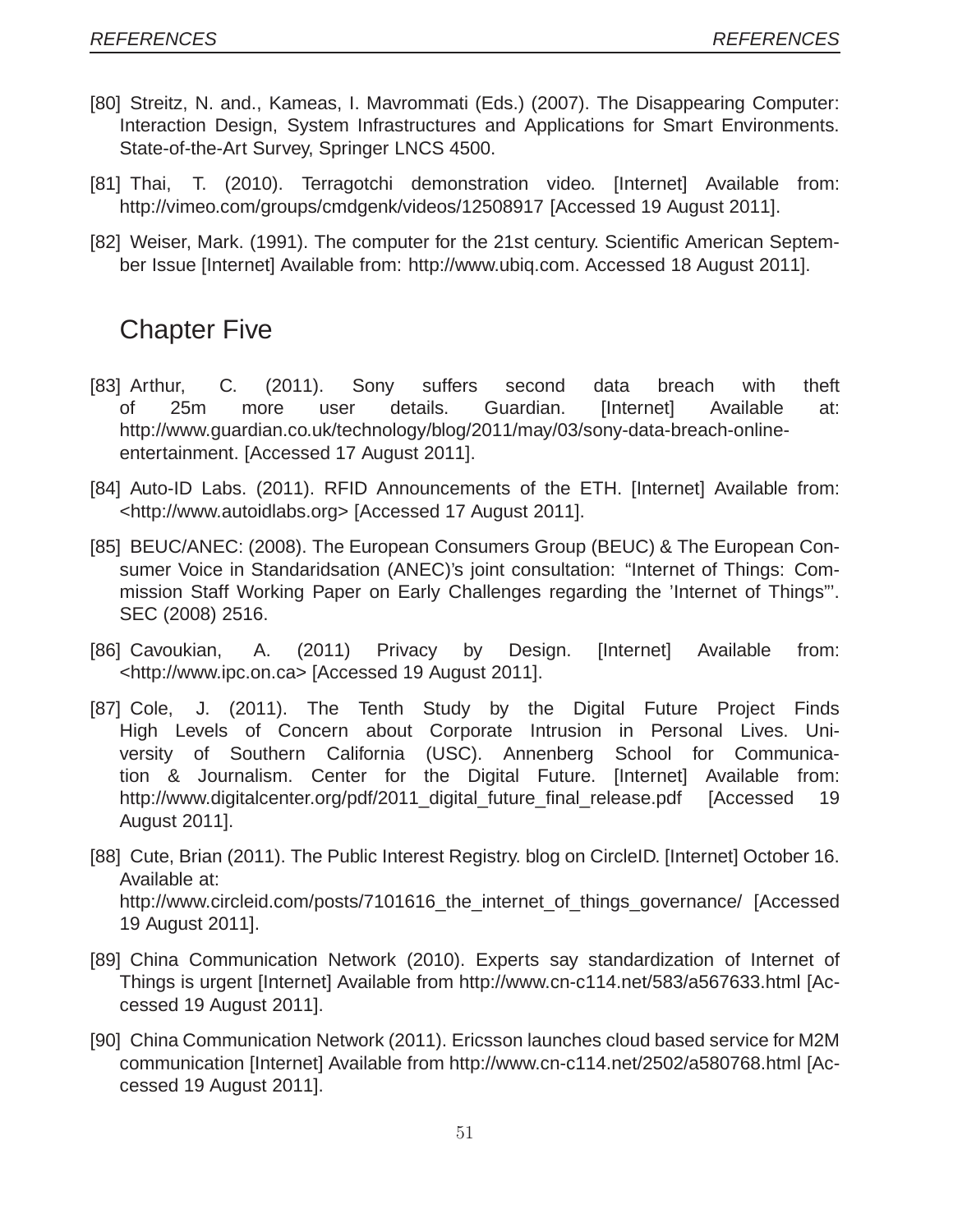- [91] China Communication Network (2011). Sprint hopes to make money off machine-to-machine conversations [Internet] Available <http://www.cnc114.net/2502/a576424.html> [Accessed 19 August 2011].
- [92] China Communication Network (2011). NFC and mobile payment to spearhead M2M development. [Internet] Available from http://www.cn-c114.net/2502/a585330.html [Accessed 19 August 2011].
- [93] Dada, A. and others (2010). The Potential of the EPC Network to Monitor and Manage the Carbon Footprint of Products [Internet] Available from: http://www.autoidlabs.org/uploads/media/AUTOIDLABS-WP-BIZAPP-054.pdf [Accessed 19 August 2011].
- [94] Doria, Avri (2010). Socio-Economics of the Network of the Future Workshop. Lulea University of Technology. [Internet] Available at: http://ec.europa.eu/information\_society/events/cf/fnc6/item-display.cfm?id=4883 [Accessed 19 August 2011].
- [95] Dillow, C. (2011). Rebuilding tsunami-wrecked Japan as smart towns. [Internet] 22 June. Available at http://www.urbangateway.org/content/news/rebuilding-tsunamiwrecked-japan-smart-towns. [Accessed 17 August 2011].
- [96] Dutton, W. (2006). Cybertrust: The tension between privacy and security in an e-society. Oxford Internet Institute. [Internet] Available at: http://www.oii.ox.ac.uk/research/projects/?id=5 [Accessed 19 August 2011].
- [97] Fairtracing (2011). Impact! Exhibition: "Does It Smell Like Fair Trade?" images & video clips. [Internet] Available at http://www.fairtracing.org [Accessed 19 August 2011].
- [98] Galante, G. (2011). Sony Network Breach Shows Amazon Cloud's Appeal for Hackers - BusinessWeek. [Internet] Available at: http://www.businessweek.com/news/2011-05- 16/sony-network-breach-shows-amazon-cloud-s-appeal-for-hackers.html. [Accessed 17 August 2011].
- [99] HP. (2001). Shell to use CeNSE for clearer picture of oil and gas reservoirs. [Internet] Available at: http://www.hpl.hp.com/news/2009/oct-dec/cense.html [Accessed 19 August 2011].
- [100] Guinard, D. (2010). Auto-ID Lab White Paper. Mobile IoT Toolkit: Connecting the EPC Network to Mobile Phones. Auto-ID Lab [Internet] Available from: http://www.autoidlabs.org/uploads/media/AUTOIDLABS-WP-SWNET-026.pdf [Accessed 19 August 2011].
- [101] Hudson, A. (2011). Are there Criminals Hiding in the Cloud? BBC Click. [Internet] 8 May Available at <http://news.bbc.co.uk/2/hi/programmes/click\_online/9477968.stm> [Accessed 19 August 2011].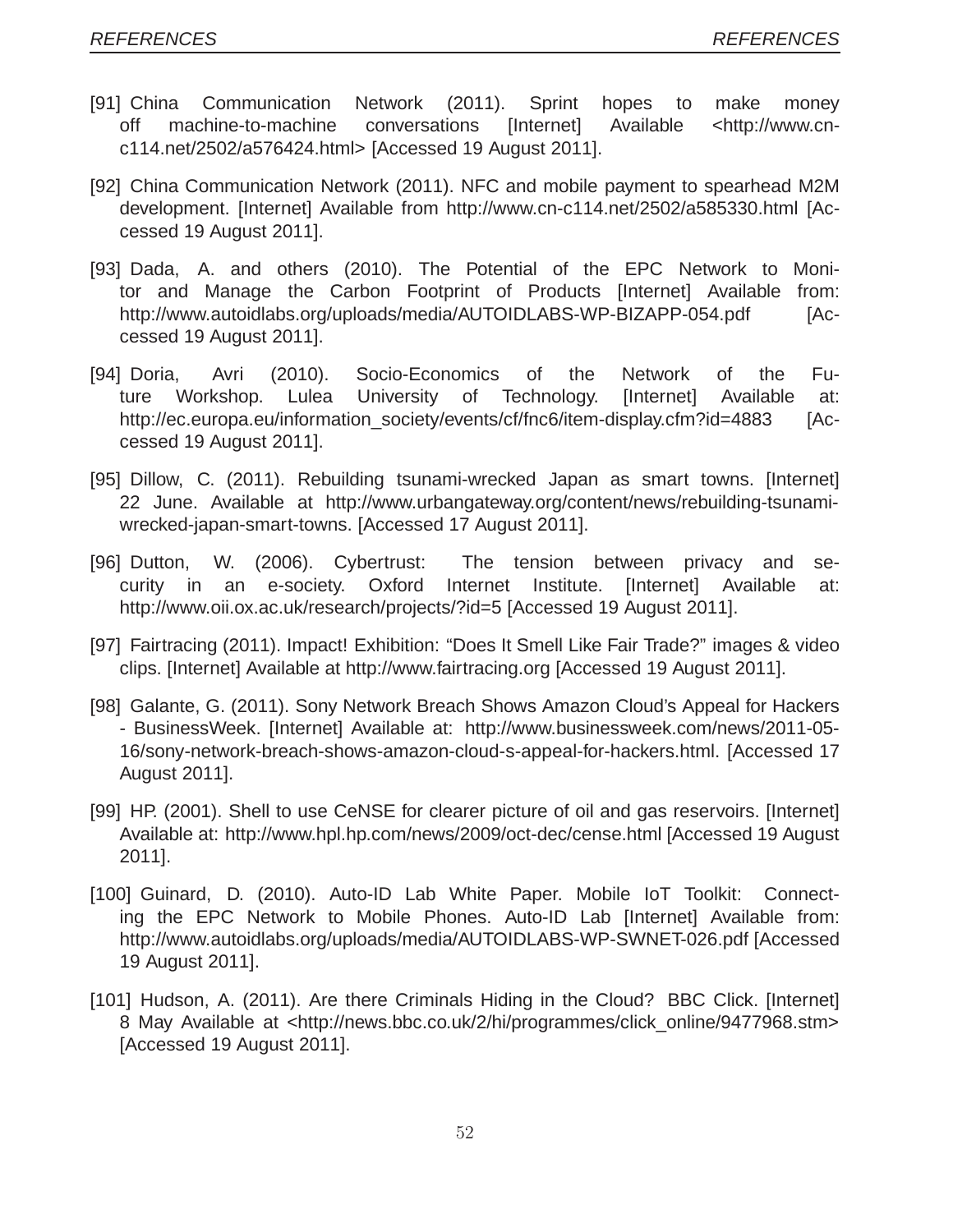- [102] IERC. (2011). Identifying IoT Technology Research Challenges. IERC. [Internet] Available from: <http://www.internet-of-things-research.eu/> [Accessed 19 August 2011].
- [103] IoT Expert Group 022. (2011). Meeting Minutes of IoT Expert Group of 19 April 2011. Brussels. European Commission, Information Society and Media Directorate-General, Converged Networks and Services, Networked Enterprise & Radio Frequency Identification (RFID). May 2011.
- [104] Jakobs, K. et al (2011). Project Report: "Standardising the Internet of Things- What the Experts Think." RWTH Aachen University. CoSc Department, Informatik 4 and Research Group on Electronic Business. 2011. [Internet] Available from: https://www.comsys.rwthaachen.de/fileadmin/papers/2011/2011-kai-JITSR.pdf [Accessed 19 August 2011].
- [105] Lopez, T. (2010). Supply Chain sensor support by integrating the OGC Sensor Web Enablement and the EPC Network architectures. Auto-ID Labs. [Internet] Available from: http://www.autoidlabs.org/rssdetail/dir/article/1/335/ [Accessed 19 August 2011].
- [106] Naone, E. (2011). Turning Your Phone into a Wallet. MIT's Technology Review. Vol. 114/ No. 3. June 2011. p. 76.
- [107] Nasca. (2009). Wuxi's Economic Situation In 2009. Nasca. [Internet] Available from: http://www.nacsa.com/archives/files/wuxi\_event\_20100526.pdf [Accessed 19 August 2011].
- [108] Near Field Communication Forum (2011). [Internet] Available from: http://www.nfcforum.org/aboutnfc
- [109] Sensing Planet. (2011). Smart device and sensor network management (2011). Available from: <http://sensingplanet.net/sensingplanet/> [Accessed 19 August 2011].
- [110] Smart Connected Communities. (2011). [Internet] Available from <http://www.smartconnectedcommunities.org/community> [Accessed 19 August 2011].
- [111] Smart Connected Communities. (2011). IBM'S Smarter Planet & Cisco's Smart + Connected Communities. [Internet] Available from <http:// http://www.smartconnectedcommunities.org/message/1670> [Accessed 19 August 2011].
- [112] Syslog. (2011). The Philosophy of Trust and Cloud Computing. April 5/6, 2011, Corpus Christi, Cambridge, Sponsored by Microsoft Research.
- [113] Wood, D. (2011). The Four Horsemen of the Apocalypse, Class of 2011: The Cloud.Law.com [Internet] Available at: http://www.law.com/jsp/cc/PubArticleCC.jsp?id=1202503787967. [Accessed 17 August 2011].
- [114] van der Veer, H. et al (2008). ETSI White Paper No. 3: Achieving Technical Interoperability - the ETSI Approach. Third edition, April 2008.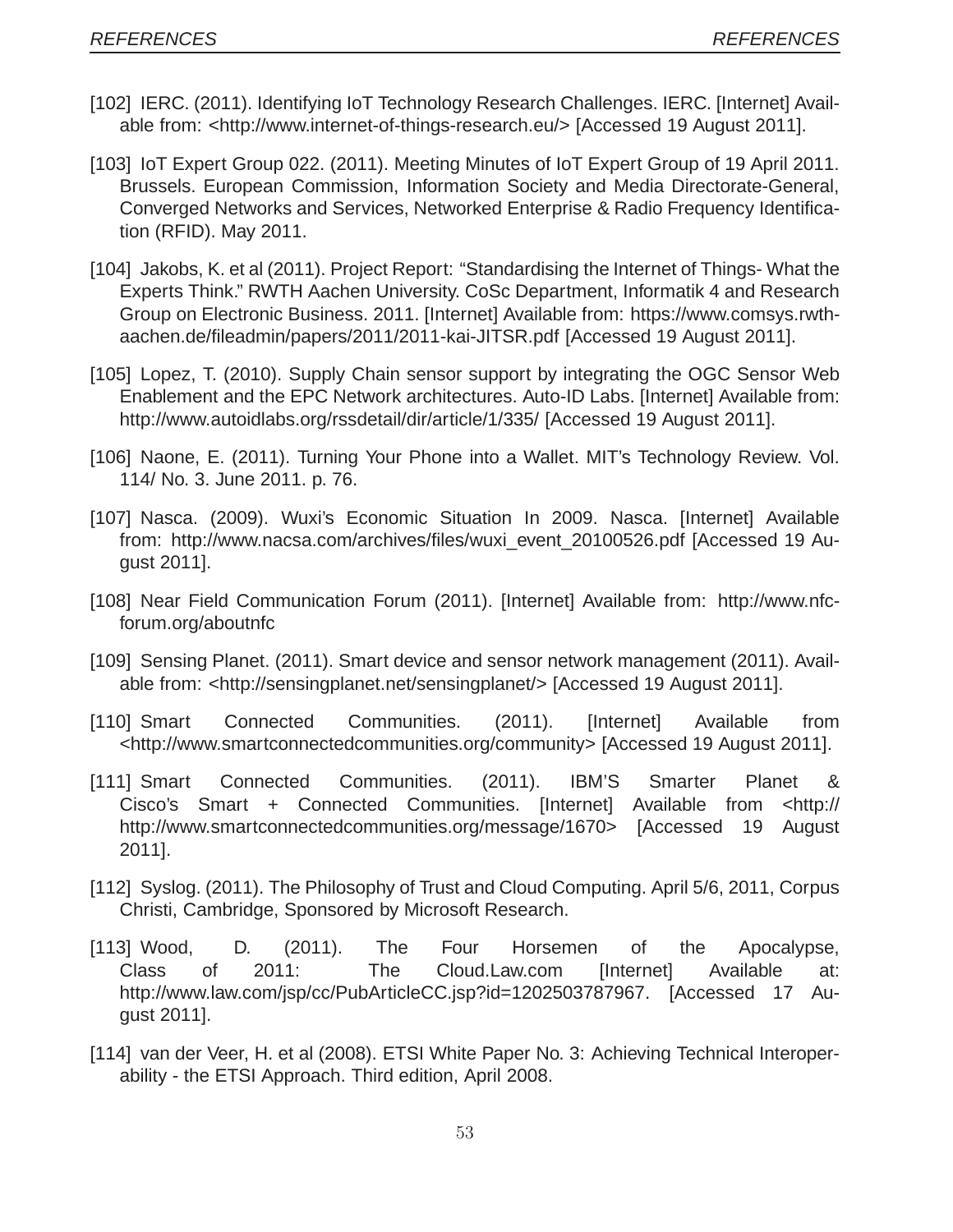- [115] Von Reischach, F (2008). A Ubiquitous Product Rating System. Pervasive [Internet] Available from: http://www.pervasive2008.org/Papers/Workshop/w4-01.pdf [Accessed 17 August 2011].
- [116] Weber, R. (2011). Accountability in the Internet of Things. Computer Law & Security Review. Vol 27 2011. p. 133-138. [Internet] Available from: http://www.guarder.net/euronf/weber.pdf [Accessed 17 August 2011].
- [117] Wireless Sensor Networks Blog (2011). Core chips of Sensor Network see breakthrough in China. [Internet] Available from: http://www.wsnblog.com/2010/11/03/corechips-of-sensor-network-see-breakthrough-in-china [Accessed 17 August 2011].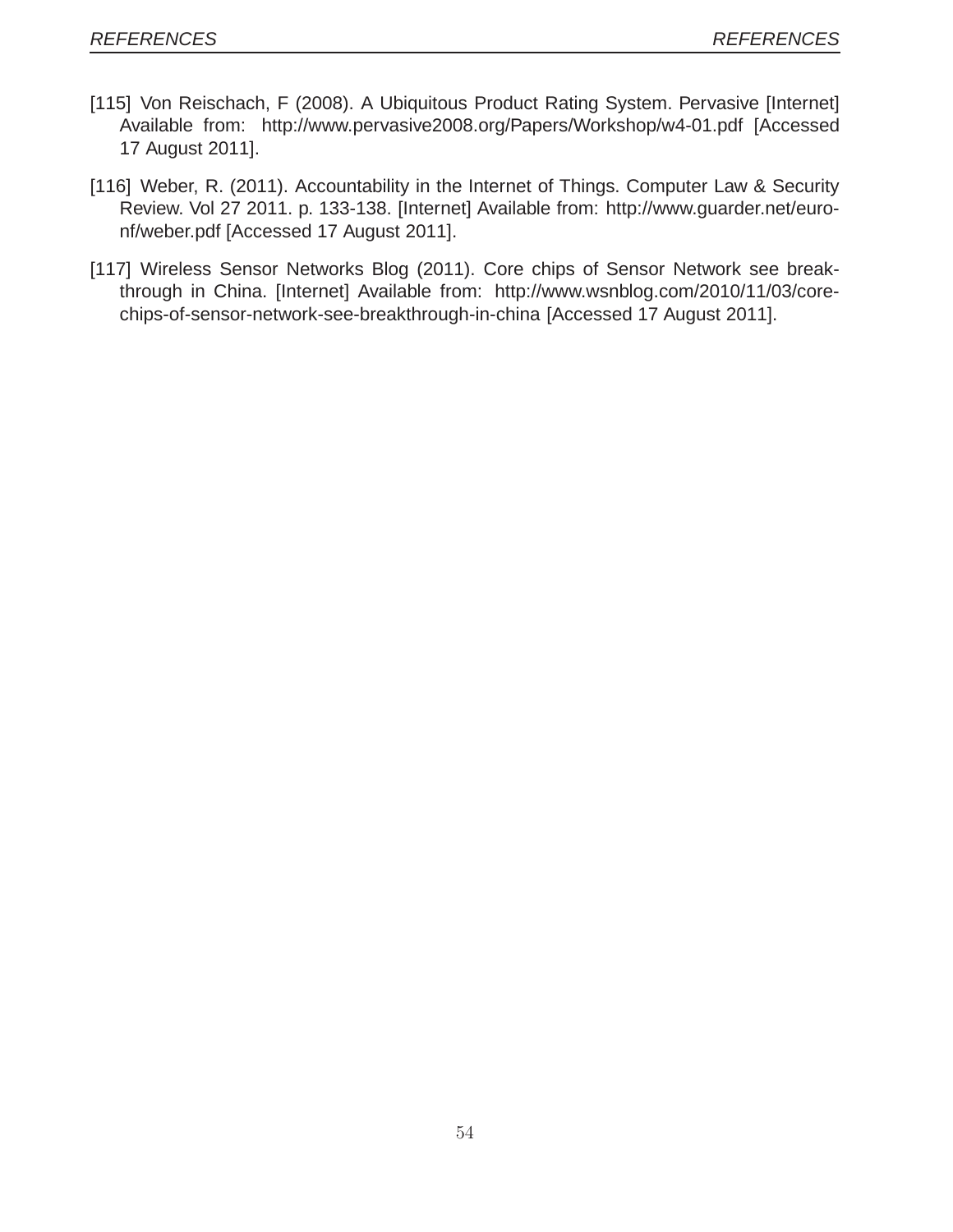## A Note On The Authors

**Rob van Kranenburg** wrote The Internet of Things. A critique of ambient technology and the all-seeing network of RFID, (Foreword by Sean Dodson), Network Notebooks 02, Institute of Network Cultures, in 2007. Although the arguments lined out are very critical he was asked to join the Expert Group of the European Commission. He moderated the business and policy focused Internet of Things Forum Brussels three years in a row. He founded Council, a think tank for the Internet of Things (www.theinternetofthings.eu) in 2009, which has currently 80 members ranging from artists and designers, to Creative Directors at Philips and academics such as Liam Bannon, Matt Ratto, Ben Schouten, Francesca Bria, Karmen Franinovic, and Florian Michahelles. His latest project is involving the Dutch Belastingsdienst, from the Ministery of Finances. They are interested in IoT as it enables more or even full traceability and transparency that could lead to new and different tax 'apps'. A second reason for them to be interested in IoT is that they see the need to accommodate the current call for openness and accountability by citizens. The UK has set up http://wheredoesmymoneygo.org/ "trying to make government finances much easier to explore and understand - so you can see where every pound of your taxes gets spent." The Dutch pilots, apps and scenarios for ministerial and senior management levels that Council will be involved in are considering participatory budgeting (allowing you to spend some amount of your taxes locally) and a rethinking of VAT. He is involved in a Paris based start up called CKAB. He is a member of the Expert Group on Internet of Things (EG IoT) for the European Commission.

**Erin Anzelmo** earned her master's degree in International Law (LL.M.) with research focus on the Internet and international law. Erin has worked with a think-tank, the Global Trust Council (GTC), in Malmo, Sweden on eIdentification, consulting on human rights in the digital realm. Erin served as assistant to the Secretariat of the European eSkills Association (EeSA) in Brussels, as well as volunteered with ISOC to form the ISOC Rwanda Chapter. She is published in The Brussels Journal of International Relations on Cyberspace and International Law.

Despite being tempted by other disciplines, **Alex Bassi** decided to explore the esoteric world of computer science, mainly because of his tension between creativity and mathematical rigour. He enjoyed his stay in Milan, where he attended its world famous University, and became passionate of artificial intelligence, soft computing and software engineering. After serving his duty in the army, as many of us, he lent his abilities to the private sector, and joined Amadeus in 1997, to become -against his will- an expert of Unisys OS 2200 assembler. He then managed to unchain his spirit again and joined the University of Tennessee in summer 2000, where he was involved in the seminal work and development of the Internet Backplane Protocol. After surviving "Nax-vul" for 18 months, he managed to get back to Europe, and in particular to Lyon, where he had a position as Research Visitor at the Ecole Normale Superieure. For two years, he developed the relationship between the novel storage concepts and active networking. He then worked for RIPE NCC, working on project regarding the whois database such as the AfriNIC creation, and after one year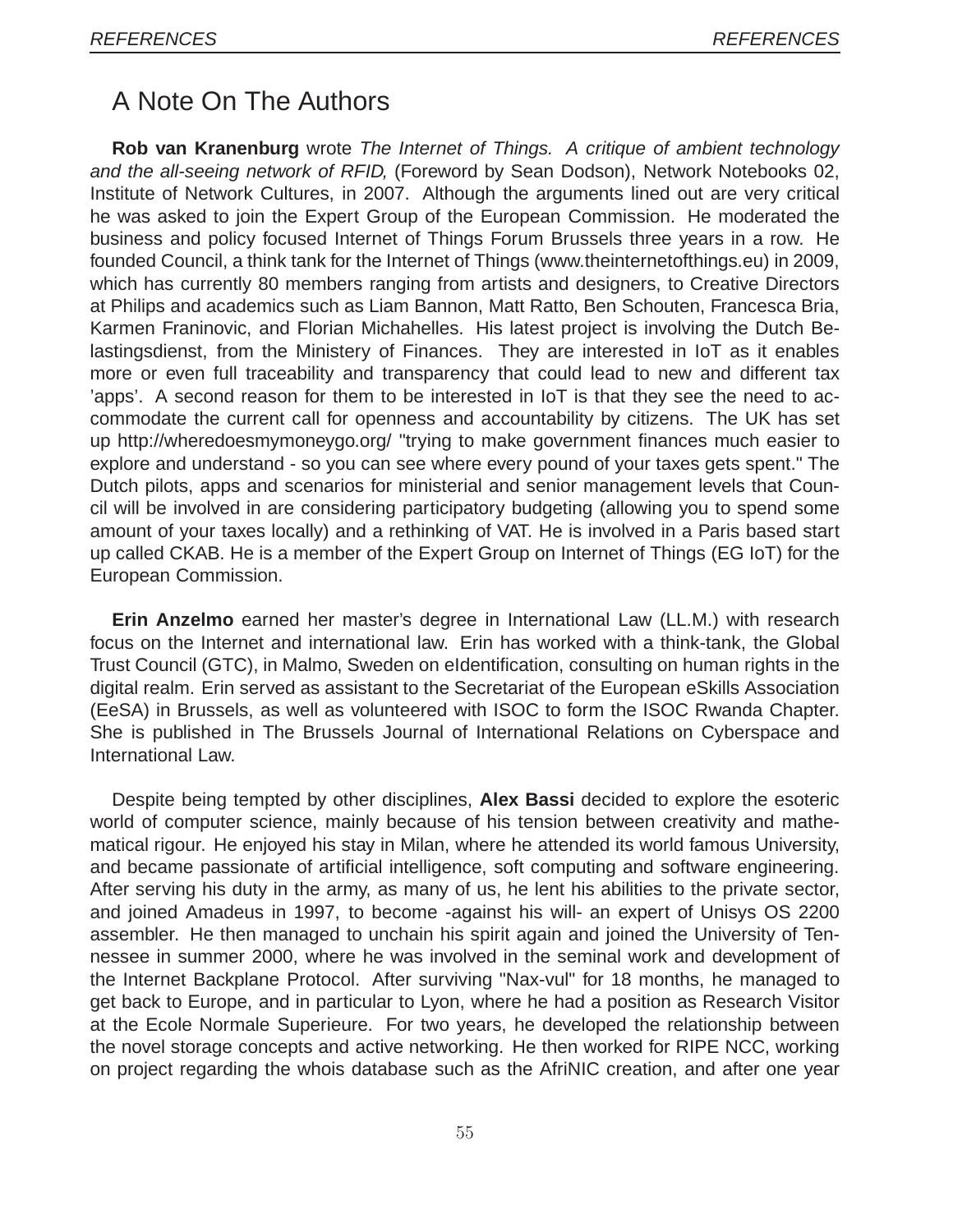of rainy A'dam in November 2004 he moved to the sunny south of France, to integrate the Hitachi Sophia Antipolis Labs. There he got involved in various projects, regarding Grid and Cloud (with particular regards to data aspects), Autonomic Communications and RFID. In 2007 he became chair of the then RFID (now Internet of Things) Working Group of the EU Technological Platform EPoSS, and from 2010 he started his own company, Alessandro Bassi Consulting, acting as a Technical Coordinator for the Internet of Things Architecture (IoT-A) FP7 IP project for Hitachi. He is a member of the Expert Group on Internet of Things (EG IoT) for the European Commission.

**Dan Caprio** brings over 25 years of experience on legal and policy issues involving the convergence of internet, telecommunications, and technology. He has substantial knowledge and experience in the areas of privacy, cyber security, information security and the Internet of Things, a term used when everyday objects are connected to the Internet. Mr. Caprio works with clients to define and capitalize on public policy strategies in the United States and Europe. From 2004 to 2006, Mr. Caprio served as Chief Privacy Officer and Deputy Assistant Secretary for Technology Policy for the U.S. Department of Commerce (DoC) where he advised the Secretary of Commerce and the White House on technology policy and privacy protection. While at the DoC, he oversaw activities related to the development and implementation of federal privacy laws, policies, and practices. He served as Chairman of the DoC RFID working group and Co-Chairman of the Federal RFID interagency working group In 2007, Mr. Caprio was appointed by the Secretary of the Department of Homeland Security to serve on the Data Privacy and Integrity Advisory Committee. In 2010, Mr. Caprio was appointed as a transatlantic subject matter expert for the European Commission's Internet of Things formal expert group. Prior to his tenure at the DoC, Mr. Caprio served as Chief of Staff to a Commissioner at the Federal Trade Commission. In 2002, he was appointed to represent the United States in revising the OECD guidelines on information systems and networks. Dan holds an active security clearance for classified matters. He is a member of the Expert Group on Internet of Things (EG IoT) for the European Commission.

**Sean Dodson** is a senior lecturer in journalism at Leeds Metropolitan University. He is also a journalist and writer and has been covering the social uses of technology for over 10 years. He has also worked as an assistant producer at the Guardian and a researcher for the Sunday Times, as well as contributing to a wide range of titles including Wired, Design Week, UK Press Gazette, The South China Morning Post and the Melbourne Age.

**Matt Ratto** is Assistant Professor, Faculty of Information University of Toronto. Ratto received his PhD from the University of California, San Diego in 2003, writing his dissertation on the social organization of the Linux development community. Following this, he completed a 2 year post-doc at the Netherlands Institute for Scientific Information (NIWI) and in 2005 helped create the Virtual Knowledge Studio for the Humanities and Social Sciences in Amsterdam (VKS-KNAW). In 2005, he was awarded a Netherlands Science Foundation (NWO) grant to study the use of computer simulation and modeling technologies in Archaeology and in 2007 was given a 1 year fellowship in the HUMlab, an innovative digital humani